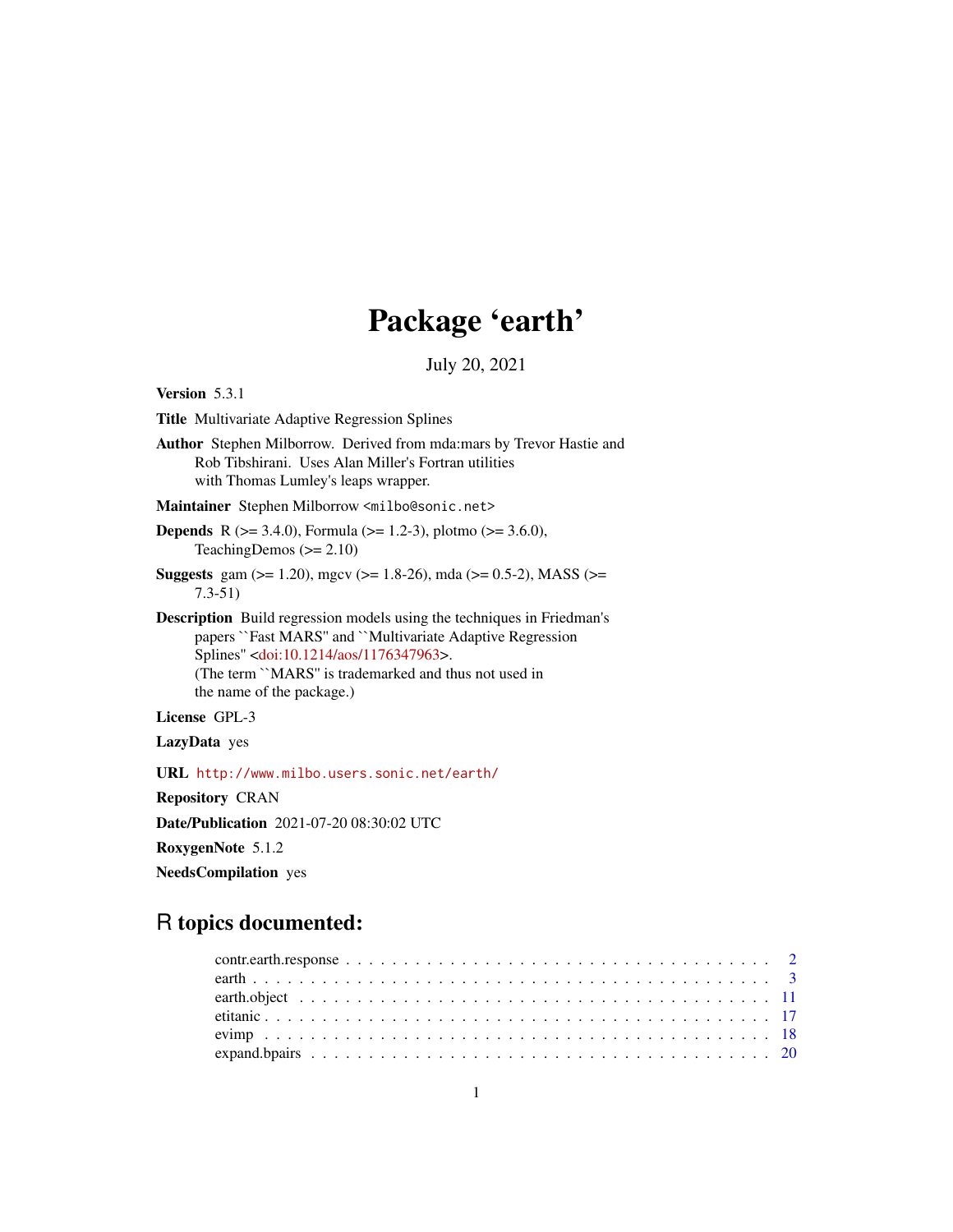# <span id="page-1-0"></span>2 contr.earth.response

| Index | 51 |
|-------|----|

contr.earth.response *Please ignore*

# Description

Contrasts function for factors in the [earth](#page-2-1) response. For internal use by earth.

# Usage

contr.earth.response(x, base, contrasts)

# Arguments

| x         | a factor |
|-----------|----------|
| base      | unused   |
| contrasts | unused   |

# Value

Returns a diagonal matrix. An example for a 3 level factor with levels A, B, and C:

|         | A B C |  |
|---------|-------|--|
| A 1 0 0 |       |  |
| B 0 1 0 |       |  |
| C 0 0 1 |       |  |

# Note

Earth uses this function internally. You shouldn't need it. It is made publicly available only because it seems that is necessary for model.matrix.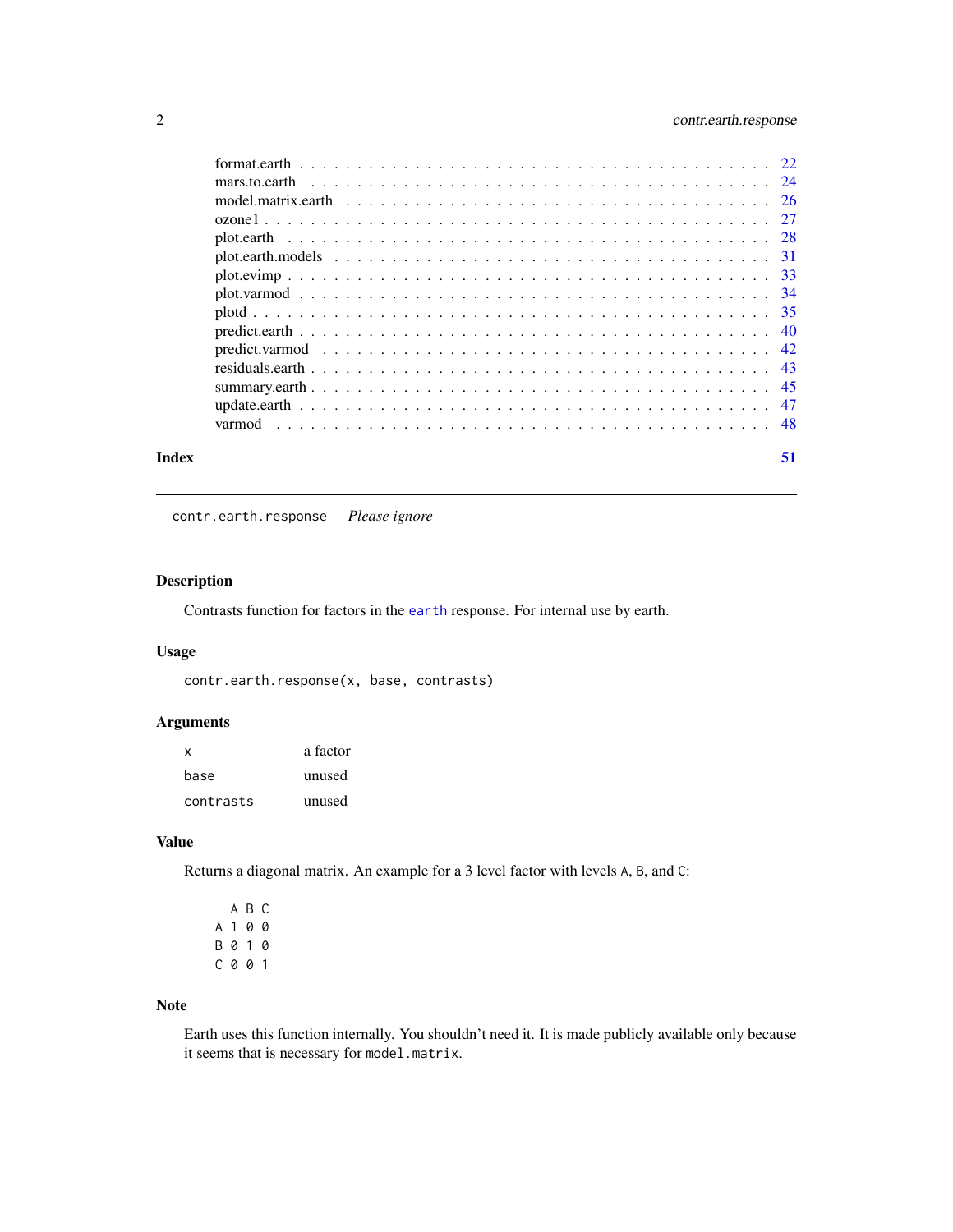### <span id="page-2-0"></span>earth 3

### See Also

[contrasts](#page-0-0)

### <span id="page-2-1"></span>earth *Multivariate Adaptive Regression Splines*

### Description

Build a regression model using the techniques in Friedman's papers "Multivariate Adaptive Regression Splines" and "Fast MARS".

See the package vignette ["Notes on the earth package"](#page-0-0).

# Usage

```
## S3 method for class 'formula'
earth(formula = stop("no 'formula' argument"), data = NULL,
   weights = NULL, wp = NULL, subset = NULL,
   na.action = na.fail,
   pmethod = c("backward", "none", "exhaustive", "forward", "seqrep", "cv"),
   keepxy = FALSE, trace = \theta, glm = NULL, degree = 1, nprune = NULL,
   nfold=0, ncross=1, stratify=TRUE,
   varmod.method = "none", varmod.exponent = 1,
   varmod.conv = 1, varmod.clamp = .1, varmod.minspan = -3,
   Scale.y = NULL, ...## Default S3 method:
earth(x = stop("no 'x' argument"), y = stop("no 'y' argument"),weights = NULL, wp = NULL, subset = NULL,
   na.action = na.fail,
   pmethod = c("backward", "none", "exhaustive", "forward", "seqrep", "cv"),
   keepxy = FALSE, trace = 0, glm = NULL, degree = 1, nprune = NULL,
   nfold=0, ncross=1, stratify=TRUE,
   varmod.method = "none", varmod.exponent = 1,
   varmod.conv = 1, varmod.clamp = .1, varmod.minspan = -3,
   Scale.y = NULL, ...)## S3 method for class 'fit'
earth(x = stop("no 'x' argument"), y = stop("no 'y' argument"),weights = NULL, wp = NULL, subset = NULL,
   na.action = na.fail, offset = NULL,
   pmethod = c("backward", "none", "exhaustive", "forward", "seqrep", "cv"),
   keepxy = FALSE, trace = 0, glm = NULL, degree = 1,
   penalty = if(degree > 1) 3 else 2,
   nk = min(200, max(20, 2 * ncol(x))) + 1,thresh = 0.001, minspan = 0, endspan = 0,
   newvar.penalty = 0, fast.k = 20, fast.beta = 1,
```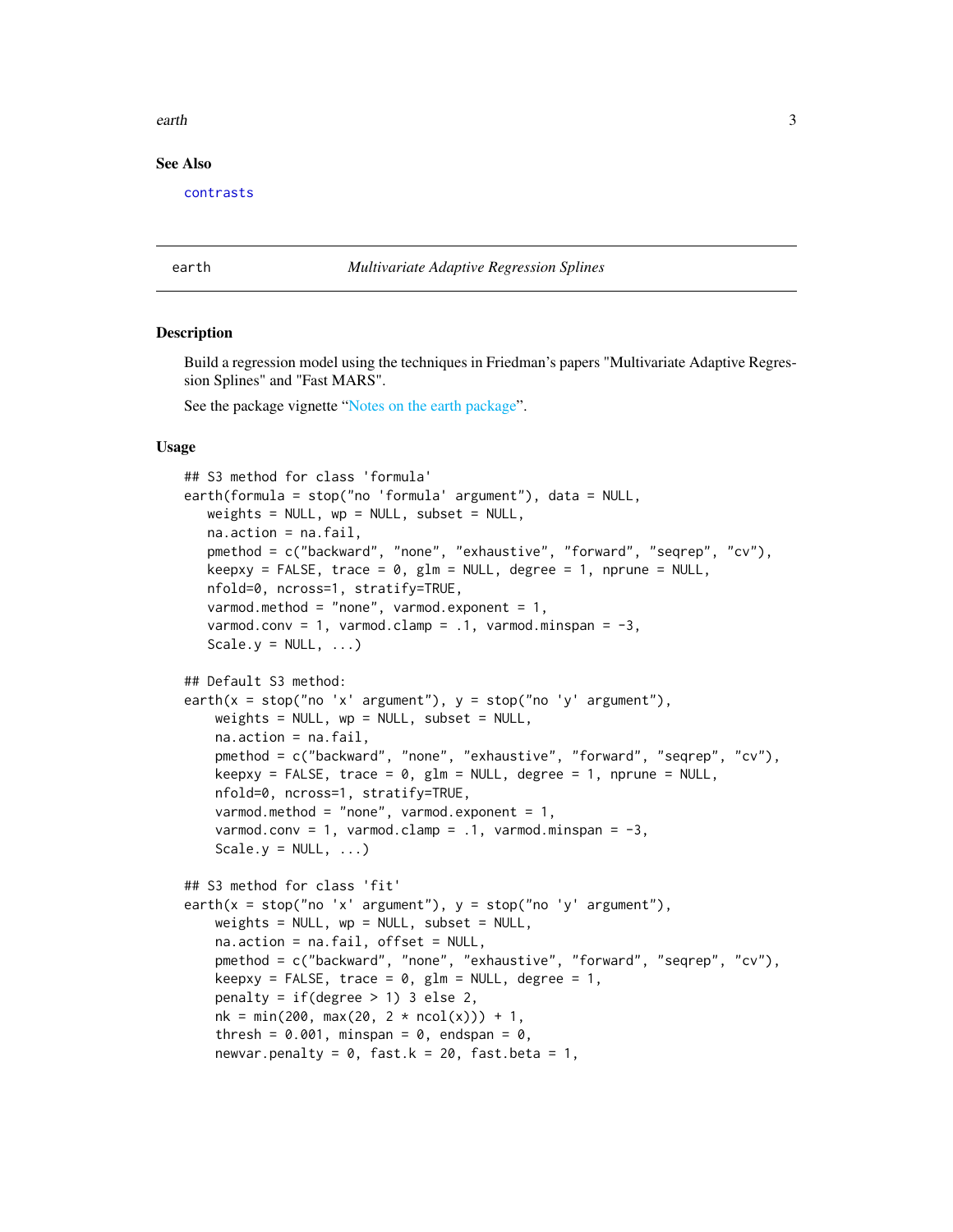```
linpreds = FALSE, allowed = NULL,
nprune = NULL, Object = NULL,
Scale.y = NULL, Adjust.endspan = 2, Auto.linpreds = TRUE,
Force.weights = FALSE, Use.beta.cache = TRUE, Force.xtx.prune = FALSE,
Get.leverages = NROW(x) < 1e5, Exhaustive.tol = 1e-10, ...)
```
# Arguments

To start off, look at the arguments formula, data, x, y, nk, degree, and trace. If the response is binary or a factor, consider using the glm argument. For cross validation, use the nfold argument. For prediction intervals, use the varmod.method argument.

Most users will find that the above arguments are all they need, plus in some cases keepxy and nprune. Unless you are a knowledgeable user, it's best not subvert the standard algorithm by toying with tuning parameters such as thresh, penalty, and endspan.

| detaula   | Data frame for formula.                                                                                                                                                                                                                                                               |
|-----------|---------------------------------------------------------------------------------------------------------------------------------------------------------------------------------------------------------------------------------------------------------------------------------------|
| X         | Matrix or dataframe containing the independent variables.                                                                                                                                                                                                                             |
| у         | Vector containing the response variable, or, in the case of multiple responses, a<br>matrix or dataframe whose columns are the values for each response.                                                                                                                              |
| subset    | Index vector specifying which cases to use, i.e., which rows in x to use. Default<br>is NULL, meaning all.                                                                                                                                                                            |
| weights   | Case weights. Default is NULL, meaning no case weights. If specified, weights<br>must have length equal to $nrow(x)$ before applying subset. Zero weights are<br>converted to a very small nonzero value. In the current implementation, building<br>models with weights can be slow. |
| wp        | Response weights. Default is NULL, meaning no response weights. If specified,<br>wp must have an element for each column of y (after factors in y, if any, have<br>been expanded). Zero weights are converted to a very small nonzero value.                                          |
| na.action | NA action. Default is na. fail, and only na. fail is supported.                                                                                                                                                                                                                       |
| offset    | Offset term passed from the formula in earth. formula.                                                                                                                                                                                                                                |
| keepxy    | Default is FALSE. Set to TRUE to retain the following in the returned value: x and<br>y (or data), subset, and weights. The function update. earth and friends will<br>use these if present instead of searching for them in the environment at the time<br>update.earth is invoked.  |
|           | When the nfold argument is used with keepxy=TRUE, earth keeps more data<br>and calls predict.earth multiple times to generate cv.oof.rsq.tab and cv.infold.rsq.tab<br>(see the cv. arguments in earth.object). It therefore makes cross-validation<br>significantly slower.           |
| trace     | Trace earth's execution. Values:<br>0 (default) no tracing                                                                                                                                                                                                                            |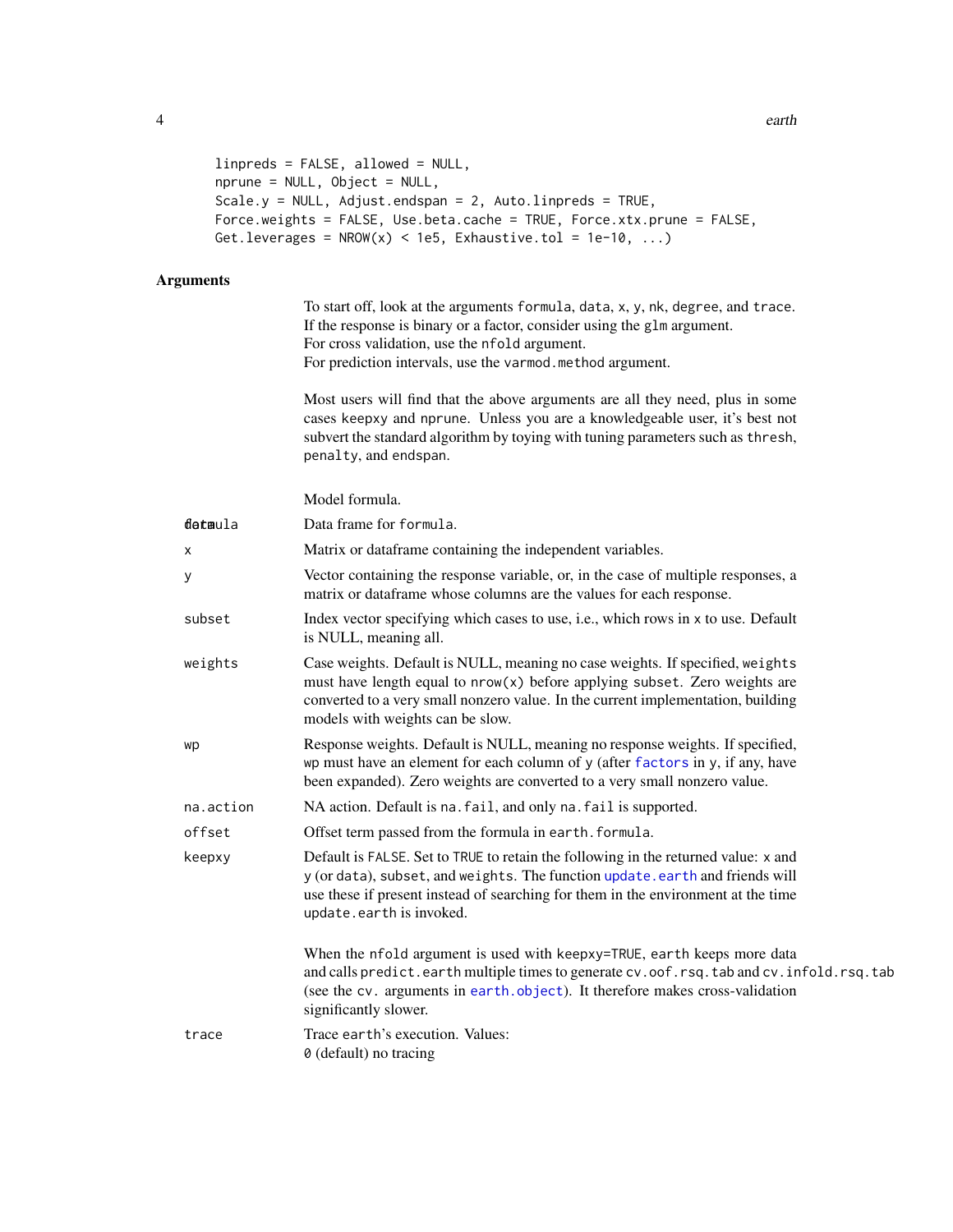<span id="page-4-0"></span>

|         | .3 variance model (the varmod.method arg)<br>.5 cross validation (the nfold arg)<br>1 overview<br>2 forward pass<br>3 pruning<br>4 model mats summary, pruning details<br>5 full model mats, internal details of operation                                                                                                                                                                                                                                                                                                                                                                                                                                                               |
|---------|------------------------------------------------------------------------------------------------------------------------------------------------------------------------------------------------------------------------------------------------------------------------------------------------------------------------------------------------------------------------------------------------------------------------------------------------------------------------------------------------------------------------------------------------------------------------------------------------------------------------------------------------------------------------------------------|
| glm     | NULL (default) or a list of arguments to pass on to $g1m$ . See the documentation<br>of glm for a description of these arguments See "Generalized linear models" in<br>the vignette. Example:<br>earth(survived~.,data=etitanic,degree=2,glm=list(family=binomial))                                                                                                                                                                                                                                                                                                                                                                                                                      |
|         | The following arguments are for the forward pass.                                                                                                                                                                                                                                                                                                                                                                                                                                                                                                                                                                                                                                        |
| degree  | Maximum degree of interaction (Friedman's $mi$ ). Default is 1, meaning build<br>an additive model (i.e., no interaction terms).                                                                                                                                                                                                                                                                                                                                                                                                                                                                                                                                                         |
| penalty | Generalized Cross Validation (GCV) penalty per knot. Default is if (degree>1)<br>3 else 2. Simulation studies suggest values in the range of about 2 to 4. The<br>FAQ section in the vignette has some information on GCVs.<br>Special values (for use by knowledgeable users): The value 0 penalizes only<br>terms, not knots. The value $-1$ means no penalty, so $GCV = RSS/n$ .                                                                                                                                                                                                                                                                                                      |
| nk      | Maximum number of model terms before pruning, i.e., the maximum number of<br>terms created by the forward pass. Includes the intercept.<br>The actual number of terms created by the forward pass will often be less than<br>nk because of other stopping conditions. See "Termination conditions for the<br><i>forward pass</i> " in the vignette.<br>The default is semi-automatically calculated from the number of predictors but<br>may need adjusting.                                                                                                                                                                                                                             |
| thresh  | Forward stepping threshold. Default is 0.001. This is one of the arguments used<br>to decide when forward stepping should terminate: the forward pass terminates<br>if adding a term changes RSq by less than thresh. See "Termination conditions"<br>for the forward pass" in the vignette.                                                                                                                                                                                                                                                                                                                                                                                             |
| minspan | Minimum number of observations between knots. (This increases resistance to<br>runs of correlated noise in the input data.)<br>The default minspan=0 is treated specially and means calculate the minspan<br>internally, as per Friedman's MARS paper section 3.8 with $alpha = 0.05$ . Set<br>trace>=2 to see the calculated value.<br>Use minspan=1 and endspan=1 to consider all x values.<br>Negative values of minspan specify the maximum number of knots per predic-<br>tor. These will be equally spaced. For example, minspan=-3 allows three evenly<br>spaced knots for each predictor. As always, knots that fall in the end zones spec-<br>ified by endspan will be ignored. |
| endspan | Minimum number of observations before the first and after the final knot.<br>The default endspan=0 is treated specially and means calculate the endspan<br>internally, as per the MARS paper equation 45 with $alpha = 0.05$ . Set trace>=2<br>to see the calculated value.<br>Be wary of reducing endspan, especially if you plan to make predictions beyond                                                                                                                                                                                                                                                                                                                            |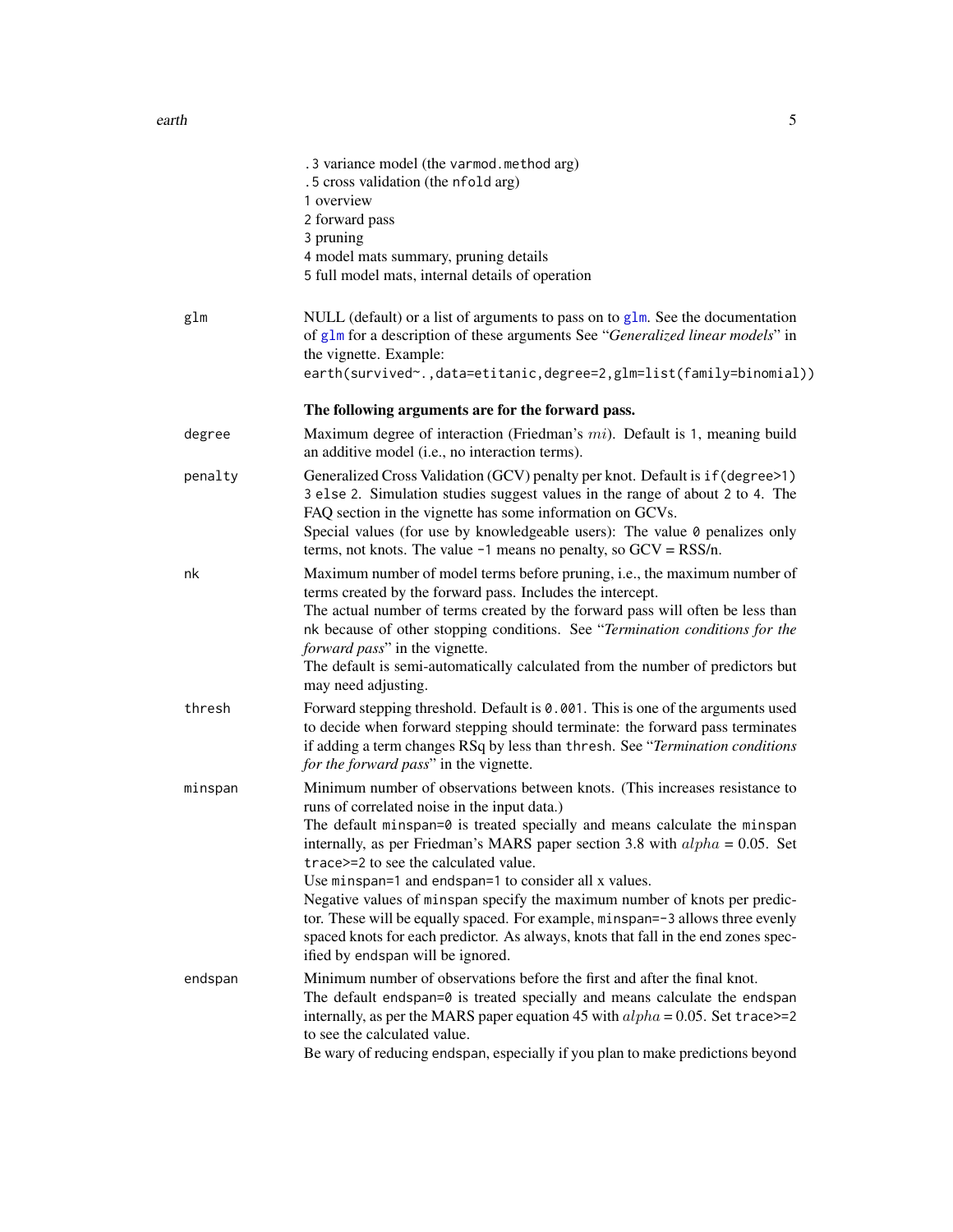<span id="page-5-0"></span>

|           | or near the limits of the training data. Overfitting near the edges of training data<br>is much more likely with a small endspan. The model's RSq and GRSq won't<br>indicate when this overfitting is occurring. (A plotmo plot can help: look for<br>sharp hinges at the edges of the data). See also the Adjust.endspan argument.                                                                                                                                                                                                                                                                                                                                                                                                                                                                                                                                                                                                                                                                                                        |
|-----------|--------------------------------------------------------------------------------------------------------------------------------------------------------------------------------------------------------------------------------------------------------------------------------------------------------------------------------------------------------------------------------------------------------------------------------------------------------------------------------------------------------------------------------------------------------------------------------------------------------------------------------------------------------------------------------------------------------------------------------------------------------------------------------------------------------------------------------------------------------------------------------------------------------------------------------------------------------------------------------------------------------------------------------------------|
|           | newvar penalty Penalty for adding a new variable in the forward pass (Friedman's gamma,<br>equation 74 in the MARS paper). Default is $\theta$ , meaning no penalty for adding<br>a new variable. Useful non-zero values typically range from about 0.01 to 0.2<br>and sometimes higher — you will need to experiment.<br>A word of explanation. With the default newvar penalty=0, if two variables<br>have nearly the same effect (e.g. they are collinear), at any step in the forward<br>pass earth will arbitrarily select one or the other (depending on noise in the<br>sample). Both variables can appear in the final model, complicating model in-<br>terpretation. On the other hand with a non-zero newvar.penalty, the forward<br>pass will be reluctant to add a new variable — it will rather try to use a variable<br>already in the model, if that does not affect RSq too much. The resulting final<br>model may be easier to interpret, if you are lucky. There will often be a small<br>performance hit (a worse GCV). |
| fast.k    | Maximum number of parent terms considered at each step of the forward pass.<br>(This speeds up the forward pass. See the Fast MARS paper section 3.0.)<br>Default is 20. A value of $\theta$ is treated specially (as being equivalent to infinity),<br>meaning no Fast MARS. Typical values, apart from 0, are 20, 10, or 5.<br>In general, with a lower fast. k (say 5), earth is faster; with a higher fast. k, or<br>with fast.k disabled (set to 0), earth builds a better model. However, because<br>of random variation this general rule often doesn't apply.                                                                                                                                                                                                                                                                                                                                                                                                                                                                      |
| fast.beta | Fast MARS ageing coefficient, as described in the Fast MARS paper section 3.1.<br>Default is 1. A value of 0 sometimes gives better results.                                                                                                                                                                                                                                                                                                                                                                                                                                                                                                                                                                                                                                                                                                                                                                                                                                                                                               |
| linpreds  | Index vector specifying which predictors should enter linearly, as in $\text{Im.}$ The<br>default is FALSE, meaning predictors enter in the standard MARS fashion, i.e.,<br>in hinge functions.                                                                                                                                                                                                                                                                                                                                                                                                                                                                                                                                                                                                                                                                                                                                                                                                                                            |
|           | The linpreds argument does not specify that a predictor <i>must</i> enter the model;<br>only that if it enters, it enters linearly. See "The linpreds argument" in the vi-<br>gnette.                                                                                                                                                                                                                                                                                                                                                                                                                                                                                                                                                                                                                                                                                                                                                                                                                                                      |
|           | See also the Auto. linpreds argument below (which describes how earth will<br>automatically treat a predictor as linear under certain conditions).                                                                                                                                                                                                                                                                                                                                                                                                                                                                                                                                                                                                                                                                                                                                                                                                                                                                                         |
|           | Details: A predictor's index in linpreds is the column number in the input<br>matrix x (after factors have been expanded).<br>linpreds=TRUE makes all predictors enter linearly (the TRUE gets recycled).<br>linpreds may be a character vector e.g. linpreds=c("wind", "vis"). Note:<br>grep is used for matching. Thus "wind" will match all variables that have<br>"wind" in their names. Use "^wind\$" to match only the variable named "wind".                                                                                                                                                                                                                                                                                                                                                                                                                                                                                                                                                                                        |
| allowed   | Function specifying which predictors can interact and how. Default is NULL,<br>meaning all standard MARS terms are allowed.<br>During the forward pass, earth calls the allowed function before considering a<br>term for inclusion; the term can go into the model only if the allowed function<br>returns TRUE. See "The allowed argument" in the vignette.                                                                                                                                                                                                                                                                                                                                                                                                                                                                                                                                                                                                                                                                              |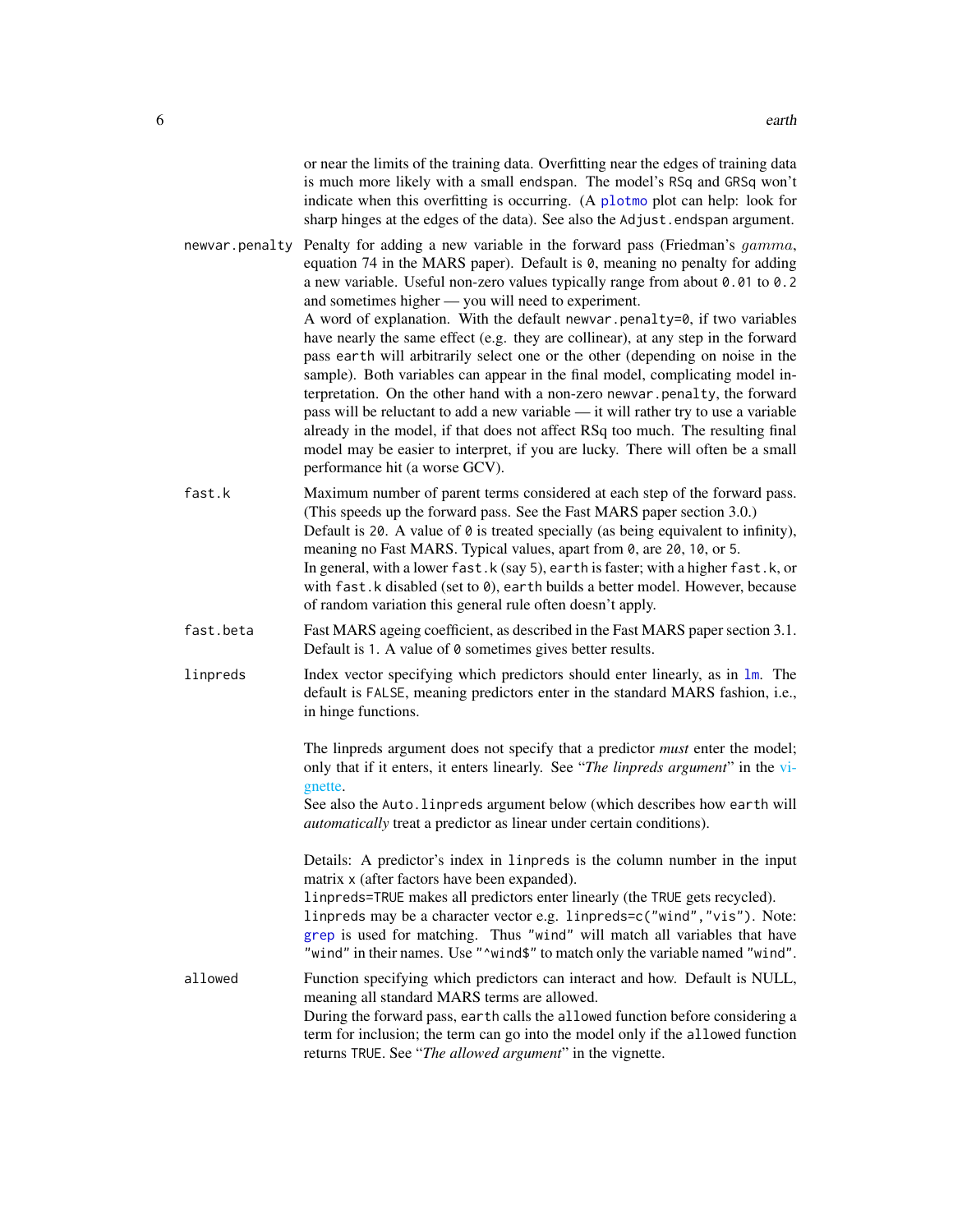<span id="page-6-0"></span>

|          | The following arguments are for the pruning pass.                                                                                                                                                                                                                                                                                                                                                                                                                                                                                                                                                                                                                                                                                                                                                        |
|----------|----------------------------------------------------------------------------------------------------------------------------------------------------------------------------------------------------------------------------------------------------------------------------------------------------------------------------------------------------------------------------------------------------------------------------------------------------------------------------------------------------------------------------------------------------------------------------------------------------------------------------------------------------------------------------------------------------------------------------------------------------------------------------------------------------------|
| pmethod  | Pruning method. One of: backward none exhaustive forward seqrep cv.<br>Default is "backward".<br>Specify pmethod="cv" to use cross-validation to select the number of terms.<br>This selects the number of terms that gives the maximum mean out-of-fold RSq<br>on the fold models. Requires the nfold argument.<br>Use "none" to retain all the terms created by the forward pass.<br>If y has multiple columns, then only "backward" or "none" is allowed.<br>Pruning can take a while if "exhaustive" is chosen and the model is big (more<br>than about 30 terms). The current version of the leaps package used during<br>pruning does not allow user interrupts (i.e., you have to kill your R session to<br>interrupt; in Windows use the Task Manager or from the command line use<br>taskkill). |
| nprune   | Maximum number of terms (including intercept) in the pruned model. De-<br>fault is NULL, meaning all terms created by the forward pass (but typically<br>not all terms will remain after pruning). Use this to enforce an upper bound on<br>the model size (that is less than nk), or to reduce exhaustive search time with<br>pmethod="exhaustive".                                                                                                                                                                                                                                                                                                                                                                                                                                                     |
|          | The following arguments are for cross validation.                                                                                                                                                                                                                                                                                                                                                                                                                                                                                                                                                                                                                                                                                                                                                        |
| nfold    | Number of cross-validation folds. Default is 0, no cross validation. If greater<br>than 1, earth first builds a standard model as usual with all the data. It then<br>builds nfold cross-validated models, measuring R-Squared on the out-of-fold<br>(left out) data each time. The final cross validation R-Squared (CVRSq) is the<br>mean of these out-of-fold R-Squareds.<br>The above process of building nfold models is repeated ncross times (by de-<br>fault, once). Use trace=.5 to trace cross-validation.<br>Further statistics are calculated if keepxy=TRUE or if a binomial or poisson<br>model (specified with the glm argument). See "Cross validation" in the vignette.                                                                                                                 |
| ncross   | Only applies if nfold>1. Number of cross-validations. Each cross-validation<br>has nfold folds. Default 1.                                                                                                                                                                                                                                                                                                                                                                                                                                                                                                                                                                                                                                                                                               |
| stratify | Only applies if nfold>1. Default is TRUE. Stratify the cross-validation samples<br>so that an approximately equal number of cases with a non-zero response occur<br>in each cross validation subset. So if the response y is logical, the TRUEs will be<br>spread evenly across folds. And if the response is a multilevel factor, there will<br>be an approximately equal number of each factor level in each fold (because<br>a multilevel factor response gets expanded to columns of zeros and ones, see<br>"Factors" in the vignette). We say "approximately equal" because the number<br>of occurrences of a factor level may not be exactly divisible by the number of<br>folds.                                                                                                                  |

# The following arguments are for variance models.

varmod.method Construct a variance model. For details, see [varmod](#page-47-1) and the vignette ["Variance](#page-0-0) [models in earth"](#page-0-0). Use trace=.3 to trace construction of the variance model. This argument requires nfold and ncross. (We suggest at least ncross=30 here to properly calculate the variance of the errors — although you can use a smaller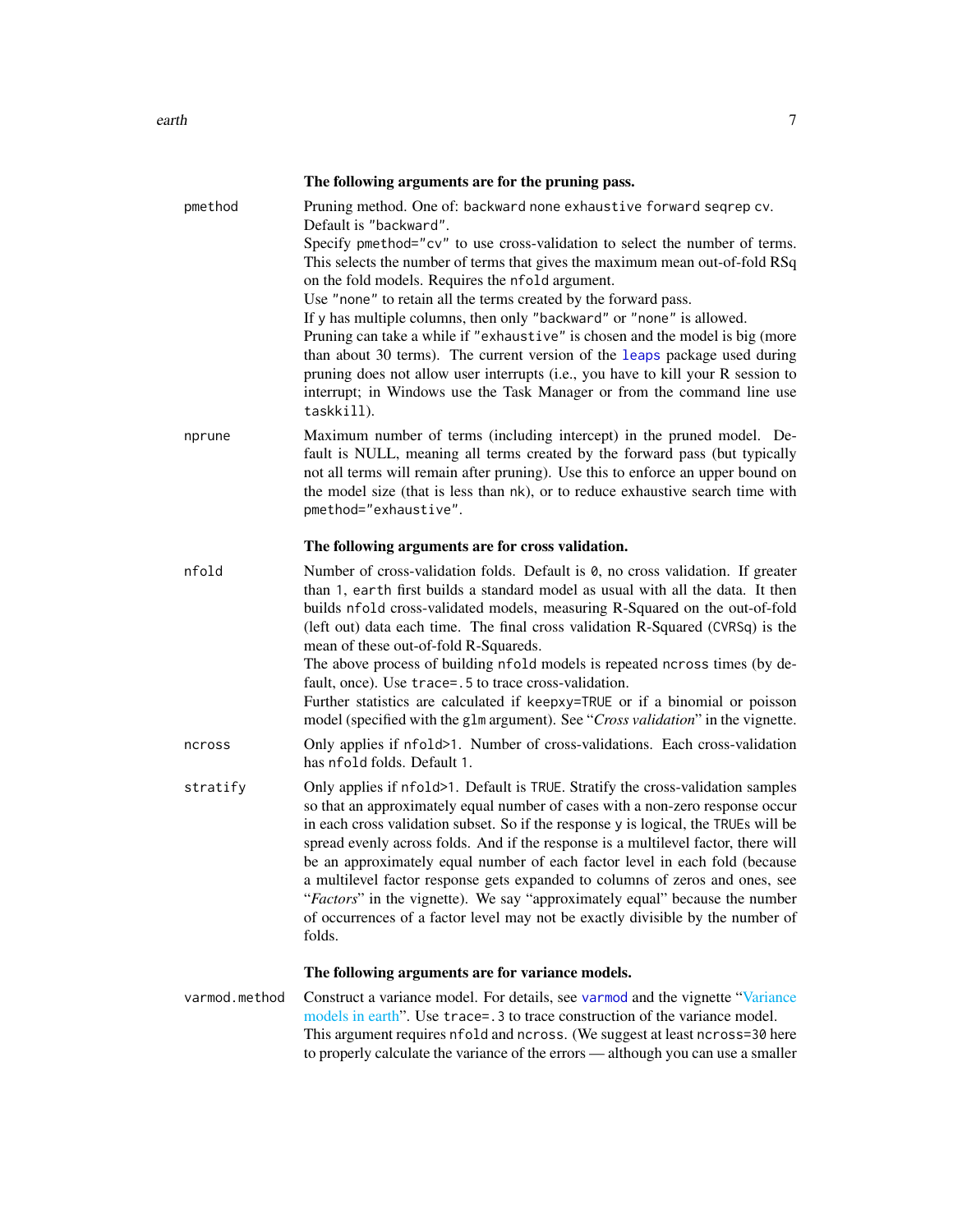<span id="page-7-0"></span>

|                 | The varmod.method argument should be one of                                                                                                                                                                                                                                                                                                                                                                                                                                                                                                                                                              |
|-----------------|----------------------------------------------------------------------------------------------------------------------------------------------------------------------------------------------------------------------------------------------------------------------------------------------------------------------------------------------------------------------------------------------------------------------------------------------------------------------------------------------------------------------------------------------------------------------------------------------------------|
|                 |                                                                                                                                                                                                                                                                                                                                                                                                                                                                                                                                                                                                          |
|                 | "none" Default. Don't build a variance model.                                                                                                                                                                                                                                                                                                                                                                                                                                                                                                                                                            |
|                 | "const" Assume homoscedastic errors.                                                                                                                                                                                                                                                                                                                                                                                                                                                                                                                                                                     |
|                 | "1m" Use 1m to estimate standard deviation as a function of the predicted re-                                                                                                                                                                                                                                                                                                                                                                                                                                                                                                                            |
|                 | sponse.                                                                                                                                                                                                                                                                                                                                                                                                                                                                                                                                                                                                  |
|                 | "rlm" Use rlm.                                                                                                                                                                                                                                                                                                                                                                                                                                                                                                                                                                                           |
|                 | "earth" Use earth.                                                                                                                                                                                                                                                                                                                                                                                                                                                                                                                                                                                       |
|                 | "gam" Use gam. This will use either gam or the mgcv package, whichever is                                                                                                                                                                                                                                                                                                                                                                                                                                                                                                                                |
|                 | loaded.                                                                                                                                                                                                                                                                                                                                                                                                                                                                                                                                                                                                  |
|                 | "power" Estimate standard deviation as intercept + coef * predicted.response^exponent,                                                                                                                                                                                                                                                                                                                                                                                                                                                                                                                   |
|                 | where intercept, coef, and exponent will be estimated by nls. This is equiv-                                                                                                                                                                                                                                                                                                                                                                                                                                                                                                                             |
|                 | alent to varmod.method="1m" except that exponent is automatically estimated                                                                                                                                                                                                                                                                                                                                                                                                                                                                                                                              |
|                 | instead of being held at the value set by the varmod. exponent argument.                                                                                                                                                                                                                                                                                                                                                                                                                                                                                                                                 |
|                 | "power0" Same as "power" but no intercept (offset) term.                                                                                                                                                                                                                                                                                                                                                                                                                                                                                                                                                 |
|                 | "x.lm", "x.rlm", "x.earth", "x.gam" Like the similarly named options above,                                                                                                                                                                                                                                                                                                                                                                                                                                                                                                                              |
|                 | but estimate standard deviation by regressing on the predictors x (instead of the                                                                                                                                                                                                                                                                                                                                                                                                                                                                                                                        |
|                 | predicted response). A current implementation restriction is that "x.gam" allows                                                                                                                                                                                                                                                                                                                                                                                                                                                                                                                         |
|                 | only models with one predictor (x must have only one column).                                                                                                                                                                                                                                                                                                                                                                                                                                                                                                                                            |
| varmod.exponent |                                                                                                                                                                                                                                                                                                                                                                                                                                                                                                                                                                                                          |
|                 | Power transform applied to the rhs before regressing the absolute residuals with                                                                                                                                                                                                                                                                                                                                                                                                                                                                                                                         |
|                 | the specified varmod.method. Default is 1.                                                                                                                                                                                                                                                                                                                                                                                                                                                                                                                                                               |
|                 | For example, with varmod.method="1m", if you expect the standard deviance to                                                                                                                                                                                                                                                                                                                                                                                                                                                                                                                             |
|                 | increase linearly with the mean response, use varmod.exponent=1. If you ex-                                                                                                                                                                                                                                                                                                                                                                                                                                                                                                                              |
|                 | pect the standard deviance to increase with the square root of the mean response,                                                                                                                                                                                                                                                                                                                                                                                                                                                                                                                        |
|                 | use varmod.exponent=.5 (where negative response values will be treated as 0,                                                                                                                                                                                                                                                                                                                                                                                                                                                                                                                             |
|                 | and you will get an error message if more than 20% of them are negative).                                                                                                                                                                                                                                                                                                                                                                                                                                                                                                                                |
| varmod.conv     | Convergence criterion for the Iteratively Reweighted Least Squares used when                                                                                                                                                                                                                                                                                                                                                                                                                                                                                                                             |
|                 | creating the variance model.                                                                                                                                                                                                                                                                                                                                                                                                                                                                                                                                                                             |
|                 | Iterations stop when the mean value of the coefficients of the residual model                                                                                                                                                                                                                                                                                                                                                                                                                                                                                                                            |
|                 |                                                                                                                                                                                                                                                                                                                                                                                                                                                                                                                                                                                                          |
|                 |                                                                                                                                                                                                                                                                                                                                                                                                                                                                                                                                                                                                          |
|                 |                                                                                                                                                                                                                                                                                                                                                                                                                                                                                                                                                                                                          |
|                 |                                                                                                                                                                                                                                                                                                                                                                                                                                                                                                                                                                                                          |
|                 |                                                                                                                                                                                                                                                                                                                                                                                                                                                                                                                                                                                                          |
|                 |                                                                                                                                                                                                                                                                                                                                                                                                                                                                                                                                                                                                          |
|                 |                                                                                                                                                                                                                                                                                                                                                                                                                                                                                                                                                                                                          |
|                 |                                                                                                                                                                                                                                                                                                                                                                                                                                                                                                                                                                                                          |
|                 |                                                                                                                                                                                                                                                                                                                                                                                                                                                                                                                                                                                                          |
|                 | which is called by predict.earth when estimating prediction intervals. The                                                                                                                                                                                                                                                                                                                                                                                                                                                                                                                               |
|                 | value of min.sd is determined when building the variance model as min.sd =                                                                                                                                                                                                                                                                                                                                                                                                                                                                                                                               |
|                 | varmod.clamp * mean(sd(training.residuals)). The default varmod.clamp                                                                                                                                                                                                                                                                                                                                                                                                                                                                                                                                    |
|                 | is 0.1.                                                                                                                                                                                                                                                                                                                                                                                                                                                                                                                                                                                                  |
| varmod.minspan  | Only applies when varmod.method="earth" or "x.earth". This is the minspan                                                                                                                                                                                                                                                                                                                                                                                                                                                                                                                                |
|                 | used in the internal call to earth when creating the variance model (not the main                                                                                                                                                                                                                                                                                                                                                                                                                                                                                                                        |
|                 |                                                                                                                                                                                                                                                                                                                                                                                                                                                                                                                                                                                                          |
|                 | earth model).                                                                                                                                                                                                                                                                                                                                                                                                                                                                                                                                                                                            |
|                 | Default is -3, i.e., three evenly spaced knots per predictor. Residuals tend to be                                                                                                                                                                                                                                                                                                                                                                                                                                                                                                                       |
|                 | very noisy, and allowing only this small number of knots helps prevent overfit-<br>ting.                                                                                                                                                                                                                                                                                                                                                                                                                                                                                                                 |
| varmod.clamp    | change by less than varmod.conv percent. Default is 1 percent.<br>Negative values force the specified number of iterations, e.g. varmod.conv=-2<br>means iterate twice.<br>Positive values are ignored for varmod="const" and also currently ignored for<br>varmod="earth" (these are iterated just once, the same as using varmod.conv=-1).<br>The estimated standard deviation of the main model errors is forced to be at least<br>a small positive value, which we call min. sd. This prevents negative or absurdly<br>small estimated standard deviations. Clamping takes place in predict. varmod, |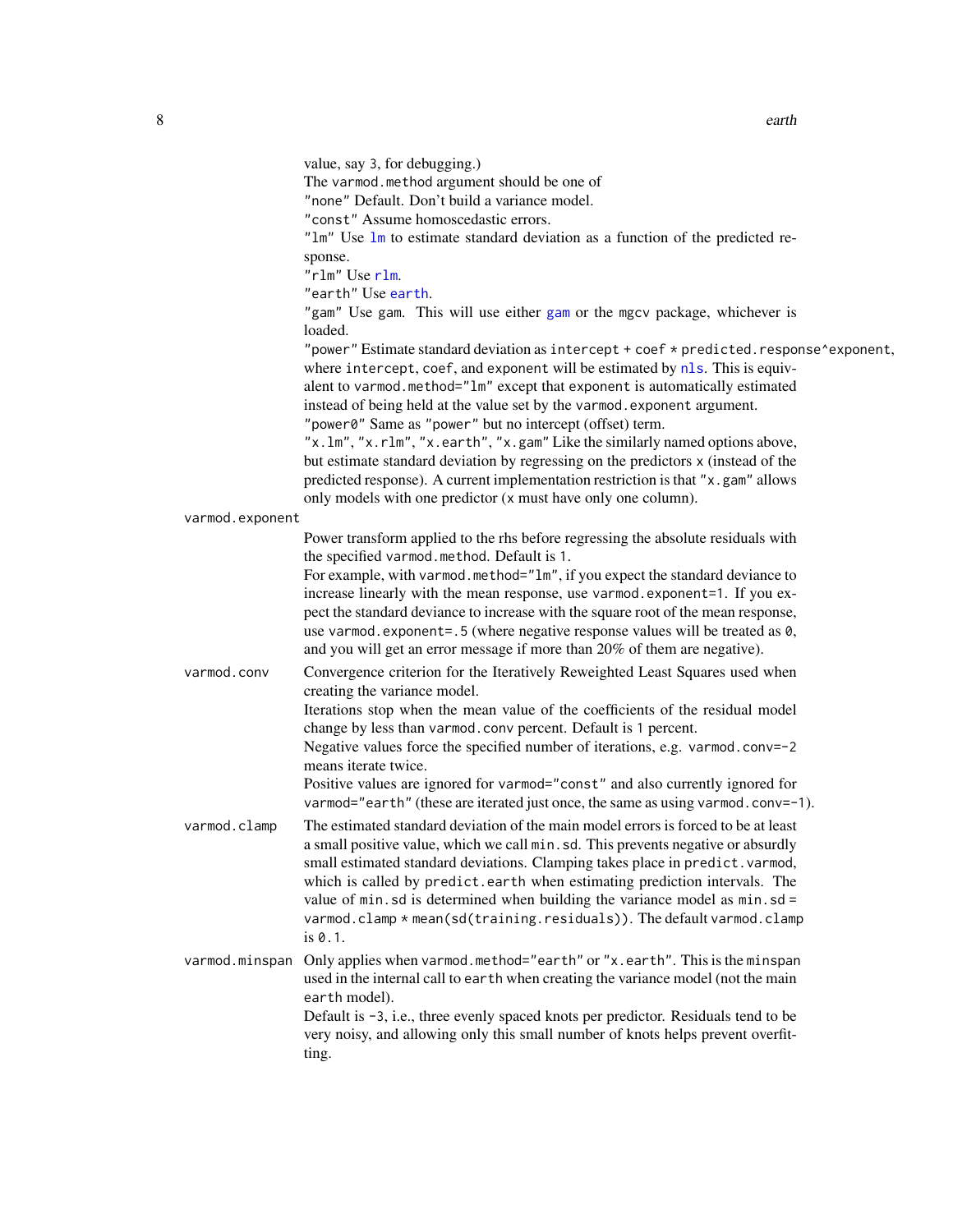The following arguments are for internal or advanced use.

- <span id="page-8-0"></span>Object Earth object to be updated, for use by [update.earth](#page-46-1).
- [Scale](#page-0-0).y Scale the response internally in the forward pass. Scaling here means subtract the mean and divide by the standard deviation.

For single-response models, the default is  $Scale.$   $y = TRUE$ . Scaling is invisible to the user, up to numerical differences, but does provide better numeric stability. For multiple-response models, the default is FALSE. If Scale.y is set TRUE, each column of the response is independently scaled. This can prevent one response from "overwhelming" the others, and earth typically generates a different set of hinge functions.

Adjust.endspan In interaction terms, endspan gets multiplied by this value. This reduces the possibility of an overfitted interaction term supported by just a few cases on the boundary of the predictor space (as sometimes seen in our simulation studies). The default is 2. Use Adjust.endspan=1 for compatibility with old versions of earth.

Auto.linpreds Default is TRUE, which works as follows (see [example\)](#page-0-0): At any step in the forward pass, if earth discovers that the best knot for the best predictor is at the predictor minimum (in the training data), then earth adds the predictor to the model as a linear "basis function" (with no hinge). Compare the following basis functions (printed in bold) for an example such predictor x:

> Auto.linpreds=TRUE (default): x Auto.linpreds=FALSE:  $max(x-99, 0)$  where 99 is the minimum x in the training data.

> Using Auto.linpreds=FALSE always forces a knot, even when the knot is at the minimum value of the variable. This ensures that the basis functions are always expressed as hinge functions (and will always be non-negative).

Note that Auto.linpreds affects only how the model behaves *outside* the training data. Thus predict earth will make the same predictions from the training data, regardless of whether the earth model was built with Auto.linpreds set TRUE or FALSE (up to possible differences in the size of the model caused by different GCVs because of the different forms of the terms).

- Force.weights Default is FALSE. For testing the weights argument. Force use of the code for handling weights in the earth code, even if weights=NULL or all the weights are the same. This will not necessarily generate an identical model, primarily because the non-weighted code requires some tests for numerical stability that can sometimes affect knot selection.
- Use.beta.cache Default is TRUE. Using the "beta cache" takes a little more memory but is faster (by 20% and often much more for large models). The beta cache uses  $nk \star$  $nk * ncol(x) * sizeof(double) bytes.$  (The beta cache is an innovation in this implementation of MARS and does not appear in Friedman's papers. It is not related to the fast.beta argument. Certain regression coefficients in the forward pass can be saved and re-used, thus saving recalculation time.)

Force.xtx.prune

Default is FALSE. This argument pertains to subset evaluation in the pruning pass. By default, if y has a single column then earth calls the [leaps](#page-0-0) routines; if y has multiple columns then earth calls EvalSubsetsUsingXtx. The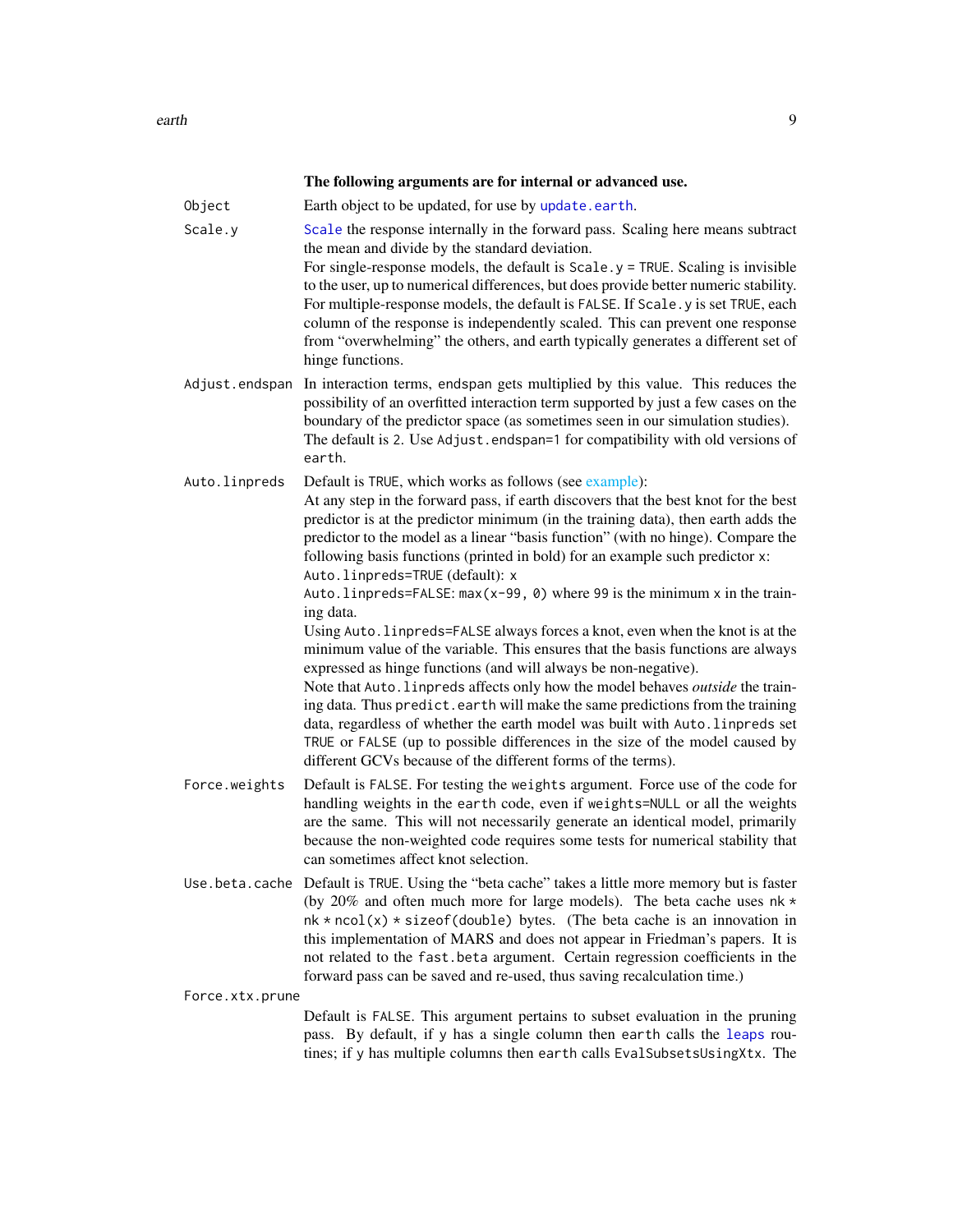<span id="page-9-0"></span>

|               | leaps routines are numerically more stable but do not support multiple re-<br>sponses (leaps is based on the QR decomposition and EvalSubsetsUsingXtx<br>is based on the inverse of X'X). Setting Force.xtx.prune=TRUE forces use of<br>EvalSubsetsUsingXtx, even if y has a single column. |
|---------------|---------------------------------------------------------------------------------------------------------------------------------------------------------------------------------------------------------------------------------------------------------------------------------------------|
| Get.leverages | Default is TRUE unless the model has more than 100 thousand cases. The lever-<br>ages are the diagonal hat values for the linear regression of $\gamma$ on bx. (The lever-<br>ages are needed only for certain model checks, for example when plotres is<br>called with versus=4).          |
|               | Details: This argument was introduced to reduce peak memory usage. When n<br>>> p, memory use peaks when earth is calculating the leverages.                                                                                                                                                |
|               | Exhaustive.tol Default 1e-10. Applies only when pmethod="exhaustive". If the recipro-<br>cal of the condition number of bx is less than Exhaustive.tol, earth forces<br>pmethod="backward". See "XHAUST returned error code -999" in the vignette.                                          |
| $\cdots$      | Dots are passed on to earth. fit.                                                                                                                                                                                                                                                           |

#### Value

An S3 model of class "earth". See [earth.object](#page-10-1) for a complete description.

### Author(s)

Stephen Milborrow, derived from mda:: mars by Trevor Hastie and Robert Tibshirani.

The approach used for GLMs was motivated by work done by Jane Elith and John Leathwick (a representative paper is given below).

The [evimp](#page-17-1) function uses ideas from Max Kuhn's caret package [https://CRAN.R-project.org/](https://CRAN.R-project.org/package=caret) [package=caret](https://CRAN.R-project.org/package=caret).

Parts of Thomas Lumley's [leaps](#page-0-0) package have been incorporated into earth, so earth can directly access Alan Miller's Fortran functions without going through hidden functions in the leaps package.

# References

The Wikipedia article is recommended for an elementary introduction. The primary references are the Friedman papers, but readers may find the MARS section in Hastie, Tibshirani, and Friedman a more accessible introduction. Faraway takes a hands-on approach, using the [ozone](#page-26-1) data to compare mda::mars with other techniques. (If you use Faraway's examples with earth instead of mars, use \$bx instead of \$x, and check out the book's errata.) Friedman and Silverman is recommended background reading for the MARS paper. Earth's pruning pass uses code from the [leaps](#page-0-0) package which is based on techniques in Miller.

Faraway (2005) *Extending the Linear Model with R* <http://www.maths.bath.ac.uk/~jjf23>

Friedman (1991) *Multivariate Adaptive Regression Splines (with discussion)* Annals of Statistics 19/1, 1–141

<http://projecteuclid.org/euclid.aos/1176347963> doi: [10.1214/aos/1176347963](https://doi.org/10.1214/aos/1176347963)

Friedman (1993) *Fast MARS* Stanford University Department of Statistics, Technical Report 110

https://statistics.stanford.edu/research/fast-mars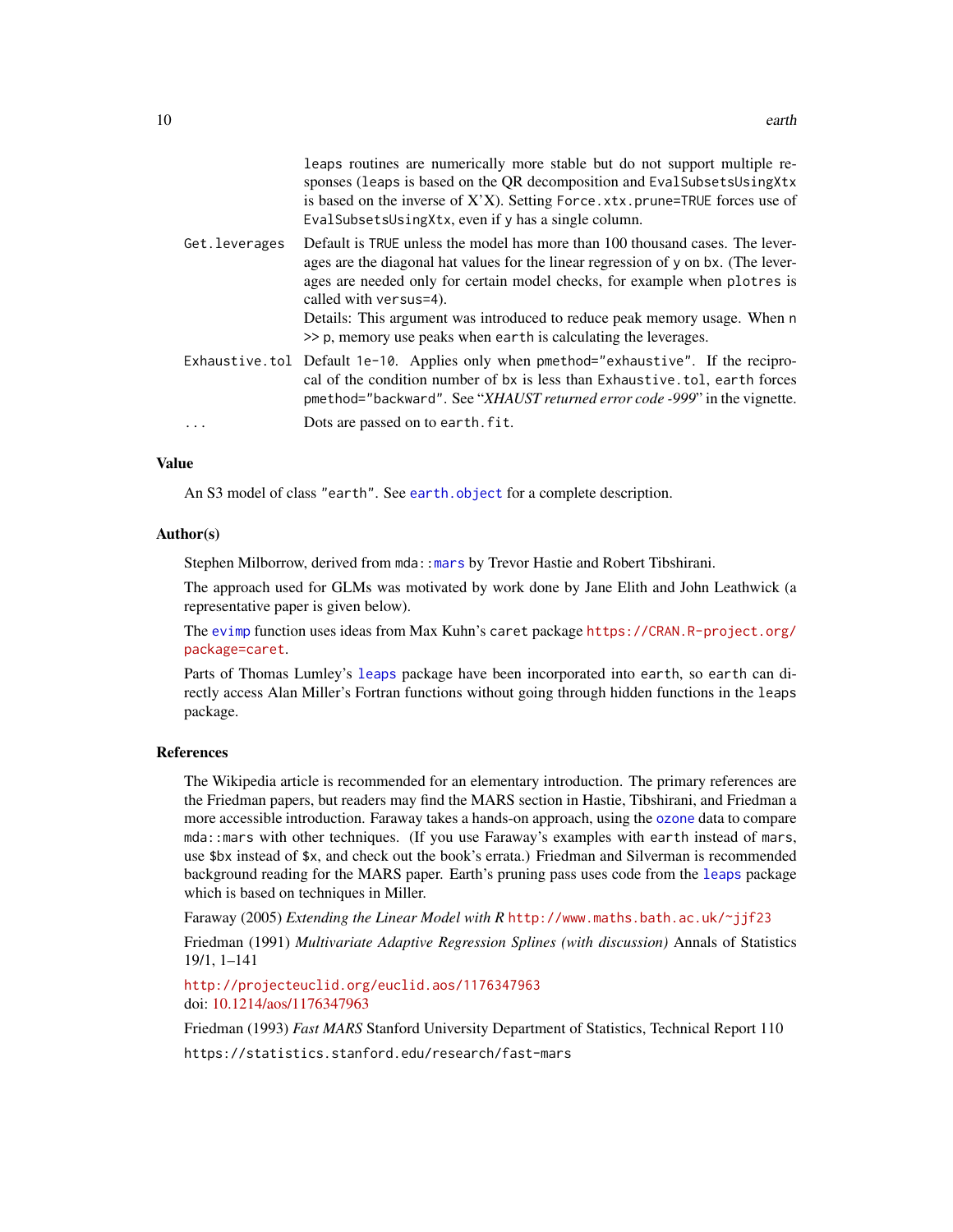### <span id="page-10-0"></span>earth.object 11

Friedman and Silverman (1989) *Flexible Parsimonious Smoothing and Additive Modeling* Technometrics, Vol. 31, No. 1. [https://www.tandfonline.com/doi/abs/10.1080/00401706.1989.](https://www.tandfonline.com/doi/abs/10.1080/00401706.1989.10488470) [10488470](https://www.tandfonline.com/doi/abs/10.1080/00401706.1989.10488470)

Hastie, Tibshirani, and Friedman (2009) *The Elements of Statistical Learning (2nd ed.)* [http:](http://web.stanford.edu/~hastie/pub.htm) [//web.stanford.edu/~hastie/pub.htm](http://web.stanford.edu/~hastie/pub.htm)

Leathwick, J.R., Rowe, D., Richardson, J., Elith, J., & Hastie, T. (2005) *Using multivariate adaptive regression splines to predict the distributions of New Zealand's freshwater diadromous fish* Freshwater Biology, 50, 2034-2052 <http://web.stanford.edu/~hastie/pub.htm>, [http://www.botan](http://www.botany.unimelb.edu.au/envisci/about/staff/elith.html)y. [unimelb.edu.au/envisci/about/staff/elith.html](http://www.botany.unimelb.edu.au/envisci/about/staff/elith.html)

Miller, Alan (1990, 2nd ed. 2002) *Subset Selection in Regression* [https://wp.csiro.au/alanmill](https://wp.csiro.au/alanmiller/index.html)er/ [index.html](https://wp.csiro.au/alanmiller/index.html)

Wikipedia article on MARS [https://en.wikipedia.org/wiki/Multivariate\\_adaptive\\_regre](https://en.wikipedia.org/wiki/Multivariate_adaptive_regression_splines)ssion\_ [splines](https://en.wikipedia.org/wiki/Multivariate_adaptive_regression_splines)

# See Also

Start with [summary.earth](#page-44-1), [plot.earth](#page-27-1), [evimp](#page-17-1), and [plotmo](#page-0-0).

Please see the main package vignette ["Notes on the earth package"](#page-0-0). The vignette can also be downloaded from <http://www.milbo.org/doc/earth-notes.pdf>.

The vignette ["Variance models in earth"](#page-0-0) is also included with the package. It describes how to generate prediction intervals for earth models.

### Examples

earth.mod <- earth(Volume ~ ., data = trees) plotmo(earth.mod) summary(earth.mod, digits = 2, style = "pmax")

<span id="page-10-1"></span>earth.object *An earth object*

### Description

The object returned by the [earth](#page-2-1) function.

 $-mean(y))^2$ ).

This is an S3 model of [class](#page-0-0) "earth". It is a list with the components listed below.

*Term* refers to a term created during the forward pass (each line of the output from [format.earth](#page-21-1) is a term). Term number 1 is always the intercept.

# Value

| rss | Residual sum-of-squares (RSS) of the model (summed over all responses, if y      |
|-----|----------------------------------------------------------------------------------|
|     | has multiple columns).                                                           |
| rsa | 1-rss/tss. R-Squared of the model (calculated over all responses, and calcu-     |
|     | lated using the weights argument if it was supplied). A measure of how well the  |
|     | model fits the training data. Note that tss is the total sum-of-squares, sum((y) |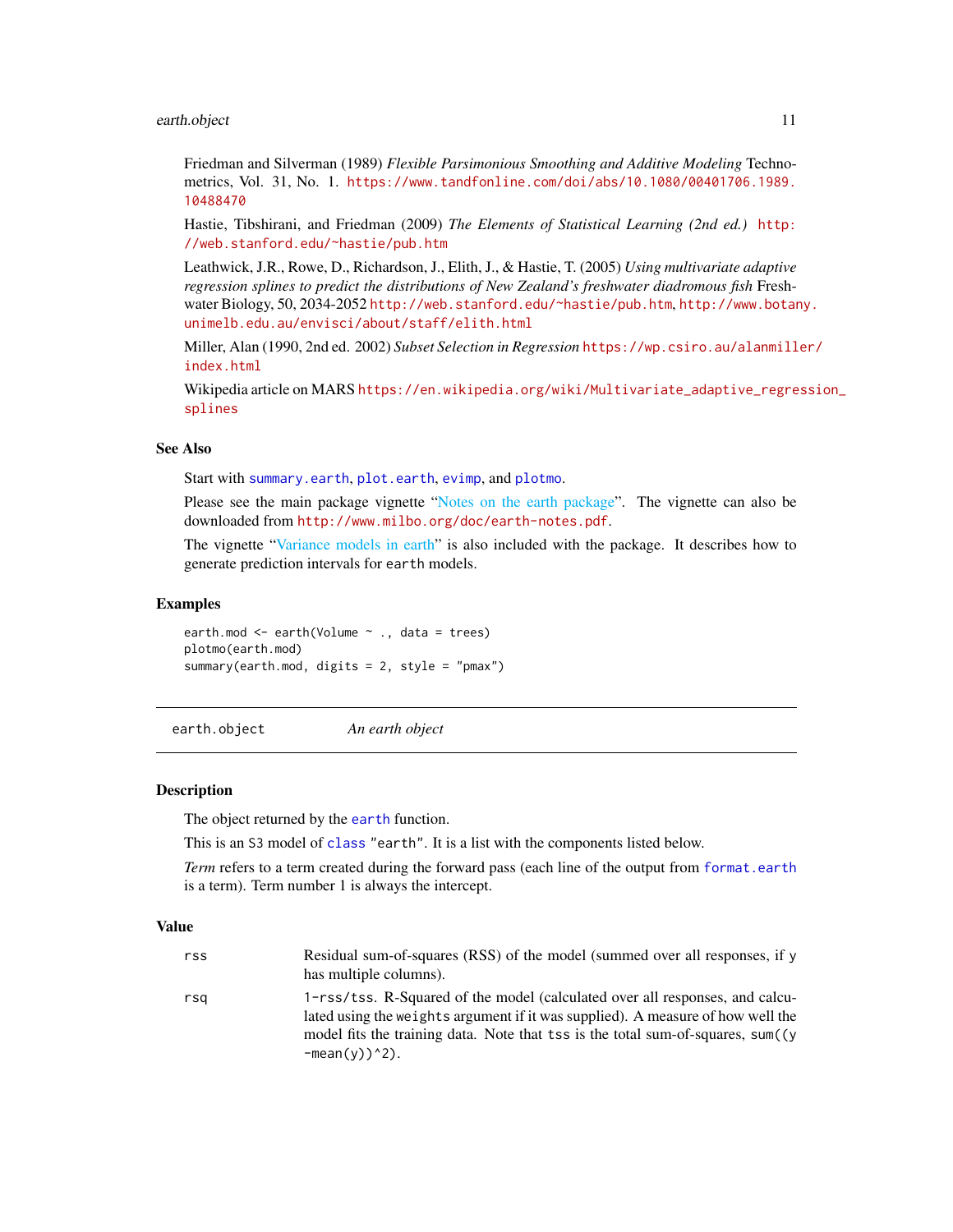<span id="page-11-0"></span>

| gcv  | Generalized Cross Validation (GCV) of the model (summed over all responses).<br>The GCV is calculated using the penalty argument. For details of the GCV<br>calculation, see equation 30 in Friedman's MARS paper and earth::: get.gcv.                                                                                                                                                                               |  |  |  |  |  |  |  |
|------|-----------------------------------------------------------------------------------------------------------------------------------------------------------------------------------------------------------------------------------------------------------------------------------------------------------------------------------------------------------------------------------------------------------------------|--|--|--|--|--|--|--|
| grsq | 1-gcv/gcv.null. An estimate of the predictive power of the model (calculated<br>over all responses, and calculated using the weights argument if it was sup-<br>plied). gcv.null is the GCV of an intercept-only model. See "Can GRSq be<br><i>negative?</i> " in the vignette.                                                                                                                                       |  |  |  |  |  |  |  |
| bx   | Matrix of basis functions applied to x. Each column corresponds to a selected<br>term. Each row corresponds to a row in in the input matrix x, after taking<br>subset. See model.matrix.earth for an example of bx handling. Example<br>bx:                                                                                                                                                                           |  |  |  |  |  |  |  |
|      | $(Intercept)$ h(Girth-12.9) h(12.9-Girth) h(Girth-12.9)*h(                                                                                                                                                                                                                                                                                                                                                            |  |  |  |  |  |  |  |
|      | [1,<br>0.0<br>4.6<br>1<br>0                                                                                                                                                                                                                                                                                                                                                                                           |  |  |  |  |  |  |  |
|      | [2,]<br>0.0<br>4.3<br>$\mathbf{1}$<br>0                                                                                                                                                                                                                                                                                                                                                                               |  |  |  |  |  |  |  |
|      | [3,1]<br>0.0<br>4.1<br>0<br>$\mathbf{1}$                                                                                                                                                                                                                                                                                                                                                                              |  |  |  |  |  |  |  |
| dirs | Matrix with one row per MARS term, and with with ij-th element equal to                                                                                                                                                                                                                                                                                                                                               |  |  |  |  |  |  |  |
|      | 0 if predictor j is not in term i<br>$-1$ if an expression of the form $h$ (const $-xj$ ) is in term i<br>1 if an expression of the form $h(xj - const)$ is in term i<br>2 if predictor j should enter term i linearly (either because specified by the<br>linpreds argument or because earth discovered that a knot was unnecessary).                                                                                |  |  |  |  |  |  |  |
|      | This matrix includes all terms generated by the forward pass, including those<br>not in selected. terms. Note that here the terms may not all be in pairs, be-<br>cause although the forward pass add terms as hinged pairs (so both sides of the<br>hinge are available as building blocks for further terms), it also deletes linearly<br>dependent terms before handing control to the pruning pass. Example dirs: |  |  |  |  |  |  |  |
|      | Girth Height                                                                                                                                                                                                                                                                                                                                                                                                          |  |  |  |  |  |  |  |
|      | (Intercept)<br>0<br>$0$ # intercept                                                                                                                                                                                                                                                                                                                                                                                   |  |  |  |  |  |  |  |
|      | h(12.9-Girth)<br>$-1$ 0 # 2nd term uses Girth                                                                                                                                                                                                                                                                                                                                                                         |  |  |  |  |  |  |  |
|      | 1 0 # 3rd term uses Girth<br>$h(Girth-12.9)$                                                                                                                                                                                                                                                                                                                                                                          |  |  |  |  |  |  |  |
|      | h(Girth-12.9)*h(Height-76) 1 1 # 4th term uses Girth and Height                                                                                                                                                                                                                                                                                                                                                       |  |  |  |  |  |  |  |
| cuts | Matrix with ij-th element equal to the cut point (hinge value) for predictor j in<br>term i. This matrix includes all terms generated by the forward pass, including<br>those not in selected. terms. Note for programmers: the precedent is to use<br>dirs for term names etc. and to only use cuts where cut information needed.<br>Example cuts:                                                                   |  |  |  |  |  |  |  |
|      | Girth Height                                                                                                                                                                                                                                                                                                                                                                                                          |  |  |  |  |  |  |  |
|      | (Intercept)<br>0<br># intercept, no cuts<br>0                                                                                                                                                                                                                                                                                                                                                                         |  |  |  |  |  |  |  |
|      | $h(12.9-Girth)$<br>12.9<br># 2nd term has cut at 12.9<br>0                                                                                                                                                                                                                                                                                                                                                            |  |  |  |  |  |  |  |
|      | $h(Girth-12.9)$<br>12.9<br>0 # 3rd term has cut at 12.9<br>h(Girth-12.9)*h(Height-76) 12.9<br># 4th term has two cuts<br>76                                                                                                                                                                                                                                                                                           |  |  |  |  |  |  |  |
|      | .                                                                                                                                                                                                                                                                                                                                                                                                                     |  |  |  |  |  |  |  |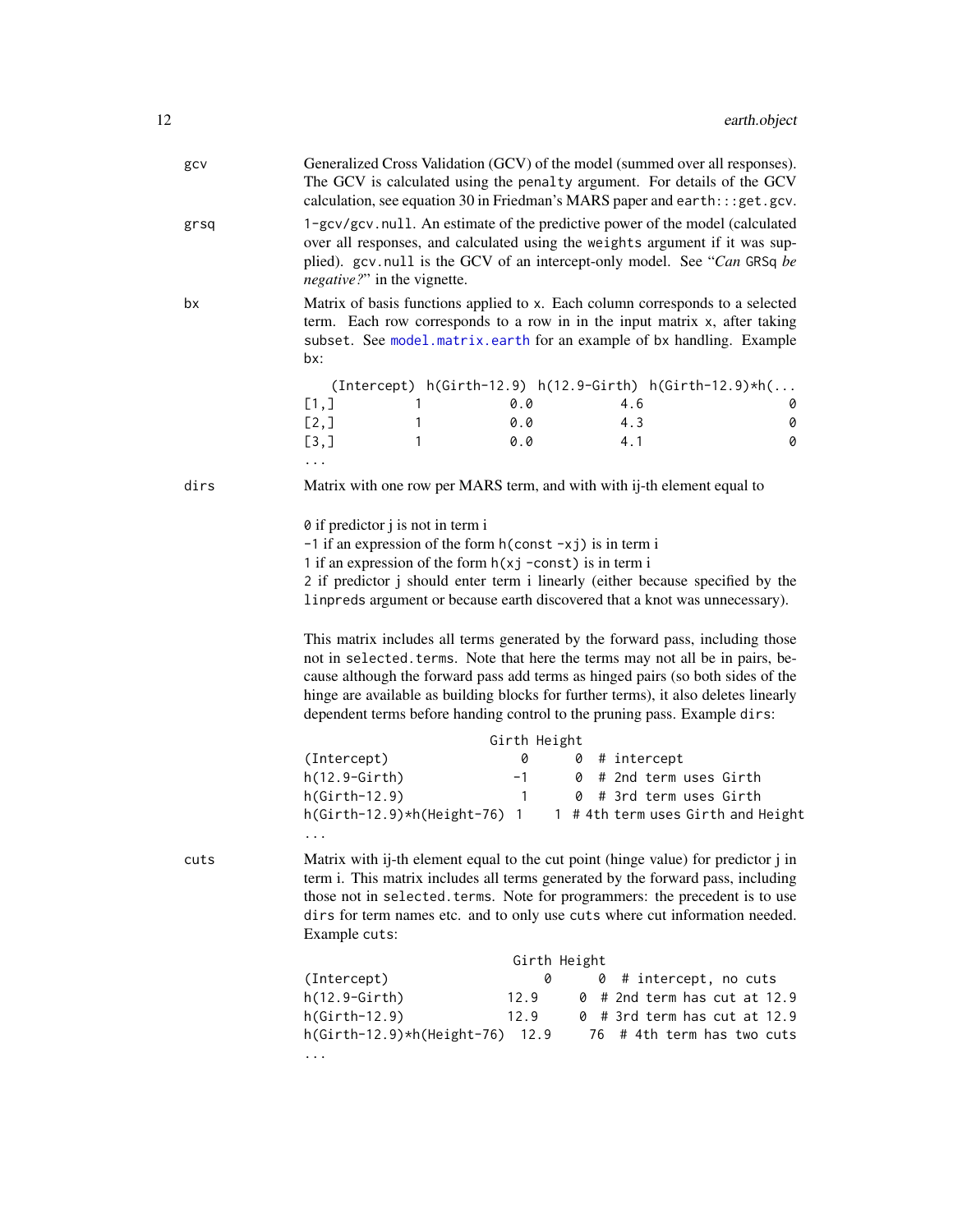prune.terms A matrix specifying which terms appear in which pruning pass subsets. The row index of prune, terms is the model size. (The model size is the number of terms in the model. The intercept is counted as a term.) Each row is a vector of term numbers for the best model of that size. An element is 0 if the term is not in the model, thus prune. terms is a lower triangular matrix, with dimensions nprune x nprune. The model selected by the pruning pass is at row number length(selected.terms).

Example prune.terms:

 $[0,1]$   $[0,2]$   $[0,3]$   $[0,4]$   $[0,5]$   $[0,6]$   $[0,7]$  $[1,]$  1 0 0 0 0 0 0 # intercept-only model [2,] 1 2 0 0 0 0 0 # best 2 term model uses terms 1,2 [3,] 1 2 4 0 0 0 0 # best 3 term model uses terms 1,2,4  $[4,]$  1 2 6 9 0 0 0 # and so on ...

- selected.terms Vector of term numbers in the selected model. Can be used as a row index vector into cuts and dirs. The first element selected.terms[1] is always 1, the intercept.
- fitted.values Fitted values. A matrix with dimensions  $nrow(y) \times ncol(y)$  after factors in y have been expanded.
- residuals Residuals. A matrix with dimensions  $nrow(y) \times ncol(y)$  after factors in y have been expanded.
- coefficients Regression coefficients. A matrix with dimensions length(selected.terms)  $x \text{ } \text{ } (y)$  after factors in y have been expanded. Each column holds the least squares coefficients from regressing that column of y on bx. The first row holds the intercept coefficient(s).
- rss.per.response

A vector of the RSS for each response. Length is the number of responses, i.e.,  $ncol(y)$  after factors in y have been expanded. The rss component above is equal to sum(rss.per.response).

rsq.per.response

A vector of the R-Squared for each response (where R-Squared is calculated using the weights argument if it was supplied). Length is the number of responses.

gcv.per.response

A vector of the GCV for each response. Length is the number of responses. The gcv component above is equal to sum(gcv.per.response).

grsq.per.response

A vector of the GRSq for each response (calculated using the weights argument if it was supplied). Length is the number of responses.

rss.per.subset A vector of the RSS for each model subset generated by the pruning pass. Length is nprune. For multiple responses, the RSS is summed over all responses for each subset. The rss above is rss.per.subset[length(selected.terms)]. The RSS of an intercept only-

model is rss.per.subset[1].

gcv.per.subset A vector of the GCV for each model in prune.terms. Length is nprune. For multiple responses, the GCV is summed over all responses for each subset. The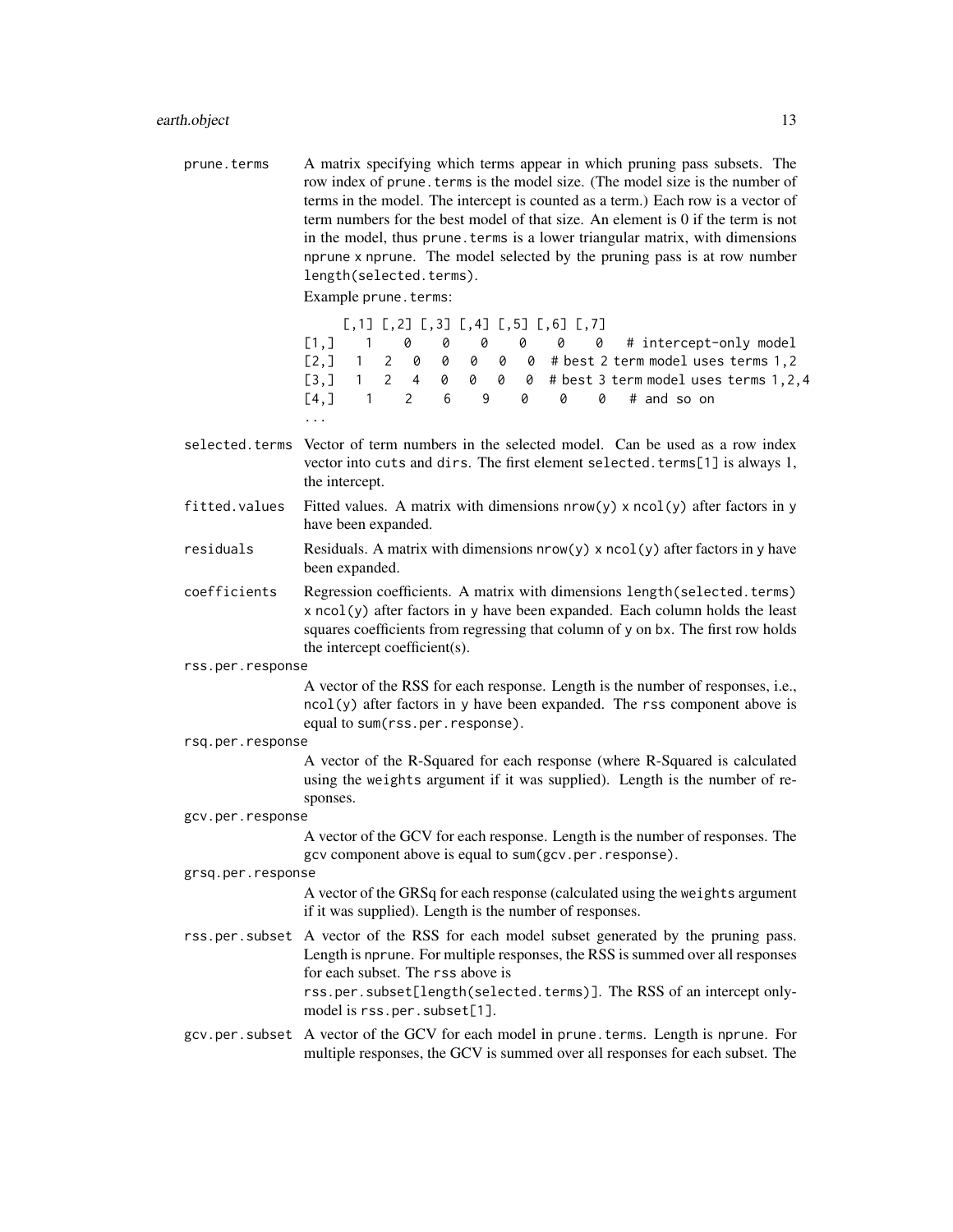<span id="page-13-0"></span>

|                                                                                                                                          | gcv above is gcv.per.subset[length(selected.terms)]. The GCV of an<br>intercept-only model is gcv.per.subset[1].                                                                                                                                                                                                          |  |  |  |  |  |  |
|------------------------------------------------------------------------------------------------------------------------------------------|---------------------------------------------------------------------------------------------------------------------------------------------------------------------------------------------------------------------------------------------------------------------------------------------------------------------------|--|--|--|--|--|--|
| leverages                                                                                                                                | Diagonal of the hat matrix (from the linear regression of the response on bx).                                                                                                                                                                                                                                            |  |  |  |  |  |  |
| penalty, nk, thresh                                                                                                                      |                                                                                                                                                                                                                                                                                                                           |  |  |  |  |  |  |
|                                                                                                                                          | Copies of the corresponding arguments to earth.                                                                                                                                                                                                                                                                           |  |  |  |  |  |  |
| pmethod, nprune                                                                                                                          | Copies of the corresponding arguments to earth.                                                                                                                                                                                                                                                                           |  |  |  |  |  |  |
| weights, wp                                                                                                                              | Copies of the corresponding arguments to earth.                                                                                                                                                                                                                                                                           |  |  |  |  |  |  |
| termcond                                                                                                                                 | Reason the forward pass terminated (an integer).                                                                                                                                                                                                                                                                          |  |  |  |  |  |  |
| call                                                                                                                                     | The call used to invoke earth.                                                                                                                                                                                                                                                                                            |  |  |  |  |  |  |
| terms                                                                                                                                    | Model frame terms. This component exists only if the model was built using<br>earth.formula.                                                                                                                                                                                                                              |  |  |  |  |  |  |
| A matrix specifying which input variables are used in each column of the model<br>modvars<br>matrix. (This field is new in earth 5.2.0.) |                                                                                                                                                                                                                                                                                                                           |  |  |  |  |  |  |
|                                                                                                                                          | Columns correspond to columns of the model matrix (same as cols of dirs, see<br>above).                                                                                                                                                                                                                                   |  |  |  |  |  |  |
|                                                                                                                                          | Rows correspond to variables in the formula.<br>For example, the formula:                                                                                                                                                                                                                                                 |  |  |  |  |  |  |
|                                                                                                                                          | survived $\sim$ age + pclass + sqrt(age) - sex                                                                                                                                                                                                                                                                            |  |  |  |  |  |  |
|                                                                                                                                          | results in:                                                                                                                                                                                                                                                                                                               |  |  |  |  |  |  |
|                                                                                                                                          | attr(terms,"factors"):                                                                                                                                                                                                                                                                                                    |  |  |  |  |  |  |
|                                                                                                                                          | pclass<br>sqrt(age)<br>age<br>0<br>0<br>0 # the response will be dropped<br>survived<br>0<br>0<br>age<br>1<br>pclass<br>0<br>Ø<br>1<br>1 # sqrt(age) will be merged with age<br>sqrt(age)<br>0<br>0<br>0<br>0 # sex is unused and will be dropped<br>0<br>sex                                                             |  |  |  |  |  |  |
|                                                                                                                                          | modvars:                                                                                                                                                                                                                                                                                                                  |  |  |  |  |  |  |
|                                                                                                                                          | age pclass2nd pclass3rd sqrt(age)<br>$\mathbf{1}$<br>1 # age and sqrt(age) use "age"<br>0<br>0<br>age<br>0 # pclass2nd and pclass3rd use "pclass"<br>$\mathbf{1}$<br>pclass<br>0<br>1                                                                                                                                     |  |  |  |  |  |  |
|                                                                                                                                          | Note that for models built with earth.default (x, y models), "derived vari-<br>ables" are not combined in modvars as they are for formula models. The row<br>names of modvars match the column names of x, after factor expansion. Columns<br>in x named "age" and "sqrt(age)" will be treated as two separate variables. |  |  |  |  |  |  |
| namesx                                                                                                                                   | Variable names in the input data. Deprecated (subsumed by modvars).                                                                                                                                                                                                                                                       |  |  |  |  |  |  |
| xlevels                                                                                                                                  | This component exists only if the model was built using earth. formula.<br>Same as 1m. A record of the levels of the factors used in fitting, needed under<br>certain conditions by predict.earth.                                                                                                                        |  |  |  |  |  |  |
| levels                                                                                                                                   | This component exists only if the model was built using earth.default.<br>Levels of y if y is a factor,<br>c(FALSE, TRUE) if y is logical,<br>Else NULL.                                                                                                                                                                  |  |  |  |  |  |  |

The following fields appear only if earth's argument keepxy is TRUE.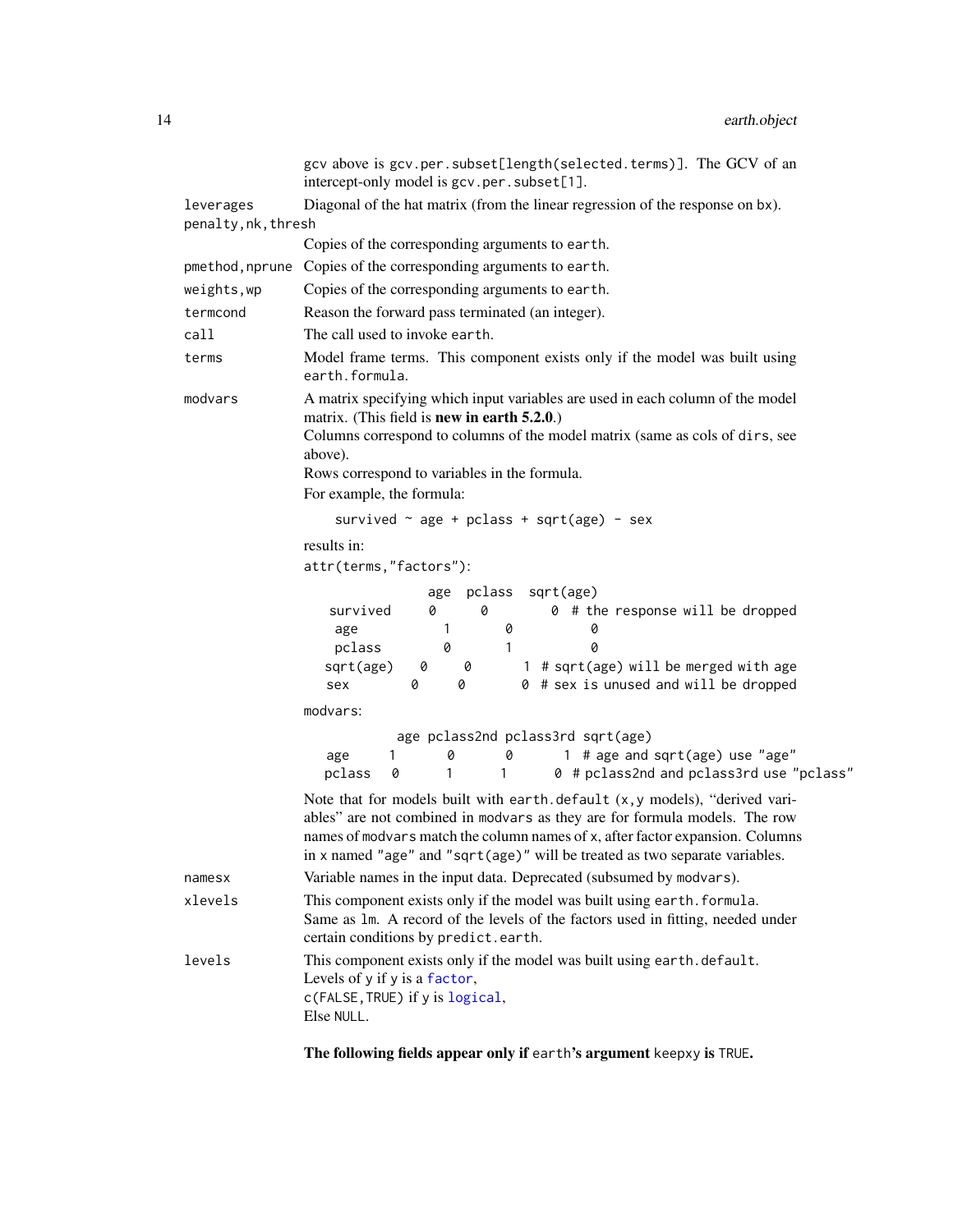# <span id="page-14-0"></span>earth.object 15

| x, y, data, subset |                                                                                                                                                                                                                                                                                                                                                                                                                                                                                                                                                                                                                                                                                                                                                                                                             |
|--------------------|-------------------------------------------------------------------------------------------------------------------------------------------------------------------------------------------------------------------------------------------------------------------------------------------------------------------------------------------------------------------------------------------------------------------------------------------------------------------------------------------------------------------------------------------------------------------------------------------------------------------------------------------------------------------------------------------------------------------------------------------------------------------------------------------------------------|
|                    | Copies of the corresponding arguments to earth. Only exist if keepxy=TRUE.                                                                                                                                                                                                                                                                                                                                                                                                                                                                                                                                                                                                                                                                                                                                  |
|                    | The following fields appear only if earth's glm argument is used.                                                                                                                                                                                                                                                                                                                                                                                                                                                                                                                                                                                                                                                                                                                                           |
| glm.list           | List of GLM models. Each element is the value returned by earth's internal<br>call to $g1m$ for each response.<br>Thus if there is a single response (or a single binomial pair, see "Binomial pairs"                                                                                                                                                                                                                                                                                                                                                                                                                                                                                                                                                                                                       |
|                    | in the vignette) this will be a one element list and you access the GLM model<br>with earth.mod\$glm.list[[1]].                                                                                                                                                                                                                                                                                                                                                                                                                                                                                                                                                                                                                                                                                             |
| glm.coefficients   |                                                                                                                                                                                                                                                                                                                                                                                                                                                                                                                                                                                                                                                                                                                                                                                                             |
|                    | GLM regression coefficients. Analogous to the coefficients field described<br>above but for the GLM model(s). A matrix with dimensions length (selected.terms)<br>cients from the GLM regression of that column of y on bx. This duplicates, for<br>convenience, information buried in glm. list.                                                                                                                                                                                                                                                                                                                                                                                                                                                                                                           |
| glm.stats          | GLM summary statistics such as devratio, AIC, and iters.                                                                                                                                                                                                                                                                                                                                                                                                                                                                                                                                                                                                                                                                                                                                                    |
| glm.bpairs         | Is NULL unless there are paired binomial columns. Else a logical vector c (TRUE, FALSE).<br>See "Binomial pairs" in the vignette. Retained for backwards compatibility with<br>old versions of earth.                                                                                                                                                                                                                                                                                                                                                                                                                                                                                                                                                                                                       |
|                    | The following fields appear only if the nfold argument is greater than 1.                                                                                                                                                                                                                                                                                                                                                                                                                                                                                                                                                                                                                                                                                                                                   |
| cv.list            | List of earth models, one model for each fold (ncross * nfold models).<br>The fold models have two extra fields, icross (an integer from 1 to ncross)<br>and if old (an integer from 1 to nfold).<br>To save memory, lengthy fields in the fold models are removed unless you use                                                                                                                                                                                                                                                                                                                                                                                                                                                                                                                           |
|                    | keepxy=TRUE. The "lengthy fields" are \$bx, \$fitted. values, and \$residuals.                                                                                                                                                                                                                                                                                                                                                                                                                                                                                                                                                                                                                                                                                                                              |
| cv.nterms          | Vector of length $ncross * nfold + 1$ . Number of MARS terms in the model<br>generated at each cross-validation fold, with the final element being the mean of<br>these.                                                                                                                                                                                                                                                                                                                                                                                                                                                                                                                                                                                                                                    |
| cv.nvars           | Vector of length $ncross * nfold + 1$ . Number of predictors in the model gen-<br>erated at each cross-validation fold, with the final element being the mean of<br>these.                                                                                                                                                                                                                                                                                                                                                                                                                                                                                                                                                                                                                                  |
| cv.groups          | Specifies which cases went into which folds. Matrix with two columns and<br>number of rows equal to the the number of cases $nrow(x)$ Elements of the first<br>column specify the cross-validation number, 1: ncross. Elements of the second<br>column specify the fold number, 1:nfold.                                                                                                                                                                                                                                                                                                                                                                                                                                                                                                                    |
| cv.rsq.tab         | Matrix with $ncross * nfold + 1 rows$ and $nresponse+1 columns$ , where $nresponse$<br>is the number of responses, i.e., ncol(y) after factors in y have been expanded.<br>The first nresponse elements of a row are the cv. rsq's on the out-of-fold data<br>for each response of the model generated at that row's fold. (A cv. rsq is calcu-<br>lated from predictions on the out-of-fold data using the best model built from the<br>in-fold data; where "best" means the model was selected using the in-fold GCV.<br>The R-Squareds are calculated using the weights argument if it was supplied.<br>The final column holds the row mean (a weighted mean if wp if specified)). The<br>final row holds the column means. The values in this final row is the mean<br>cv.rsq printed by summary.earth. |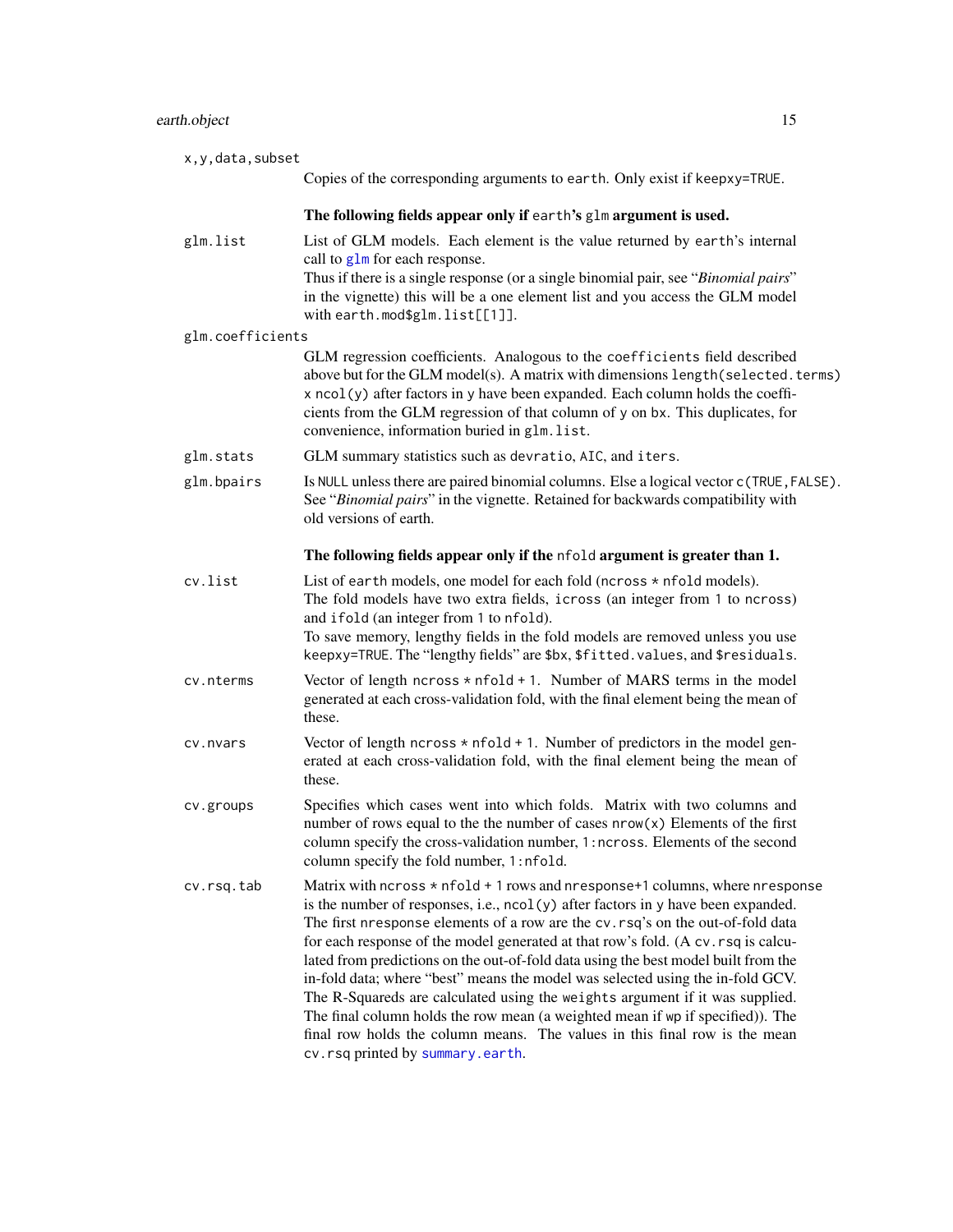Example for a single response model (where the mean column is redundant but included for uniformity with multiple response models):

y mean fold1 0.909 0.909 fold2 0.869 0.869 fold3 0.952 0.952 fold4 0.157 0.157 fold5 0.961 0.961 mean 0.769 0.769

Example for a multiple response model:

y1 y2 y3 mean fold1 0.915 0.951 0.944 0.937 fold2 0.962 0.970 0.970 0.968 fold3 0.914 0.940 0.942 0.932 fold4 0.907 0.929 0.925 0.920 fold5 0.947 0.987 0.979 0.971 mean 0.929 0.955 0.952 0.946

```
cv.class.rate.tab
```
Like cv. rsq. tab but is the classification rate at each fold i.e. the fraction of classes correctly predicted. Models with discrete response only. Calculated with thresh=.5 for binary responses. For responses with more than two levels, the final row is the overall classification rate. The other rows are the classification rates for each level (the level versus not-the-level), which are usually higher than the overall classification rate (predicting the level versus not-the-level is easier than correctly predicting one of many levels). The weights argument is ignored for all cross-validation stats except R-Squareds.

- cv.maxerr.tab Like cv.rsq.tab but is the MaxErr at each fold. This is the signed max absolute value at each fold. Results are aggregated for the final column and final row using the signed max absolute value. The *signed max absolute value* is defined as the maximum of the absolute difference between the predicted and observed response values, multiplied by -1 if the sign of that difference is negative.
- cv.auc.tab Like cv.rsq.tab but is the AUC at each fold. Binomial models only.
- cv.cor.tab Like cv.rsq.tab but is the cor at each fold. Poisson models only.
- cv.deviance.tab
	- Like cv.rsq.tab but is the MeanDev at each fold. Binomial models only.
- cv.calib.int.tab

Like cv.rsq.tab but is the CalibInt at each fold. Binomial models only.

cv.calib.slope.tab

Like cv.rsq.tab but is the CalibSlope at each fold. Binomial models only.

cv.oof.rsq.tab Generated only if keepxy=TRUE or pmethod="cv".

A matrix with ncross \* nfold + 1 rows and max.nterms columns, Each element holds an out-of-fold RSq (oof.rsq), calculated from predictions from the out-of-fold observations using the model built with the in-fold data. The final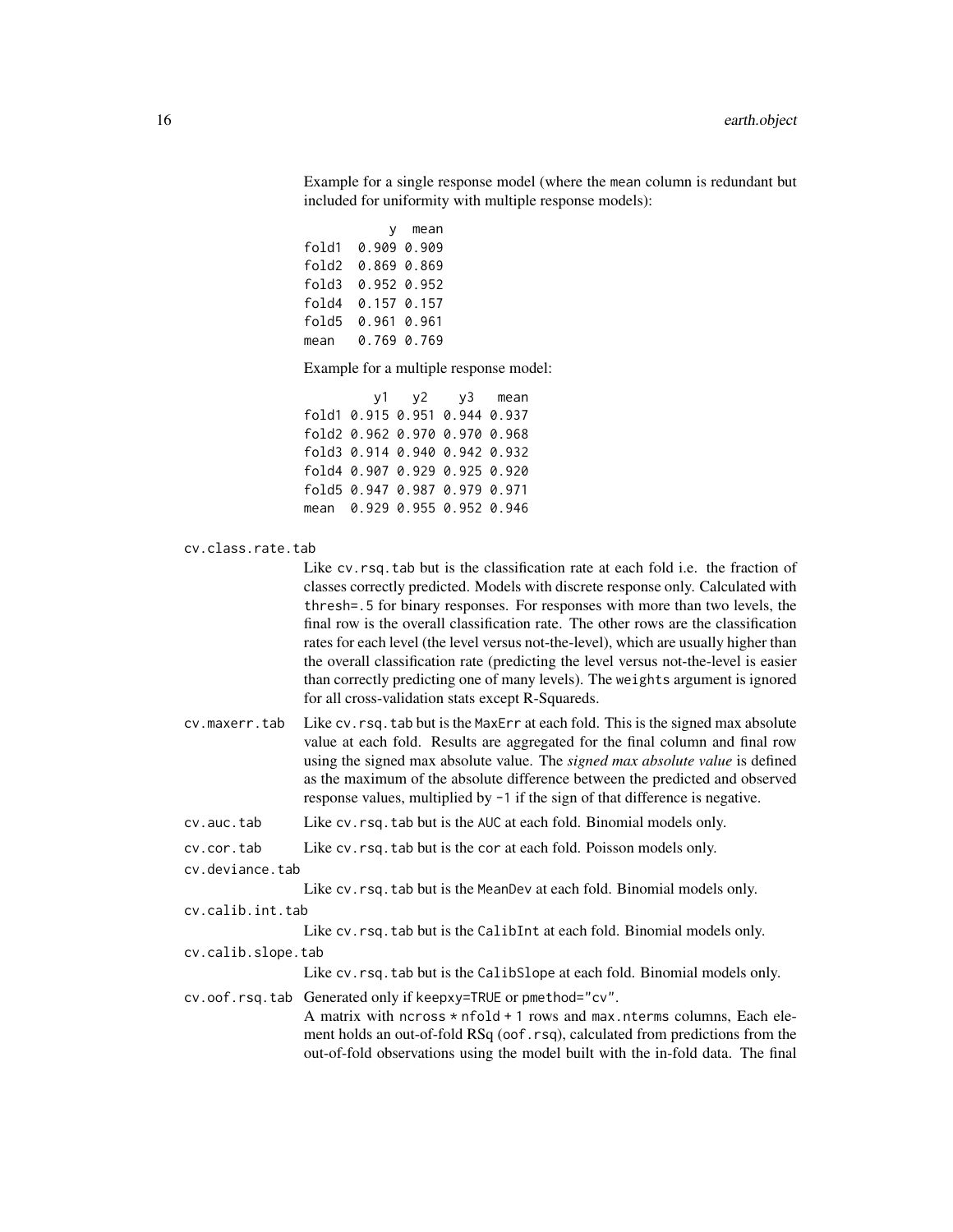### <span id="page-16-0"></span>etitanic 17

| etitanic          | Titanic data with incomplete cases removed                                                                                                                                                             |
|-------------------|--------------------------------------------------------------------------------------------------------------------------------------------------------------------------------------------------------|
| earth             |                                                                                                                                                                                                        |
| <b>See Also</b>   |                                                                                                                                                                                                        |
| varmod            | The following field appears only if the varmod method is specified.<br>An object of class "varmod". See the varmod help page for a description. Only<br>appears if the varmod method argument is used. |
|                   | cv.oof.fit.tab Generated only if the varmod.method argument is used. Predicted values on the<br>out-of-fold data. Dataframe with $nrow(data)$ rows and ncross columns.                                 |
|                   | Generated only if keepxy=TRUE. Like cv.oof.rsq.tab but from predictions<br>made on the in-fold observations.                                                                                           |
| cv.infold.rsq.tab |                                                                                                                                                                                                        |
|                   | row is the mean over all folds. The R-Squareds are calculated using the weights<br>argument if it was supplied.                                                                                        |

# Description

Titanic data with incomplete cases, passenger names, and other details removed.

### Format

A data frame with 1046 observations on 6 variables.

| pclass   | passenger class, unordered factor: 1st 2nd 3rd    |
|----------|---------------------------------------------------|
| survived | integer: $0$ or $1$                               |
| sex      | unordered factor: male female                     |
| age      | age in years, min 0.167 max 80.0                  |
| sibsp    | number of siblings or spouses aboard, integer: 08 |
| parch    | number of parents or children aboard, integer: 06 |

# Source

This dataset is included in the earth package because it is a convenient vehicle for illustrating earth's GLM and factor handling.

The dataset was compiled by Frank Harrell and Robert Dawson: [https://hbiostat.org/data/](https://hbiostat.org/data/repo/titanic.html) [repo/titanic.html](https://hbiostat.org/data/repo/titanic.html)

See also:

<https://biostat.app.vumc.org/wiki/pub/Main/DataSets/titanic3info.txt>.

For this version of the Titanic data, passenger details and incomplete cases were deleted and the name changed to etitanic to minimize confusion with other versions ("e" because it is part of the earth package).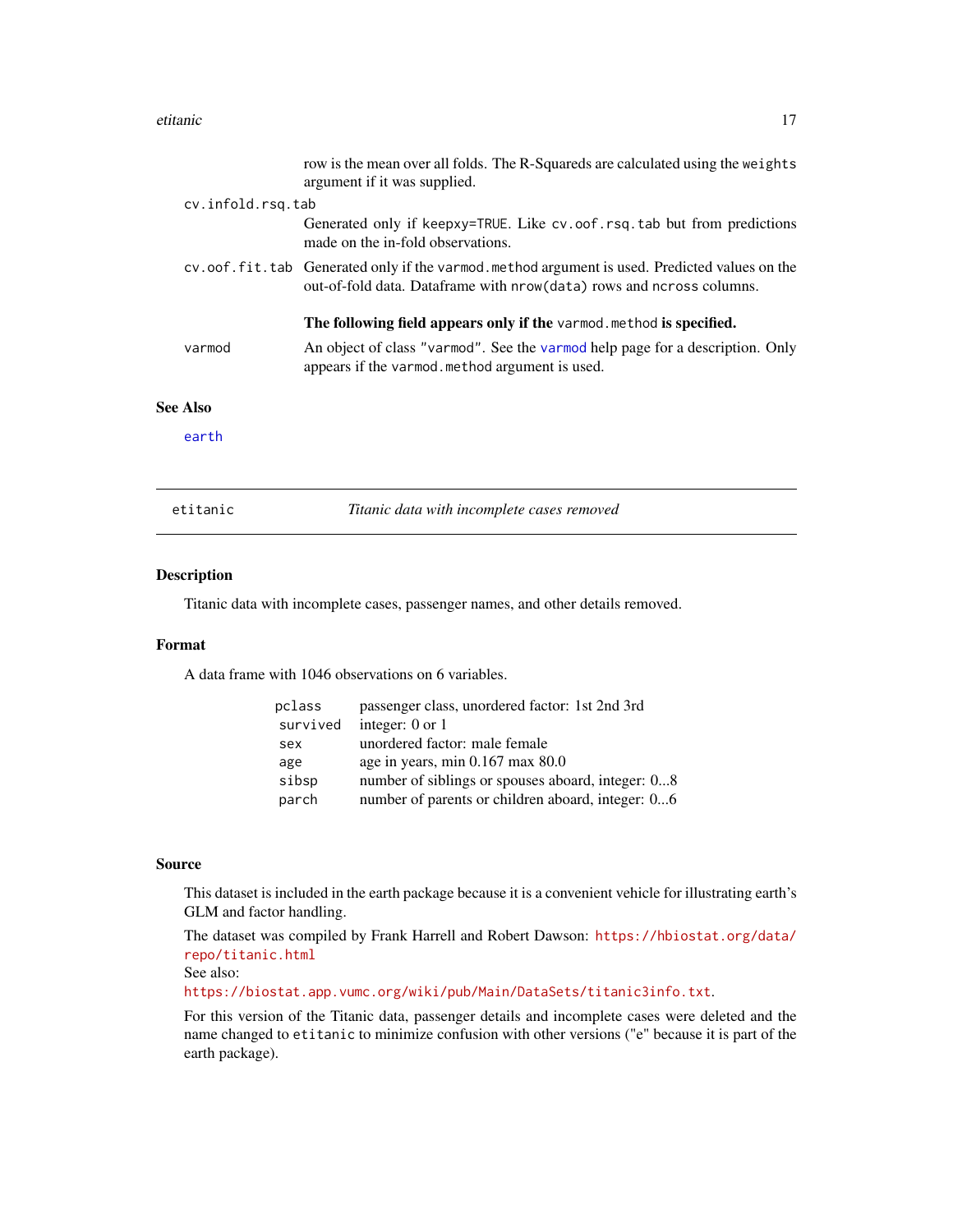<span id="page-17-0"></span>Note that survived is an integer (it should arguably be a logical).

In this data the crew are conspicuous by their absence.

Contents of etitanic:

|              |     | pclass survived sex age sibsp parch |                 |             |               |
|--------------|-----|-------------------------------------|-----------------|-------------|---------------|
| $\mathbf{1}$ | 1st |                                     | 1 female 29.000 |             |               |
| 2            | 1st |                                     |                 | male 0.917  |               |
| 3            | 1st |                                     | 0 female 2.000  |             | $\mathcal{P}$ |
| 4            | 1st |                                     | 0 male 30.000   |             | $\mathcal{P}$ |
| 5            | 1st |                                     | 0 female 25.000 |             |               |
|              |     |                                     |                 |             |               |
| 1309         | 3rd | 0                                   |                 | male 29.000 |               |

How etitanic was built:

```
load("titanic3") # from Harrell's web site
# discard name, ticket, fare, cabin, embarked, body, home.dest
etitanic <- titanic3[,c(1,2,4,5,6,7)]
etitanic <- etitanic[!is.na(etitanic$age),]
save(etitanic, file="etitanic.rda")
```
### References

Further details and analyses of the Titanic data may be found in:

F. Harrell (2001) *Regression Modeling Strategies with Applications to Linear Models, Logistic Regression, and Survival Analysis* <https://biostat.app.vumc.org/wiki/bin/view/Main/RmS>

### See Also

[earth](#page-2-1)

<span id="page-17-1"></span>evimp *Estimate variable importances in an earth object*

# Description

Estimate variable importances in an [earth](#page-2-1) object

### Usage

evimp(object, trim=TRUE, sqrt.=TRUE)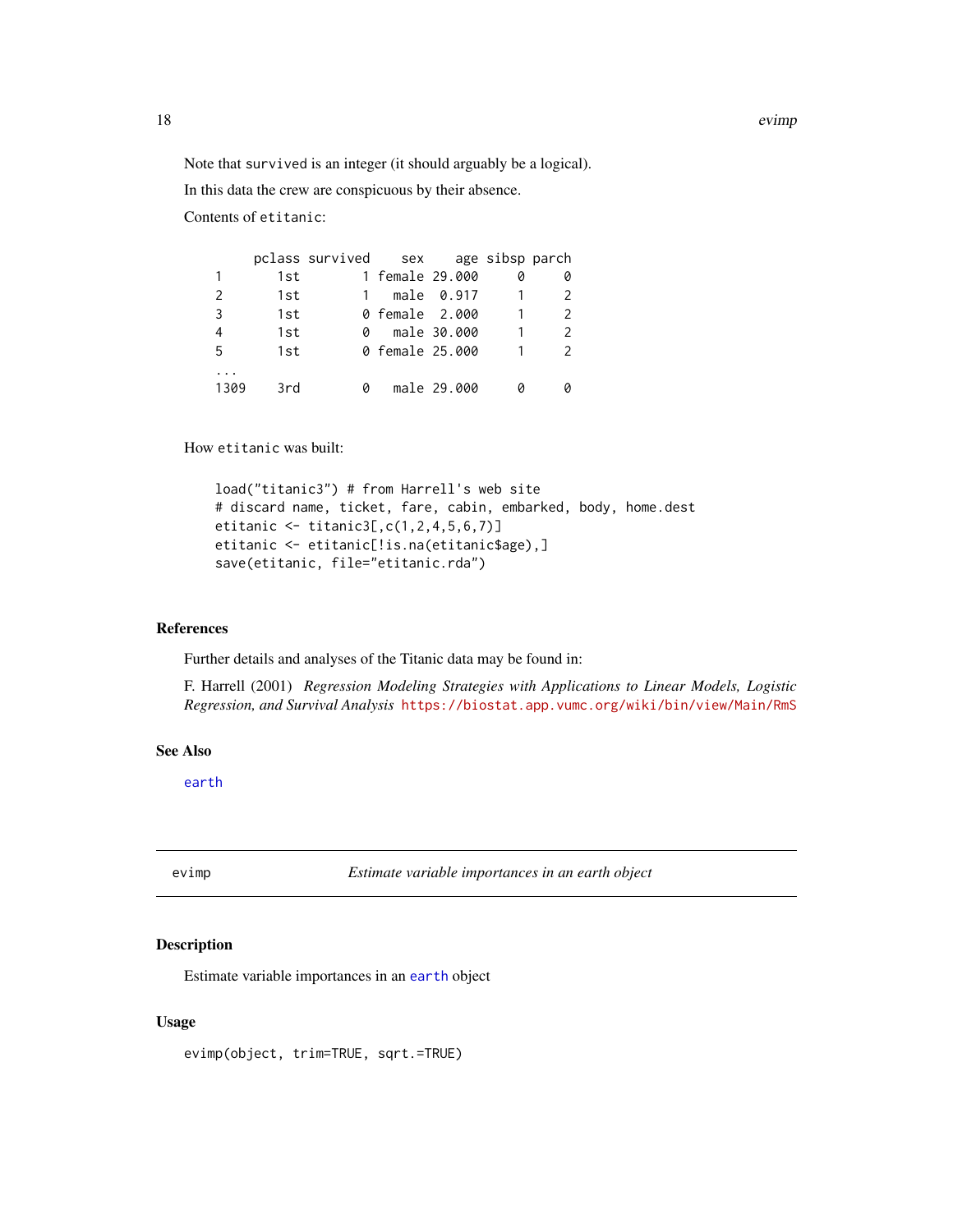### <span id="page-18-0"></span>evimp and the set of the set of the set of the set of the set of the set of the set of the set of the set of the set of the set of the set of the set of the set of the set of the set of the set of the set of the set of the

### Arguments

| object | An earth object.                                                                                                                                                                                                                                                                                       |
|--------|--------------------------------------------------------------------------------------------------------------------------------------------------------------------------------------------------------------------------------------------------------------------------------------------------------|
| trim   | If TRUE (default), delete rows in the returned matrix for variables that don't ap-<br>pear in any subsets.                                                                                                                                                                                             |
| sqrt.  | Default is TRUE, meaning take the sqrt of the GCV and RSS importances before<br>normalizing to $0$ to $100$ . Taking the square root gives a better indication of<br>relative importances because the raw importances are calculated using a sum of<br>squares. Use FALSE to not take the square root. |

### Value

This function returns a matrix showing the relative importances of the variables in the model. There is a row for each variable. The row name is the variable name, but with -unused appended if the variable does not appear in the final model.

The columns of the matrix are (not all of these are printed by print.evimp):

- col: Column index of the variable in the x argument to earth.
- used: 1 if the variable is used in the final model, else 0. Equivalently, 0 if the row name has an -unused suffix.
- nsubsets: Variable importance using the "number of subsets" criterion. Is the number of subsets that include the variable (see "Three Criteria" in the chapter on evimp in the earth vignette ["Notes on the earth package"](#page-0-0)).
- gcv: Variable importance using the GCV criterion (see "Three Criteria").
- gcv.match: 1, except is 0 where the rank using the gcv criterion differs from that using the nsubsets criterion. In other words, there is a 0 for values that increase as you go down the gcv column.
- rss: Variable importance using the RSS criterion (see "Three Criteria").
- rss.match: Like gcv.match but for the rss.

The rows are sorted on the nsubsets criterion. This means that values in the nsubsets column decrease as you go down the column (more accurately, they are non-increasing). The values in the gcv and rss columns are also non-increasing, except where the gcv or rss rank differs from the nsubsets ranking.

#### Note

There is a chapter on evimp in the earth package vignette ["Notes on the earth package"](#page-0-0).

### Acknowledgment

Thanks to Max Kuhn for the original evimp code and for helpful discussions.

# See Also

[earth](#page-2-1), [plot.evimp](#page-32-1)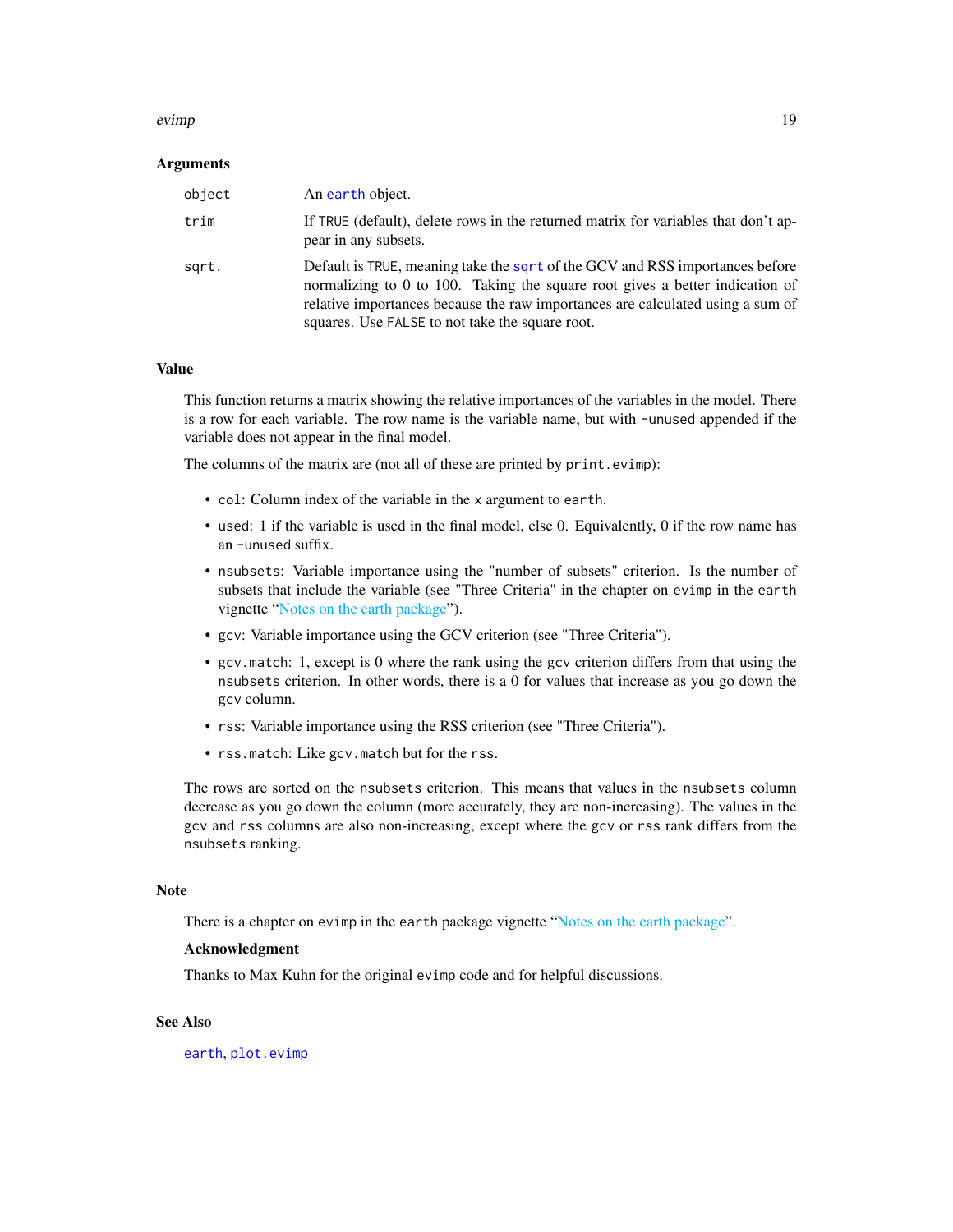# Examples

```
data(ozone1)
earth.mod <- earth(03 ~ ., data=ozone1, degree=2)
ev <- evimp(earth.mod, trim=FALSE)
plot(ev)
print(ev)
```

| expand.bpairs | Expand binomial-pair data from short to long form |  |
|---------------|---------------------------------------------------|--|
|               |                                                   |  |

# Description

Expand binomial-pair data from "short" to "long" form.

The short form specifies the response with two columns giving the numbers of successes and failures. Example short form:

| survived died dose |               |    | sex       |
|--------------------|---------------|----|-----------|
| 3                  | a             | 10 | male      |
| 2                  |               |    | 10 female |
|                    | 2             | 20 | male      |
|                    | $\mathcal{P}$ |    | 20 female |

The long form specifies the response as single column of TRUEs and FALSEs. For example, the long form of the above data (spaces and comments added):

| survived dose |    | sex       |  |  |  |  |                                           |
|---------------|----|-----------|--|--|--|--|-------------------------------------------|
| <b>TRUE</b>   | 10 | male      |  |  |  |  | # row 1 of short data: 0 died, 3 survived |
| TRUE          | 10 | male      |  |  |  |  |                                           |
| <b>TRUE</b>   | 10 | male      |  |  |  |  |                                           |
|               |    |           |  |  |  |  |                                           |
| FALSE         |    | 10 female |  |  |  |  | # row 2 of short data: 1 died, 2 survived |
| TRUE          |    | 10 female |  |  |  |  |                                           |
| <b>TRUE</b>   |    | 10 female |  |  |  |  |                                           |
|               |    |           |  |  |  |  |                                           |
| <b>FALSE</b>  | 20 | male      |  |  |  |  | # row 3 of short data: 2 died, 1 survived |
| FALSE         | 20 | male      |  |  |  |  |                                           |
| <b>TRUE</b>   | 20 | male      |  |  |  |  |                                           |
|               |    |           |  |  |  |  |                                           |
| <b>FALSE</b>  |    | 20 female |  |  |  |  | # row 4 of short data: 2 died, 1 survived |
| FALSE         |    | 20 female |  |  |  |  |                                           |
| <b>TRUE</b>   |    | 20 female |  |  |  |  |                                           |

In this example the total number of survived and died for each row in the short data is the same, but in general that need not be true.

<span id="page-19-0"></span>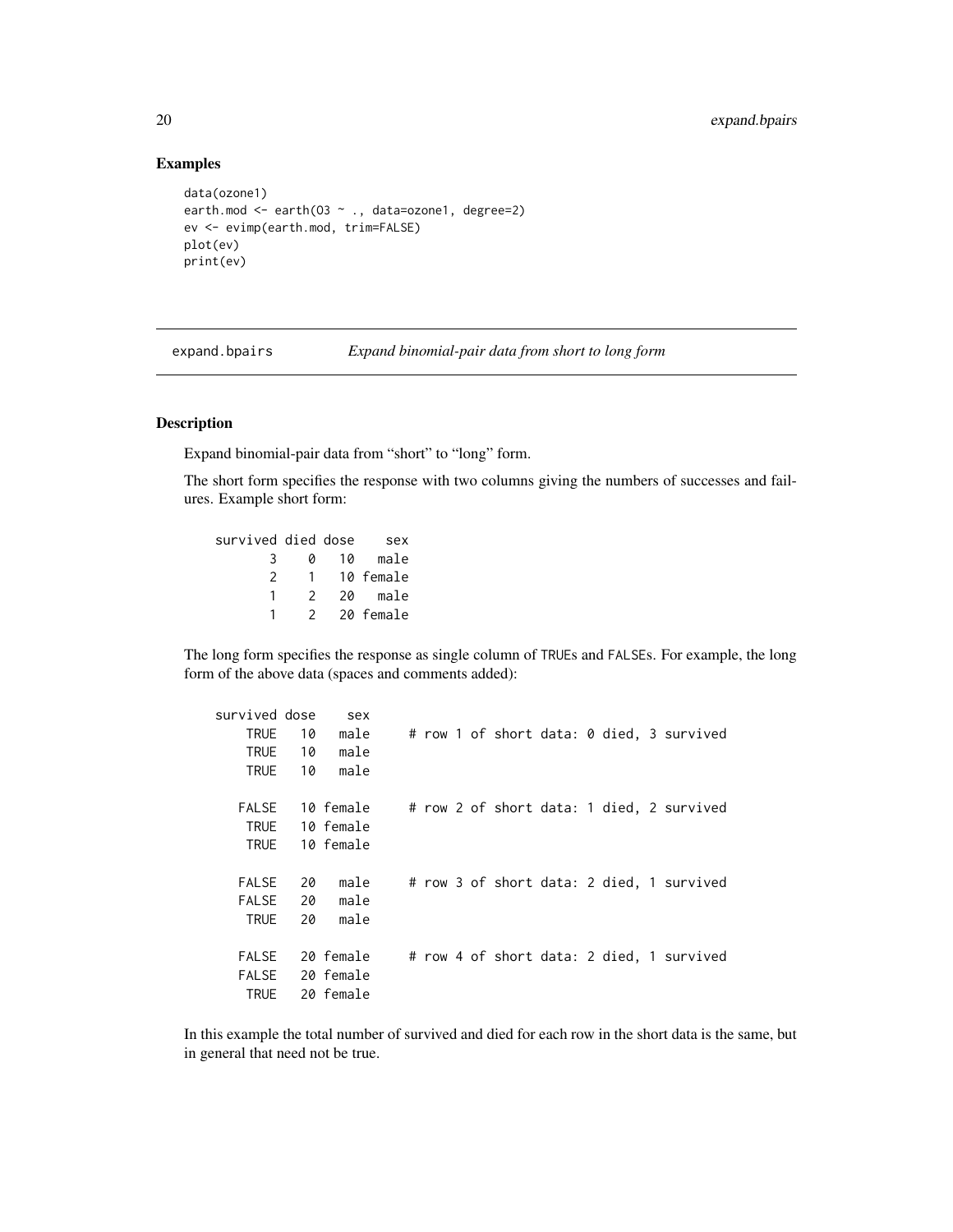# expand.bpairs 21

### Usage

```
## S3 method for class 'formula'
expand.bpairs(formula = stop("no 'formula' argument"), data = NULL, sort = FALSE, ...)
## Default S3 method:
```

```
expand.bpairs(data = stop("no 'data' argument"), y = NULL, sort = FALSE, ...)
```
# **Arguments**

| formula  | Model formula such as survived + died $\sim$ dose + temp.                                                                                                                                                                                                                                                                                                                                     |
|----------|-----------------------------------------------------------------------------------------------------------------------------------------------------------------------------------------------------------------------------------------------------------------------------------------------------------------------------------------------------------------------------------------------|
| data     | Matrix or dataframe containing the data.                                                                                                                                                                                                                                                                                                                                                      |
| у        | Model response. One of:<br>o Two column matrix or dataframe of binomial pairs e.g. cbind (survived, died=20-survived)<br>o Two-element numeric vector specifying the response columns in data e.g.<br>c(1,2)<br>o Two-element character vector specifying the response column names in data<br>e.g. c("survived", "died"). The full names must be used (partial matching<br>isn't supported). |
| sort     | Default FALSE. Use TRUE to sort the rows of the long data so it is returned in<br>canonical form, independent of the row order of the short data. The long data<br>is sorted on predictor values; predictors on the left take precedence in the sort<br>order.                                                                                                                                |
| $\cdots$ | Unused, but provided for generic/method consistency.                                                                                                                                                                                                                                                                                                                                          |

# Value

A dataframe of the data in the long form, with expanded binomial pairs. The first column of the data will be the response column (a column of TRUEs and FALSEs).

Additionally, the returned value has two attached attributes:

bpairs.index A vector of row indices into the returned data. Can be used to reconstruct the short data from the long data (although this package does not yet provide a function to do so).

ynames Column names of the original response (a two-element character vector).

# Examples

```
survived \leq c(3,2,1,1) # short data for demo (too short to build a real model)
died \langle -c(0,1,2,2) \rangledose <- c(10,10,20,20)
sex <- factor(c("male", "female", "male", "female"))
short.data <- data.frame(survived, died, dose, sex)
expand.bpairs(survived + died \sim ., short.data) # returns long form of the data
# expand.bpairs(data=short.data, y=cbind(survived, died)) # equivalent
# expand.bpairs(short.data, c(1,2)) # equivalent
# expand.bpairs(short.data, c("survived", "died")) # equivalent
```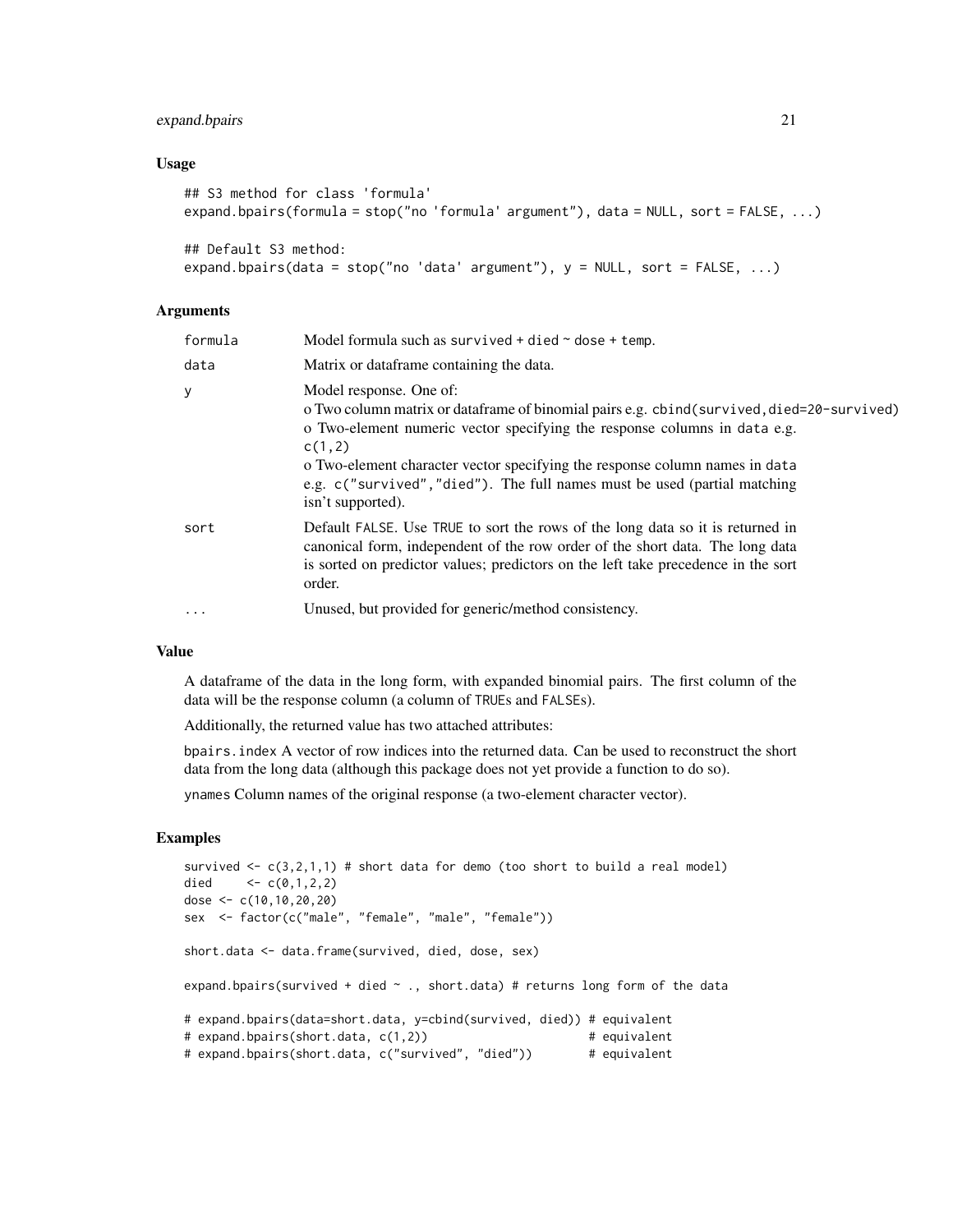<span id="page-21-0"></span># For example models, see the earth vignette

# section "Short versus long binomial data".

<span id="page-21-1"></span>format.earth *Format earth objects*

# Description

Return a string representing an [earth](#page-2-1) expression ([summary.earth](#page-44-1) calls this function internally to display the terms of the earth model).

# Usage

```
## S3 method for class 'earth'
format(x = stop("no 'x' argument"),style = "h", decomp = "anova", digits = getOption("digits"),
      use.names = TRUE, colon.char = ":", ...)
```
# Arguments

| X          | An earth object. This is the only required argument.                                                                                                                                                                                     |
|------------|------------------------------------------------------------------------------------------------------------------------------------------------------------------------------------------------------------------------------------------|
| style      | Formatting style. One of<br>"h" (default) more compact<br>"pmax" for those who prefer it<br>"max" is the same as "pmax" but prints max rather than pmax<br>"C" C style expression with zero based indexing<br>"bf" basis function format |
| decomp     | One of<br>"anova" (default) order the terms using the "anova decomposition", i.e., in in-<br>creasing order of interaction<br>"none" order the terms as created during the earth forward pass.                                           |
| digits     | Number of significant digits. The default is getoption (digits).                                                                                                                                                                         |
| use.names  | One of<br>TRUE (default), use variable names if available.<br>FALSE use names of the form $x$ [, 1].                                                                                                                                     |
| colon.char | Change colons in the returned string to colon.char. Default is ":" (no change).<br>Specifying colon. char="*" can be useful in some contexts to change names of<br>the form $x1 : x2$ to $x1 * x2$ .                                     |
| $\cdots$   | Unused, but provided for generic/method consistency.                                                                                                                                                                                     |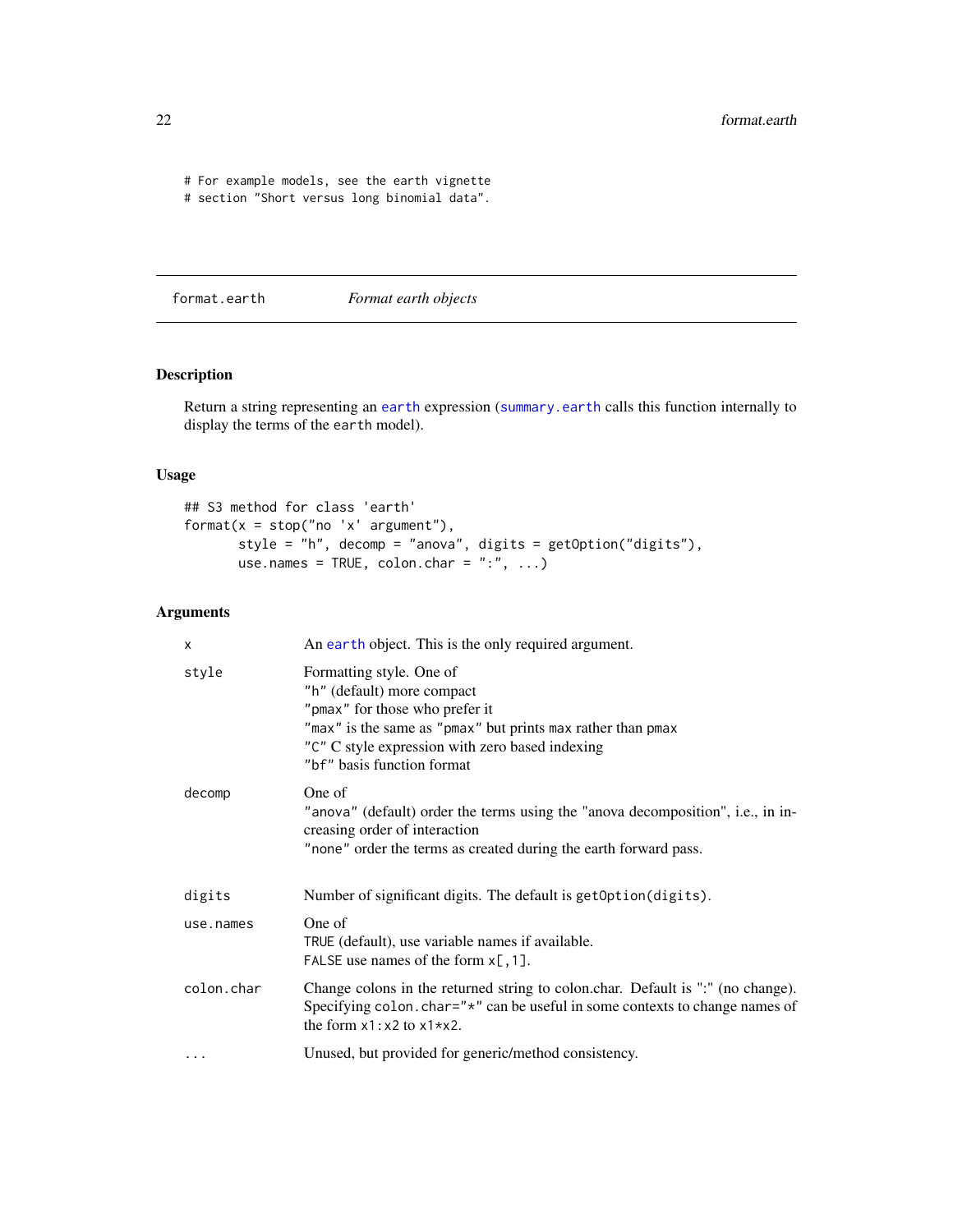### format.earth 23

# Value

A character representation of the earth model.

If there are multiple responses, format.earth will return multiple strings.

If there are embedded GLM model(s), the strings for the GLM model(s) come after the strings for the standard earth model(s).

# Note

The FAQ section in the package vignette gives precise details of the "anova" ordering.

Using format.earth, perhaps after hand editing the returned string, you can create an alternative to predict.earth. For example:

```
as.func \leq function(object, digits = 8, use.names = FALSE, ...)
  eval(parse(text=paste(
    "function(x){\n",
    "if(is.vector(x))\n\",
    " x \leq matrix(x, nrow = 1, ncol = length(x))\n",
    "with(as.data.frame(x), \n",
   format(object, digits = digits, use.names = use.names, style = "pmax", ...),
    ")\n\infty",
    "\} \n\ln", sep = "")))
earth.mod <- earth(Volume ~ ., data = trees)
```

```
my.func <- as.func(earth.mod, use.names = FALSE)
my.func(c(10,80)) # returns 16.84
predict(earth.mod, c(10,80)) # returns 16.84
```
Note that with pmax the R expression generated by format.earth can handle multiple cases. Thus the expression is consistent with the way predict functions usually work in  $R$  — we can give predict multiple cases (i.e., multiple rows in the input matrix) and it will return a vector of predicted values.

The earth package also provides a function format.lm. It has arguments as follows format.lm(x,digits=getOption("digits"),use.names=TRUE,colon.char=":") (Strictly speaking, format.lm doesn't belong in the earth package.) Example:

```
lm.mod <- lm(Volume ~ Height*Girth, data = trees)
cat(format(lm.mod, colon.char="*"))
```
# yields: # 69.4 # - 1.30 \* Height # - 5.86 \* Girth # + 0.135 \* Height\*Girth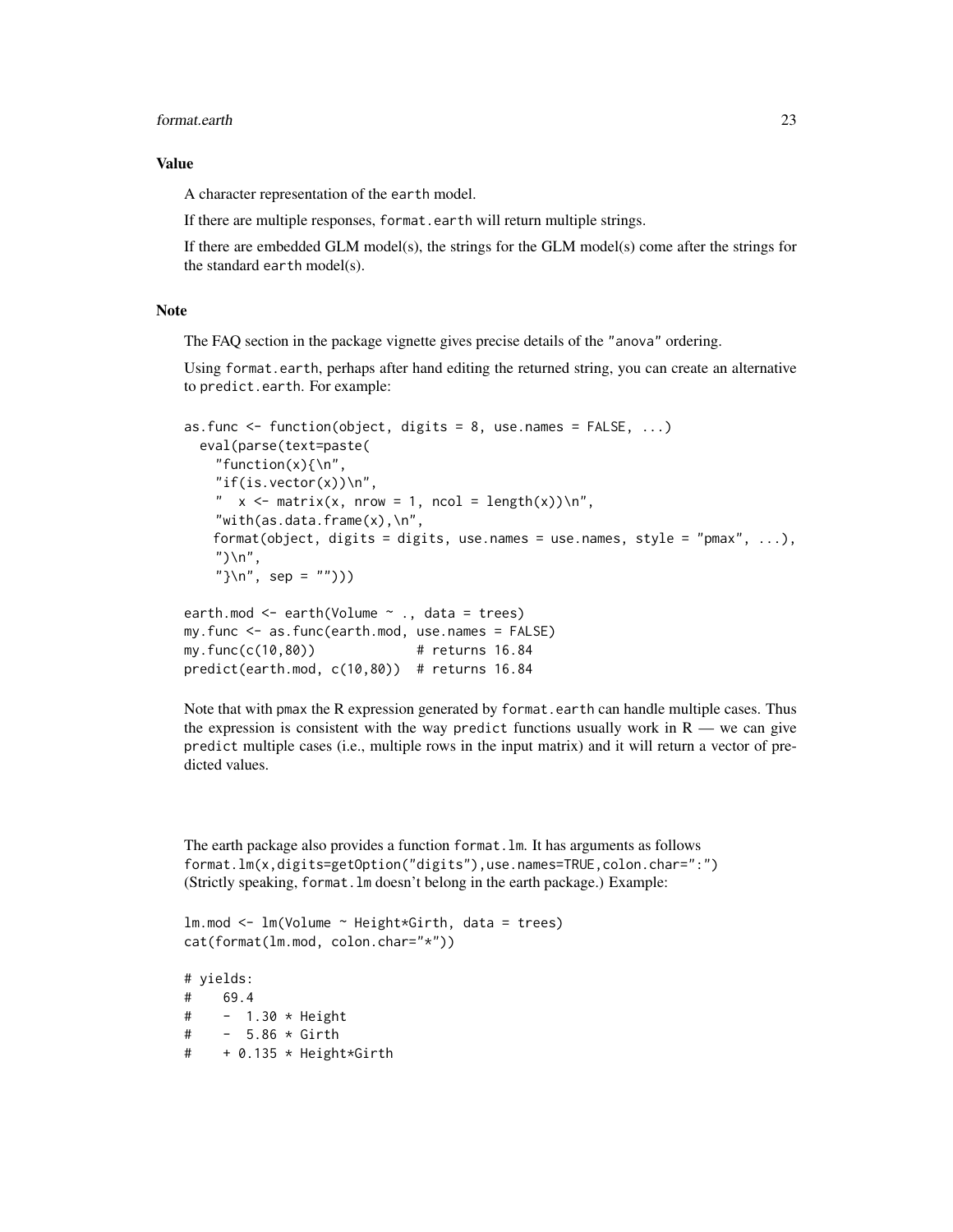# <span id="page-23-0"></span>See Also

[summary.earth](#page-44-1), [pmax](#page-0-0),

# Examples

```
earth.mod \leq earth(Volume \leq ., data = trees)
cat(format(earth.mod))
# yields:
# 37.9
# - 3.92 * h(16-Girth)
# + 7.4 * h(Girth-16)
# + 0.484 * h(Height-75)
cat(format(earth.mod, style="pmax"))
# yields:
# 37.9
# - 3.92 * pmax(0, 16 - Girth)
# + 7.4 * pmax(0, Girth - 16)
# + 0.484 * pmax(0, Height - 75)
cat(format(earth.mod, style="C"))
# yields (note zero based indexing):
# 37.927
# - 3.9187 * max(0, 16 - x[0])
\# + 7.4011 \star max(0, x[0] - 16)
\# + 0.48411 * max(0, x[1] - 75)
cat(format(earth.mod, style="bf"))
# yields:
# 37.9
# - 3.92 * bf1
# + 7.4 * bf2
# + 0.484 * bf3
#
# bf1 h(16-Girth)
# bf2 h(Girth-16)
# bf3 h(Height-75)
```
mars.to.earth *Convert a mars object from the mda package to an earth object*

### Description

Convert a [mars](#page-0-0) object from the mda package to an [earth](#page-2-1) object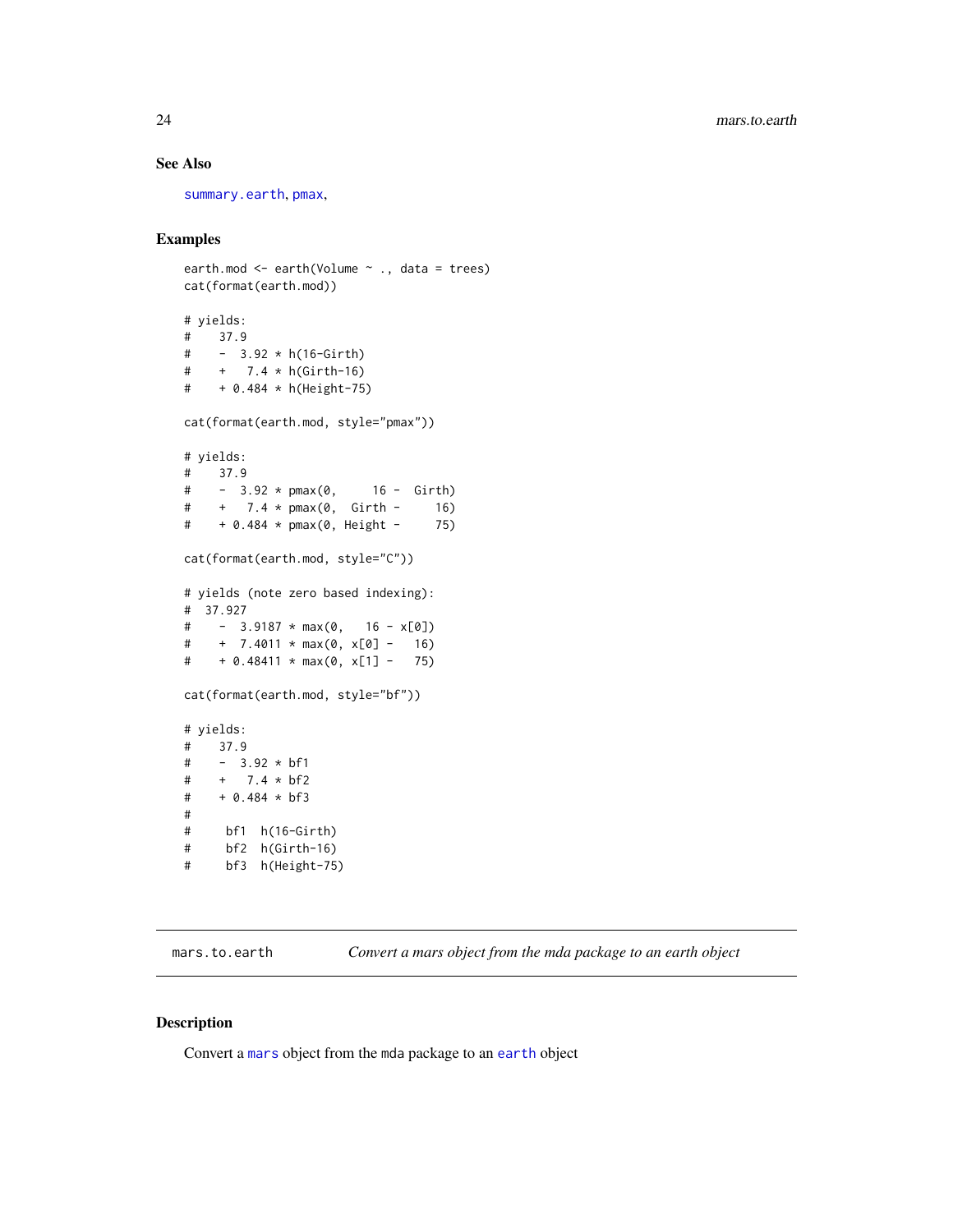### <span id="page-24-0"></span>mars.to.earth 25

### Usage

mars.to.earth(object, trace=TRUE)

### Arguments

| object | A mars object, created using mars in the mda package. |
|--------|-------------------------------------------------------|
| trace  | If TRUE (default) print a summary of the conversion.  |

# Value

The value is the same format as that returned by [earth](#page-2-1) but with skeletal versions of rss.per.subset, gcv.per.subset, and prune.terms.

You can fully initialize these components by calling [update.earth](#page-46-1) after mars.to.earth, but if you do this selected.terms may change. However with pmethod="backward" a change is unlikely — selected. terms would change only if GCVs are so close that numerical errors have an effect.

### **Note**

### Differences between mars and earth objects

Perhaps the most notable difference between mars and earth objects is that mars returns the MARS basis matrix in a field called "x" whereas earth returns "bx" with only the selected terms. Also, earth returns "dirs" rather than "factors", and in earth this matrix can have entries of value 2 for linear predictors.

For details of other differences between mars and earth objects, see the comments in the source code of mars.to.earth.

# **Weights**

The w argument is silently ignored by mars.

mars normalizes wp to (euclidean) length 1; earth normalizes wp to length equal to the number of responses, i.e., the number of columns in y. This change was made so an all ones wp (or in fact any all constant wp) is equivalent to using no wp.

If the original call to mars used the wp argument, mars. to. earth will run update. earth to force consistency. This could modify the model, so a warning is issued.

### See Also

[earth](#page-2-1), [mars](#page-0-0)

### Examples

```
if(require(mda)) {
   mars.mod <- mars(trees[,-3], trees[,3])
    earth.mod <- mars.to.earth(mars.mod)
    # the standard earth functions can now be used
    # note the reconstructed call in the summary
    summary(earth.mod, digits = 2)
}
```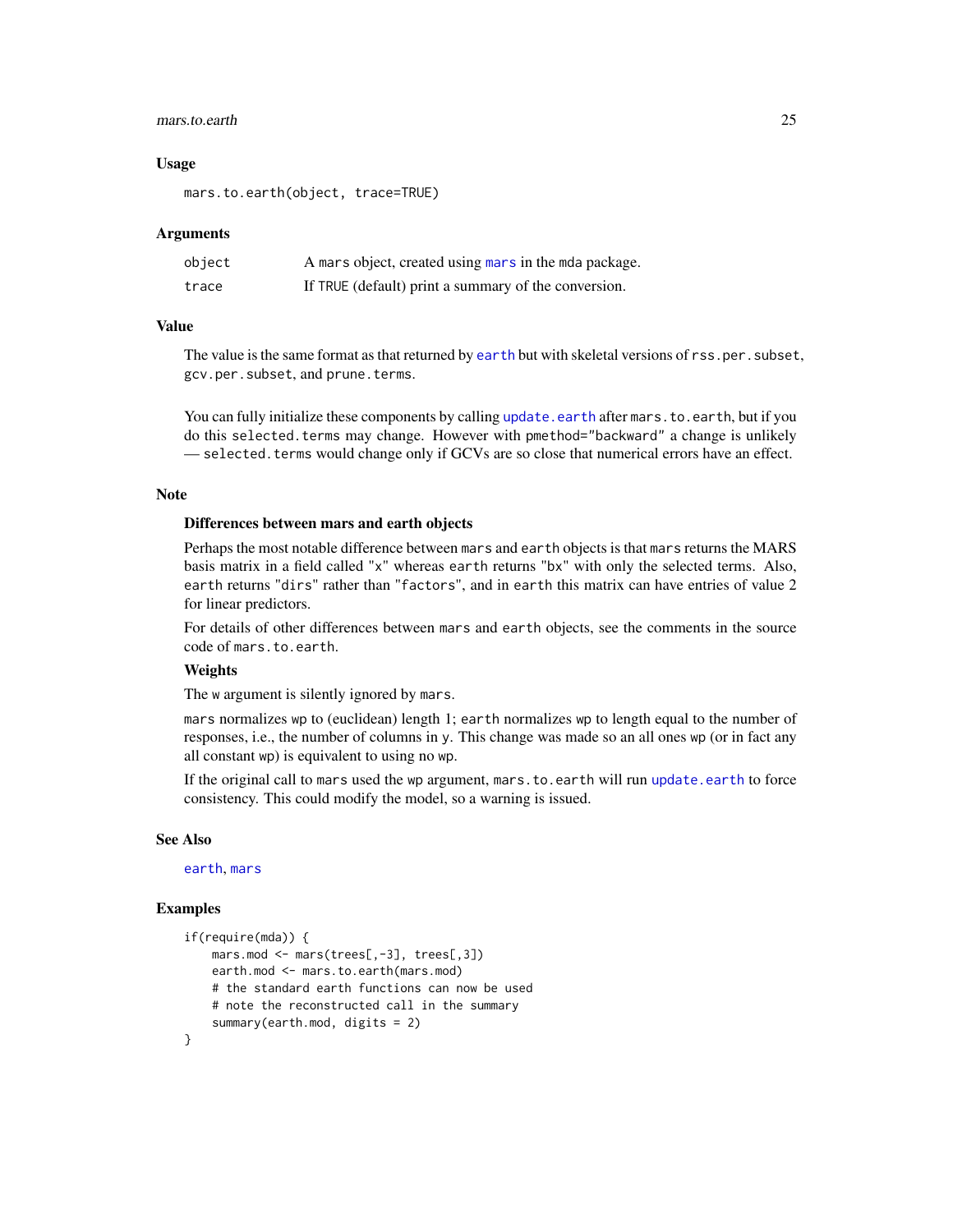<span id="page-25-1"></span><span id="page-25-0"></span>model.matrix.earth *Get the earth basis matrix*

### Description

Get the basis matrix of an [earth](#page-2-1) model.

# Usage

```
## S3 method for class 'earth'
model.matrix(object = stop("no 'object' argument"),
    x = NULL, subset = NULL, which.terms = NULL,
    trace = \theta,
    ...,
    Env = parent.frame(),
    Callers.name = "model.matrix.earth")
```
# Arguments

| object       | An earth model. This is the only required argument.                                                                                                                                                                                                                                                            |
|--------------|----------------------------------------------------------------------------------------------------------------------------------------------------------------------------------------------------------------------------------------------------------------------------------------------------------------|
| $\mathsf{x}$ | Default is NULL, meaning use the original data used to build the earth model<br>(after taking the original subset, if any).                                                                                                                                                                                    |
|              | Else x can be a data frame, a matrix, or a vector with length equal to a multiple<br>of the number of columns of the original input matrix x. (There is some leniency<br>here. For example, column names aren't necessary if x has the same number of<br>predictors originally used to build the earth model.) |
| subset       | Which rows to use in x. Default is NULL, meaning use all of x.                                                                                                                                                                                                                                                 |
| which.terms  | Which terms to use. Default is NULL, meaning all terms in the earth model (i.e.<br>the terms in object\$selected.terms).                                                                                                                                                                                       |
| trace        | Default 0. Set to non-zero to see which data model matrix earth is using.                                                                                                                                                                                                                                      |
| $\ddotsc$    | Unused, but provided for generic/method consistency.                                                                                                                                                                                                                                                           |
| Env          | For internal use.                                                                                                                                                                                                                                                                                              |
| Callers.name | For internal use (used by earth in trace messages).                                                                                                                                                                                                                                                            |

# Value

A basis matrix bx of the same form returned by [earth](#page-2-1). The format of bx is described in [earth.object](#page-10-1).

If x, subset, and which. terms are all NULL (the default), this function returns the model's bx. In this case, it is perhaps easier to simply use object\$bx.

The matrix bx can be used as the input matrix to  $\text{lm}$  $\text{lm}$  $\text{lm}$  or [glm](#page-0-0), as shown below in the example. In fact, that is what earth does internally after the pruning pass — it calls [lm.fit](#page-0-0), and additionally [glm](#page-0-0) if earth's glm argument is used.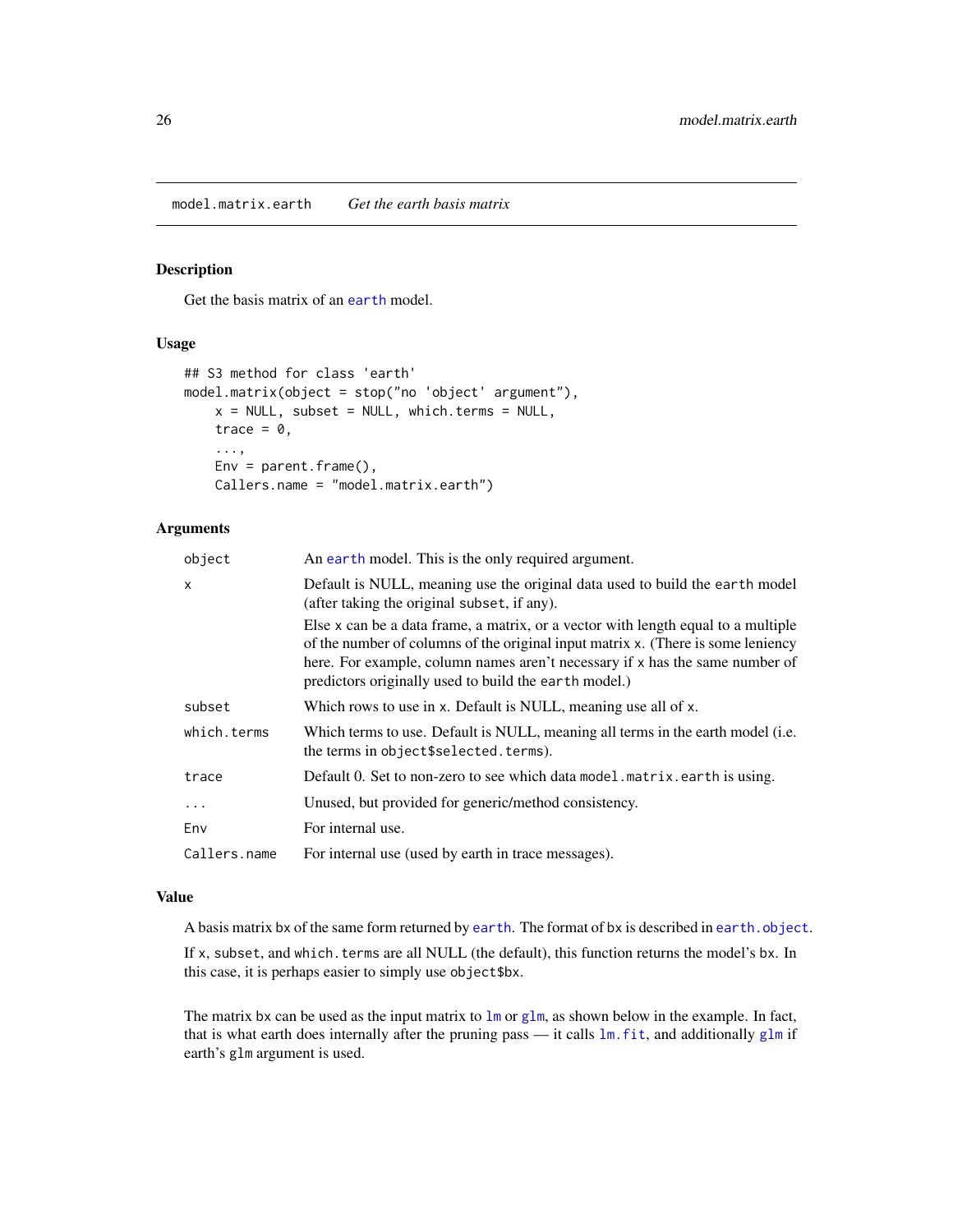### <span id="page-26-0"></span> $ozone1$  27

# See Also

[earth](#page-2-1)

# Examples

```
# Example 1
data(trees)
earth.mod <- earth(Volume \sim ., data = trees) # standard earth model
summary(earth.mod, decomp = "none") # "none" to print terms in same order as lm.mod below
bx <- model.matrix(earth.mod) # earth model's basis mat (equivalent to bx <- earth.mod$bx)
lm.mod \leftarrow lm(trees$Volume \sim bx[, -1]) # -1 to drop interceptsummary(lm.mod) \qquad # yields same coeffs as above summary
                                   # displayed t values are not meaningful
# Example 2
earth.mod <- earth(Volume~., data=trees) # standard earth model
summary(earth.mod, decomp = "none") # "none" to print terms in same order as lm.mod below
bx <- model.matrix(earth.mod) # earth model's basis mat (equivalent to bx <- earth.mod$bx)
bx <- bx[, -1] # drop intercept column
                                   # lm requires a data frame
bx$Volume <- trees$Volume # add Volume to data
lm.mod <- lm(Volume~., data=bx) # standard linear regression on earth's basis mat
summary(lm.mod) \qquad \qquad \qquad # yields same coeffs as above summary
                                    # displayed t values are not meaningful
```
<span id="page-26-1"></span>ozone1 *Ozone readings in Los Angeles with incomplete cases removed*

# Description

Ozone readings in Los Angeles, with incomplete cases removed.

#### Format

A data frame with 330 observations on 10 variables.

| daily maximum of the hourly average ozone concentrations in Upland, CA  |
|-------------------------------------------------------------------------|
| 500 millibar pressure height, measured at the Vandenberg air force base |
| wind speed in mph at LAX airport                                        |
| humidity in percent at LAX                                              |
| Sandburg Air Force Base temperature in degrees Fahrenheit               |
| temperature inversion base height in feet                               |
| pressure gradient from LAX to Daggert in mm Hg                          |
| inversion base temperature at LAX in degrees Fahrenheit                 |
| visibility at LAX in miles                                              |
| day of the year                                                         |
|                                                                         |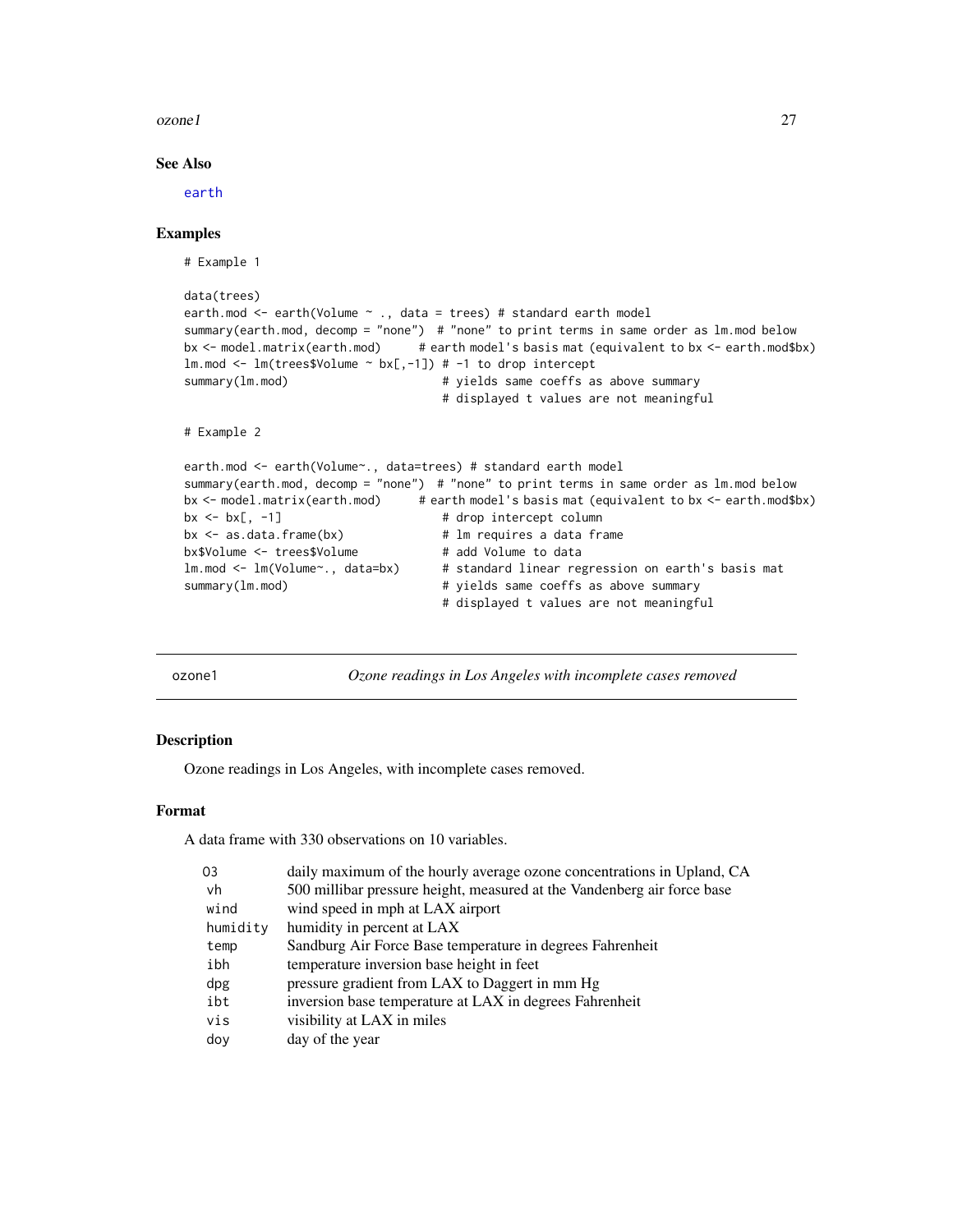### Source

This dataset was copied from library(faraway) and the name changed to ozone1 to prevent a name clash. The data were originally made available by Leo Breiman who was a consultant on a project where the data were generated. Example analyses using these data may be found in Faraway and in Hastie and Tibshirani.

|              | $>$ ozone1 |        |                         |                                              |                       |  |              |  |
|--------------|------------|--------|-------------------------|----------------------------------------------|-----------------------|--|--------------|--|
|              |            |        |                         | 03 vh wind humidity temp ibh dpg ibt vis doy |                       |  |              |  |
|              |            | 3 5710 | 4                       | 28.                                          | 40 2693 -25 87 250 33 |  |              |  |
| 2            |            | 5 5700 | $\overline{\mathbf{3}}$ | 37                                           | 45 590 -24 128 100 34 |  |              |  |
| $\mathbf{3}$ |            | 5 5760 | $\overline{\mathbf{3}}$ | 51                                           | 54 1450 25 139 60 35  |  |              |  |
|              |            |        |                         |                                              |                       |  |              |  |
| 330          |            | 1 5550 | 4                       | 85.                                          | 39 5000               |  | 8 44 100 390 |  |

# References

Faraway (2005) *Extending the Linear Model with R* <http://www.maths.bath.ac.uk/~jjf23> Hastie and Tibshirani (1990) *Generalized Additive Models* [http://web.stanford.edu/~hastie/](http://web.stanford.edu/~hastie/pub.htm) [pub.htm](http://web.stanford.edu/~hastie/pub.htm)

# See Also

[earth](#page-2-1) [airquality](#page-0-0) a different set of ozone data

<span id="page-27-1"></span>

| plot.earth | Plot an earth object |  |
|------------|----------------------|--|
|            |                      |  |

# Description

Plot an [earth](#page-2-1) object. By default the plot shows model selection, cumulative distribution of the residuals, residuals versus fitted values, and the residual QQ plot.

This function calls [plotres](#page-0-0) internally. The first arguments are identical to plotres.

# Usage

```
## S3 method for class 'earth'
plot(x = stop("no 'x' argument"),# the following are identical to plotres arguments
 which = 1:4, info = FALSE, versus = 1, standardize = FALSE, delever = FALSE,
  level = 0, id.n = 3, labels.id = NULL, smooth.col = 2, grid.col = 0,
  jitter = 0, do.par = NULL, caption = NULL,
  trace = \theta, npoints = 3000, center = TRUE, type = NULL, nresponse = NA,
```
<span id="page-27-0"></span>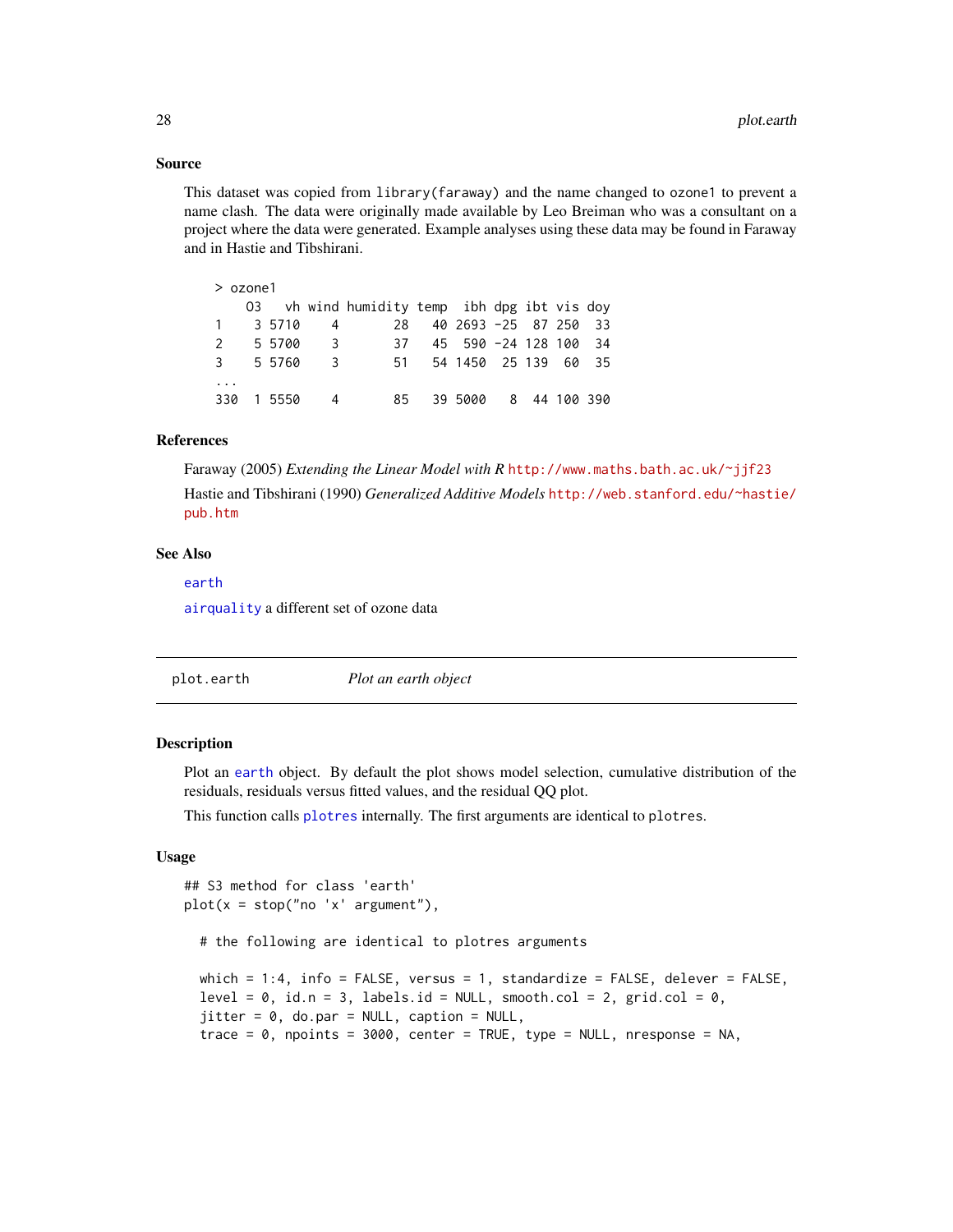### <span id="page-28-0"></span>plot.earth 29

# the following are earth specific

```
col.cv = "lightblue", col.grsq = 1, col.rsq = 2, col.infold.rsq = 0,
col.mean.infold.rsq = 0, col.mean.oof.rsq = "palevioletred",
col.npreds = if(is.null(object$cv.oof.rsq.tab)) 1 else 0, col.oof.labs = 0,
col.oof.rsq = "mistyrose2", col.oof.vline = col.mean.oof.rsq,
col.pch.cv.rsq = 0, col.pch.max.oof.rsq = 0, col.vline = col.grsq,
col.vseg = 0, lty.grsq = 1, lty.npreds = 2, lty.rsq = 5, lty.vline = "12",
legend.pos = NULL, ...
```

```
earth_plotmodsel( # for internal use by plotres
 x, col.rsq = 2, col.grsq = 1, col.infold.rsq = 0,
```

```
col.mean.infold.rsq = 0, col.mean.oof.rsq = "palevioletred",
col.npreds = NULL, col.oof.labs = 0, col.oof.rsq = 'mistyrose2',col.oof.vline = col.mean.oof.rsq, col.pch.cv.rsq = 0,
col.pch.max.oof.rsq = 0, col.vline = col.grsq, col.vseg = 0,
lty.grsq = 1, lty.npreds = 2, lty.rsq = 5, lty.vline = "12",
legend.pos=NULL, add = FALSE, jitter = 0,
max.nterms = length(object$rss.per.subset),
max.npreds=max(1,get.nused.preds.per.subset(object$dirs,object$prune.terms)),
...)
```
## **Arguments**

x An [earth](#page-2-1) object. This is the only required argument. (It is called "x" for consistency with the generic [plot](#page-0-0).)

```
which,info,versus
```
These arguments are identical to [plotres](#page-0-0). Please see the help page for [plotres](#page-0-0). standardize,delever,level

id.n,labels.id,smooth.col

.

.

.

.

grid.col,jitter

do.par,caption,trace

npoints,center .

type,nresponse .

col.cv Default "lightblue". Color of cross validation line in the residuals plot. This is the residual of the mean out-fold-predicted value.

# The following arguments are for the model selection plot.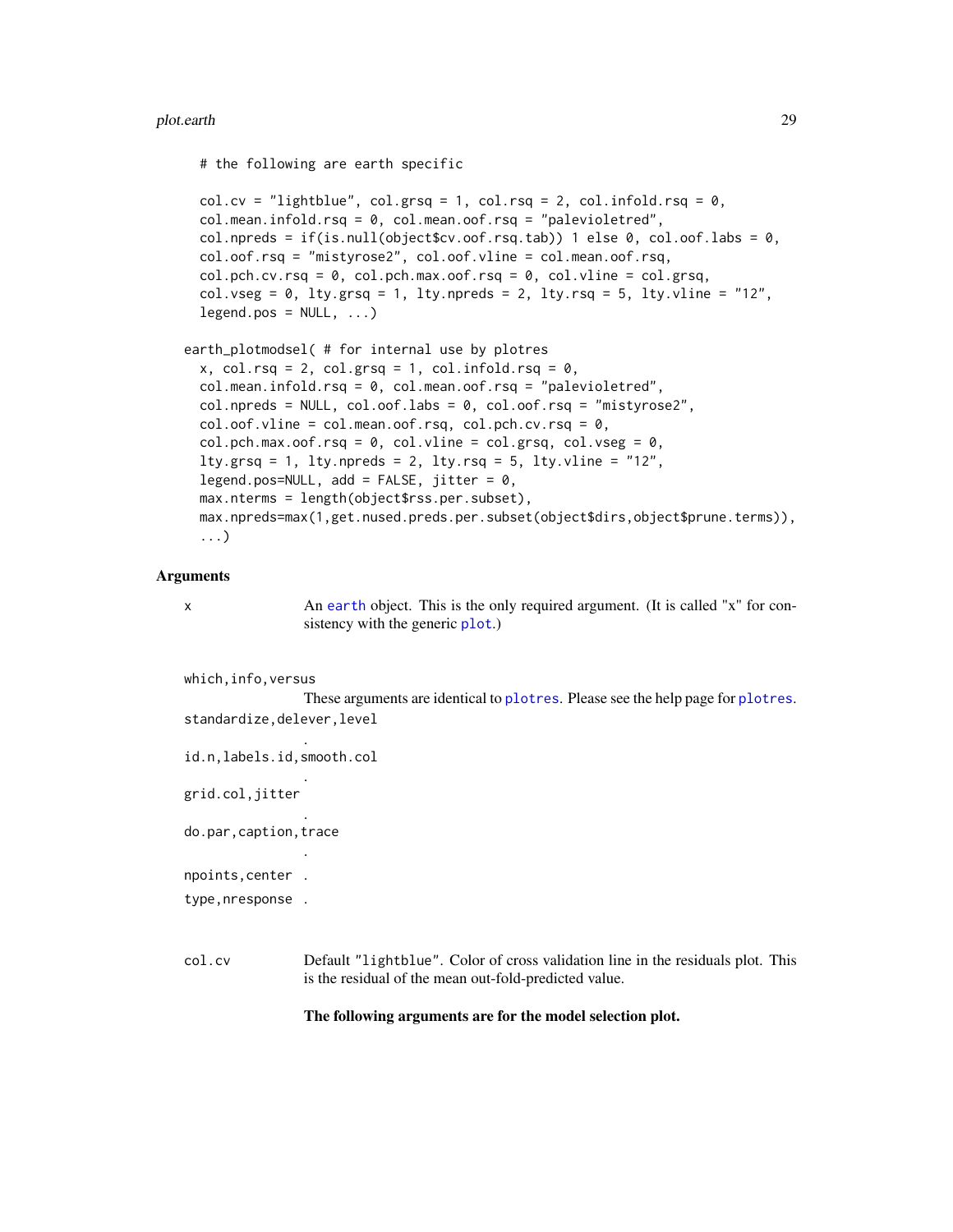| col.grsq            | Default 1. Color of GRSq line in the Model Selection plot. Use 0 for no GRSq<br>line.                                                                                                                                                                                                             |
|---------------------|---------------------------------------------------------------------------------------------------------------------------------------------------------------------------------------------------------------------------------------------------------------------------------------------------|
| col.rsq             | Default 2. Color of the RSq line in the Model Selection plot. Use 0 for no RSq<br>line.                                                                                                                                                                                                           |
| col.infold.rsq      | Color of in-fold RSq lines for each fold in the Model Selection plot. Applies<br>only if nfold and keepxy were used in the original call to earth. Default is 0,<br>lines not plotted.                                                                                                            |
| col.mean.infold.rsq |                                                                                                                                                                                                                                                                                                   |
|                     | Color of mean in-fold RSq for each number of terms in the Model Selection<br>plot. Default is 0, line not plotted. Applies only if nfold and keepxy were used<br>in the original call to earth.                                                                                                   |
| col.mean.oof.rsq    |                                                                                                                                                                                                                                                                                                   |
|                     | Default "palevioletred". Color of mean out-of-fold RSq for each number of<br>terms in the Model Selection plot. Applies only if nfold and keepxy were used<br>in the original call to earth. Use 0 to not plot this line.                                                                         |
| col.npreds          | Color of the "number of predictors" plot in the Model Selection plot. The default<br>displays the number of predictors unless the oof. rsq's are displayed. Use 0 for<br>no "number of predictors" plot.                                                                                          |
| col.oof.labs        | Color of fold number labels on the oof. rsq lines. Default is 0, no labels.                                                                                                                                                                                                                       |
| col.oof.rsq         | Color of out-of-fold RSq lines for each fold in the Model Selection plot. Applies<br>only if nfold and keepxy were used in the original call to earth. Default is<br>"mistyrose2", a pale pink. Use 0 to not plot these lines. May be a vector of<br>colors, which will be recycled if necessary. |
| col.oof.vline       | Color of vertical line at the maximum oof rsq in the Model Selection plot.<br>Default is col.mean.oof.rsq.                                                                                                                                                                                        |
| col.pch.cv.rsq      | Color of point plotted on the oof. rsq line to indicate the cv. rsq. for that fold<br>(i.e., it is plotted at the number of terms selected by the in-fold GCV). Default<br>is 0, point not plotted.                                                                                               |
| col.pch.max.oof.rsq |                                                                                                                                                                                                                                                                                                   |
|                     | Color of point plotted on the oof.rsq line to indicate the maximum oof.rsq<br>for that fold. Default is 0, point not plotted.                                                                                                                                                                     |
| col.vline           | Color of the vertical line at selected model in the Model Selection plot. Default<br>is col.grsq. This will be at the maximum GRSq unless pmethod="none". Use<br>0 for no vertical line.                                                                                                          |
| col.vseg            | Default is 0. Color of triangular marker at top of vertical line for best GRSq.                                                                                                                                                                                                                   |
| lty.grsq            | Line type of GRSq line in the Model Selection plot. Default is 1                                                                                                                                                                                                                                  |
| lty.npreds          | Line type of the "number of predictors" plot in the Model Selection plot. Default<br>is 2.                                                                                                                                                                                                        |
| lty.rsq             | Line type of RSq line in the Model Selection plot. Default is 5.                                                                                                                                                                                                                                  |
| lty.vline           | Line type of vertical line at selected model in the Model Selection plot. Default<br>is "12".                                                                                                                                                                                                     |
| legend.pos          | Position of the legend in the Model Selection plot. Default is NULL meaning<br>automatic. Use legend.pos=NA or 0 for no legend. Can be something like<br>legend.pos="topleft" or legend.pos=c(6,.75).                                                                                             |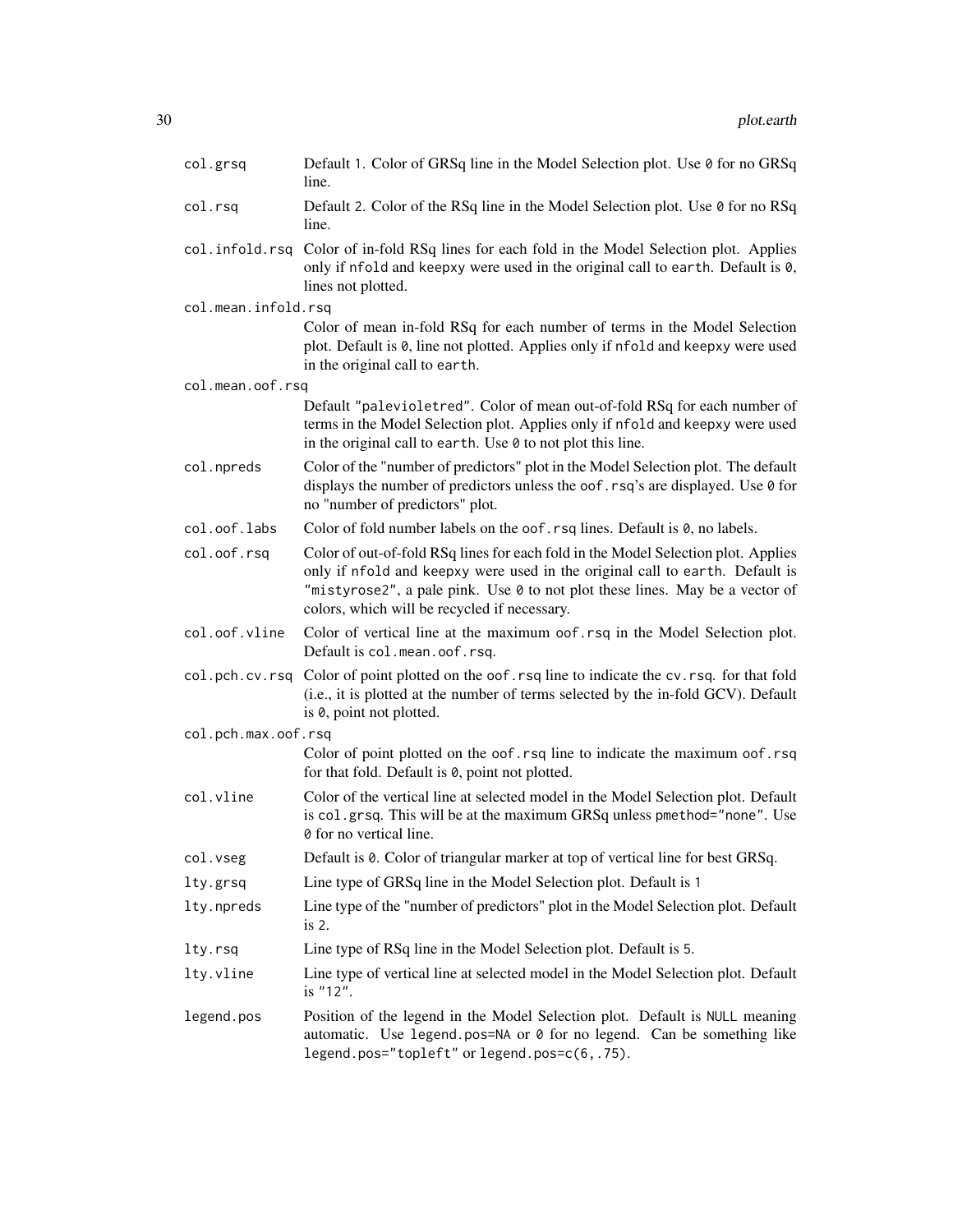```
add, max.nterms, max.npreds
```

```
earth_plotmodsel arguments for internal use by plotres.
```
... Please see [plotres](#page-0-0) for the details on the dots arguments. The ylim argument is treated specially in the model selection plot: ymin equal to -1 means use the smallest GRSq or RSq value, excluding the intercept, and ymax equal -1 means use the largest GRSq or RSq value.

# Note

For details on interpreting the graphs, please see the earth package vignettes ["Notes on the earth](#page-0-0) [package"](#page-0-0) and ["Variance models in earth"](#page-0-0).

Note that cross-validation data will not be displayed unless both nfold and keepxy were used in the original call to earth.

To remove the Number of used predictors from the Model Selection graph (to reduce clutter), use col.npreds=0.

earth\_plotmodsel is provided for use by [plotres](#page-0-0).

#### See Also

[earth](#page-2-1), [plot.earth.models](#page-30-1), [plotd](#page-34-1), [plotmo](#page-0-0)

### Examples

```
data(ozone1)
earth.mod \leq earth(03 \sim ., data = ozone1, degree = 2)
plot(earth.mod)
```
<span id="page-30-1"></span>plot.earth.models *Compare earth models by plotting them.*

# **Description**

Compare [earth](#page-2-1) models by plotting them.

### Usage

```
## S3 method for class 'earth.models'
plot(x = stop("no 'x' argument"), which = c(1:2),caption = ", jitter = 0,
   col.grsq = discrete.plot.cols(length(objects)), lty.grsq = 1,
   col.rsq = 0, lty.rsq = 5,
    col.vline = col.grsq, lty.vline = "12",col.npreds = 0, lty.npreds = 2,
   legend.text = NULL, do.par = NULL, trace = 0,
    ...)
```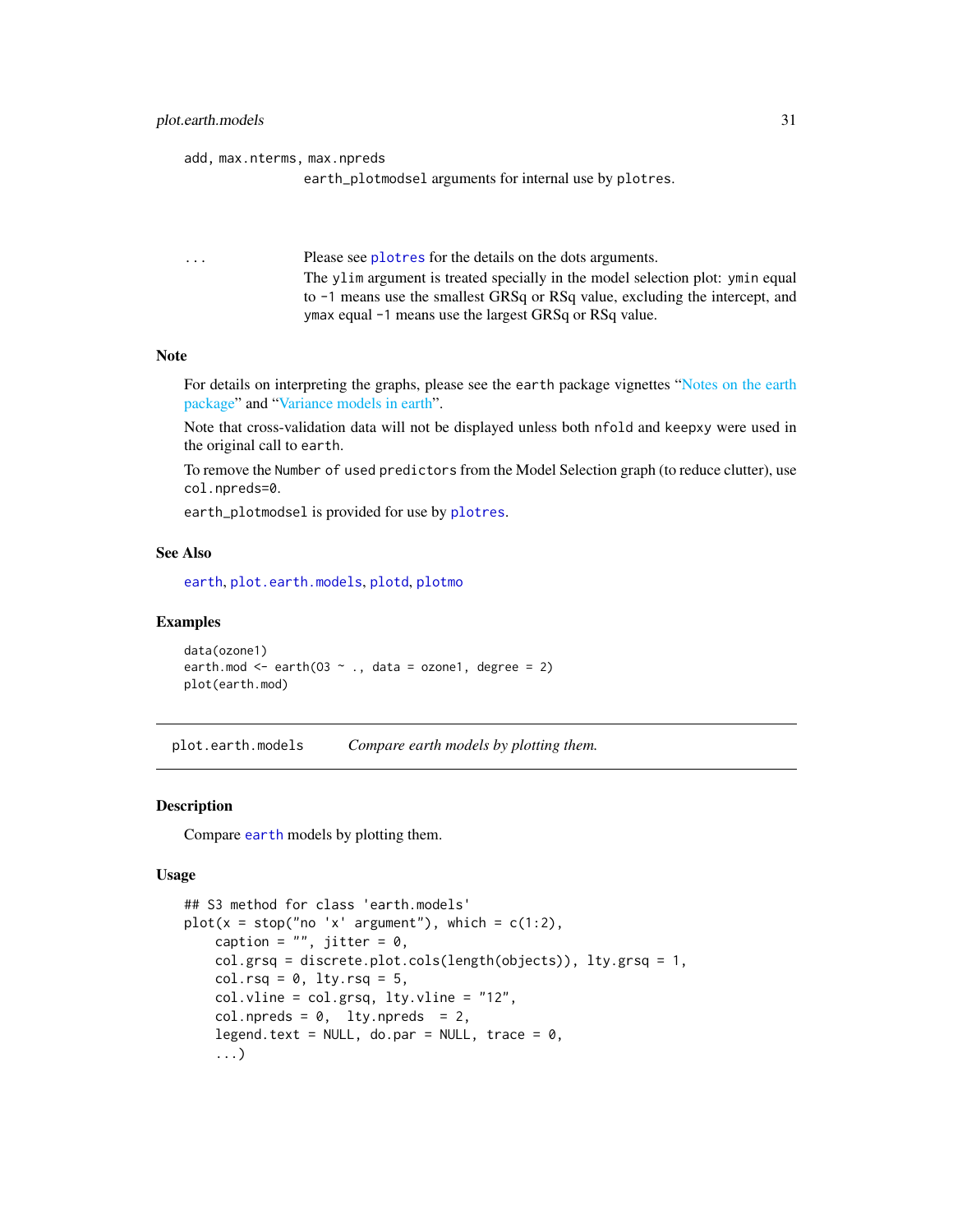# <span id="page-31-0"></span>Arguments

| X                          | A list of one or more earth objects, or a single earth object. This is the only<br>required argument. (This argument is called 'x' for consistency with the generic<br>plot.)                                                                                                    |
|----------------------------|----------------------------------------------------------------------------------------------------------------------------------------------------------------------------------------------------------------------------------------------------------------------------------|
| which                      | Which plots to plot: 1 model, 2 cumulative distribution of residuals. Default is<br>$1:2$ , meaning both.                                                                                                                                                                        |
| caption                    | Overall caption. Values:<br>"string" string<br>"" (default) no caption<br>NULL generate a caption from the \$call component of the earth objects.                                                                                                                                |
| jitter                     | Jitter applied to GRSq and RSq values to minimize over-plotting. Default is 0,<br>meaning no jitter. A typical useful value is 0.01.                                                                                                                                             |
|                            | For the col arguments below, 0 means do not plot the corresponding graph ele-<br>ment. You can use vectors of colors.                                                                                                                                                            |
| col.grsq                   | Vector of colors for the GRSq plot. The default is discrete.plot.cols(length(x))<br>which is vector of distinguishable colors, the first three of which are also distin-<br>guishable on a monochrome printer. You can examine the colors using<br>earth:::discrete.plot.cols(). |
| lty.grsq                   | Line type for the GRSq plot. Default is 1.                                                                                                                                                                                                                                       |
| col.rsq                    | Vector of colors for the RSq plot. Default is 0, meaning no RSq plot.                                                                                                                                                                                                            |
| lty.rsq                    | Line type for the RSq plot. Default is 5.                                                                                                                                                                                                                                        |
| col.vline                  | A vertical line is drawn for each object to show which model size was chosen<br>for that object. The color of the line is col. vline. Default is col. grsq.                                                                                                                      |
| lty.vline                  | Line type of vertical lines (a vertical line is drawn to show the selected model<br>for each object). Can be a vector. Default is 3.                                                                                                                                             |
| col.npreds                 | Vector of colors for the "number of predictors" plot within the model selection<br>plot. Default is 0, meaning no "number of predictors" plot. The special value<br>NULL means borrow col.grsq (or col.rsq if col.grsq is NULL).                                                 |
| lty.npreds                 | Line type of the "number of predictors" plot (in the Model Selection plot). De-<br>fault is 2.                                                                                                                                                                                   |
| legend.text, do.par, trace |                                                                                                                                                                                                                                                                                  |
|                            | Please see plotres                                                                                                                                                                                                                                                               |
| .                          | Please see plotres                                                                                                                                                                                                                                                               |

# Note

This function ignores GLM and cross-validation components of the earth model, if any.

# See Also

[earth](#page-2-1), [plot.earth](#page-27-1), [plot.earth.models](#page-30-1), [plotd](#page-34-1), [plotmo](#page-0-0)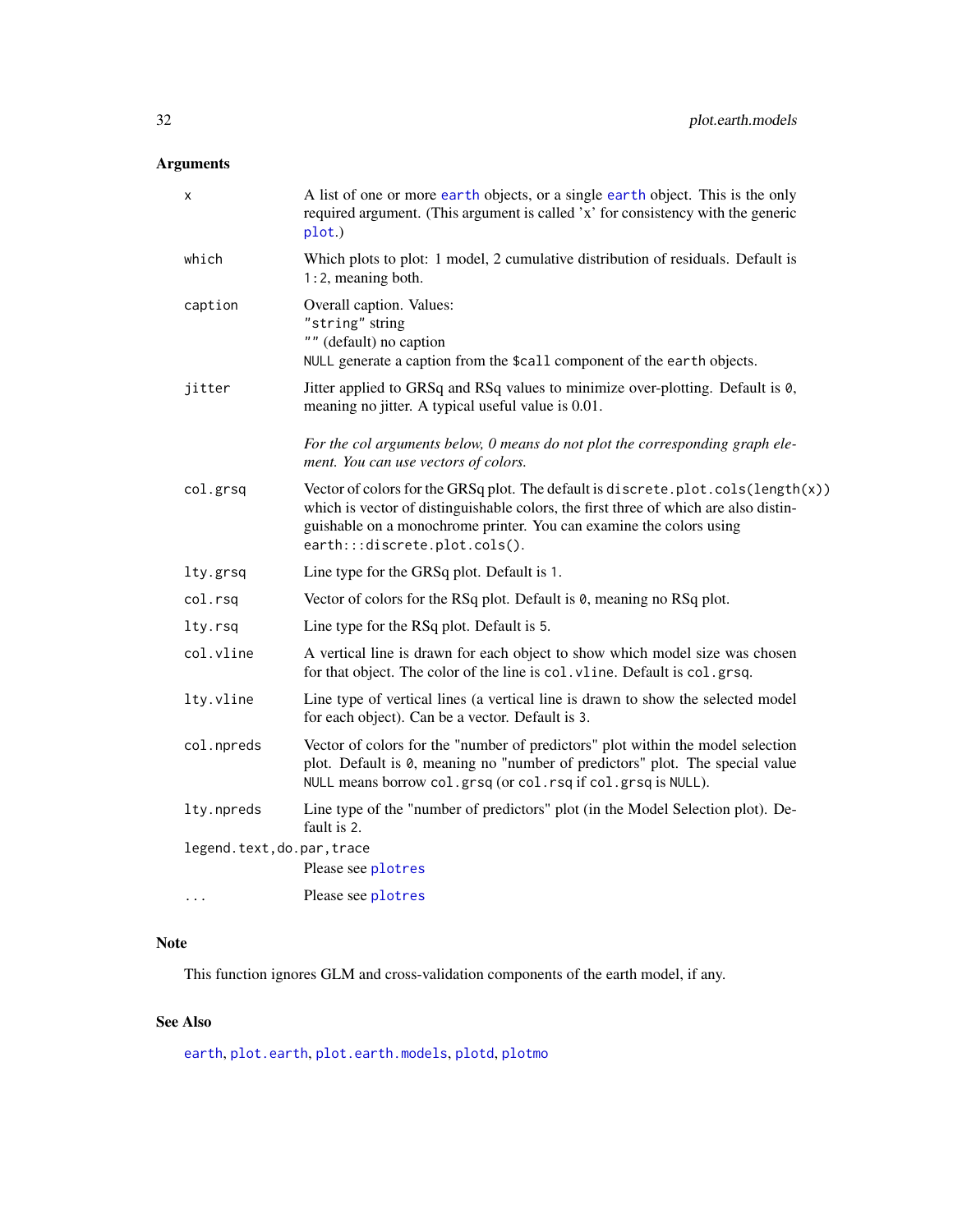# <span id="page-32-0"></span>plot.evimp 33

# Examples

```
data(ozone1)
a1 \leq - earth(03 \sim ., data = ozone1, degree = 2)
a2 \leq - earth(03 \sim .-wind, data = ozone1, degree = 2)
a3 \le earth(03 \sim .-humidity, data = ozone1, degree = 2)
plot.earth.models(list(a1,a2,a3), ylim=c(.65,.85))
```
<span id="page-32-1"></span>plot.evimp *Plot an evimp object (created by the evimp function)*

### Description

Plot an [evimp](#page-17-1) object.

# Usage

```
## S3 method for class 'evimp'
plot(x = stop("no 'x' argument"),cex.var = 1,
    type.nsubsets = "l", col.nsubsets = "black", lty.nsubsets = 1,
    type.gcv = "1", col.gcv = 2, lty.gcv = 1,
    type.rss = "1", col.rss = "gray60", lty.rss = 1,cex.legend = 1, x.legend = nrow(x), y.legend = x[1, "nsubsets"],
   rh.col = 1, do.par = TRUE, ...
```
# Arguments

| $\mathsf{x}$               | An evimp object.                                                                                                    |
|----------------------------|---------------------------------------------------------------------------------------------------------------------|
| cex.var                    | cex for variable names. Default is 1. Make smaller $(say 0.8)$ if you have lots of<br>variables.                    |
| type.nsubsets              | Plot type for nsubsets graph. Default is "1". Use "n" for none, "b" looks good<br>too.                              |
| col.nsubsets               | Color of nsubsets line. Default is "black".                                                                         |
| lty.nsubsets               | Line type of nsubsets line. Default is 1.                                                                           |
| type.gcv,col.gcv,lty.gcv   |                                                                                                                     |
|                            | As above but for the gcv plot                                                                                       |
| type.rss, col.rss, lty.rss |                                                                                                                     |
|                            | As above but for the rss plot                                                                                       |
| cex.legend                 | cex for legend strings. Default is 1. Make smaller (say 0.8) if you want a smaller<br>legend.                       |
| x.legend                   | x position of legend. Use 0 for no legend.                                                                          |
| y.legend                   | y position of legend.                                                                                               |
| rh.col                     | Color of right hand axis label. Use $rh.col = 0$ for no label, a workaround for<br>when the label is mispositioned. |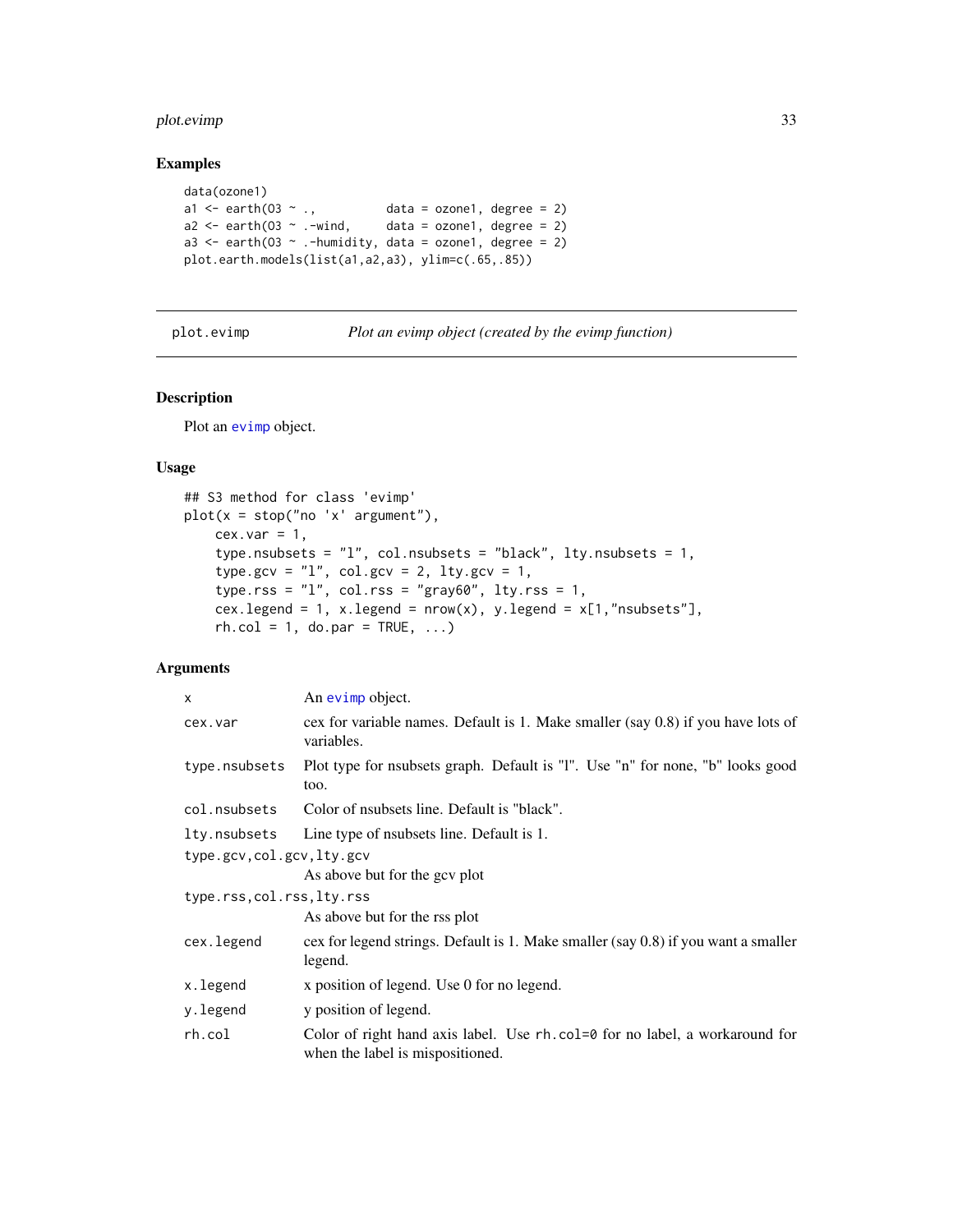<span id="page-33-0"></span>

| do.par   | Call par () for global settings as appropriate. Default is TRUE, which sets |
|----------|-----------------------------------------------------------------------------|
|          | $oma=c(bottom.margin, 0, 0, 3)$ , $cex=cex.var.$                            |
|          | Set to FALSE if you want to append figures to an existing plot.             |
| $\cdots$ | Extra arguments passed to plotting functions.                               |

# See Also

[earth](#page-2-1), [evimp](#page-17-1), [plot.earth.models](#page-30-1), [plotmo](#page-0-0)

# Examples

```
data(ozone1)
earth.mod <- earth(03 ~ ., data=ozone1, degree=2)
ev <- evimp(earth.mod)
plot(ev)
print(ev)
```
<span id="page-33-1"></span>plot.varmod *Plot a varmod object (created by calling earth with the varmod argument)*

# Description

Plot a variance model (a varmod object).

Typically you call this function for a variance model embedded in an earth model.

# Usage

```
## S3 method for class 'varmod'
plot(x = stop("no 'x' argument"), which = 1:4,do.par = NULL, info=FALSE,
  cex = NULL, caption = NULL,
  line.col = 2, min.sd.col = line.col,
  trace = 0, \ldots)
```
# Arguments

| x     | A varmod object. Typically this is embedded in a parent earth object, and so<br>you invoke this function with plot (earth.mod\$varmod). The varmod.method<br>argument must have been specified when building the earth model. |
|-------|-------------------------------------------------------------------------------------------------------------------------------------------------------------------------------------------------------------------------------|
| which | Which plots to plot. Default is 1:4 meaning all. The term <i>parent</i> below refers to<br>the earth model in which the varmod is embedded.<br>1) fitted vs parent fitted                                                     |
|       | 2) fitted vs parent first predictor<br>3) residuals vs fitted<br>4) model selection graph (only when varmod.method="earth" or "x.earth").                                                                                     |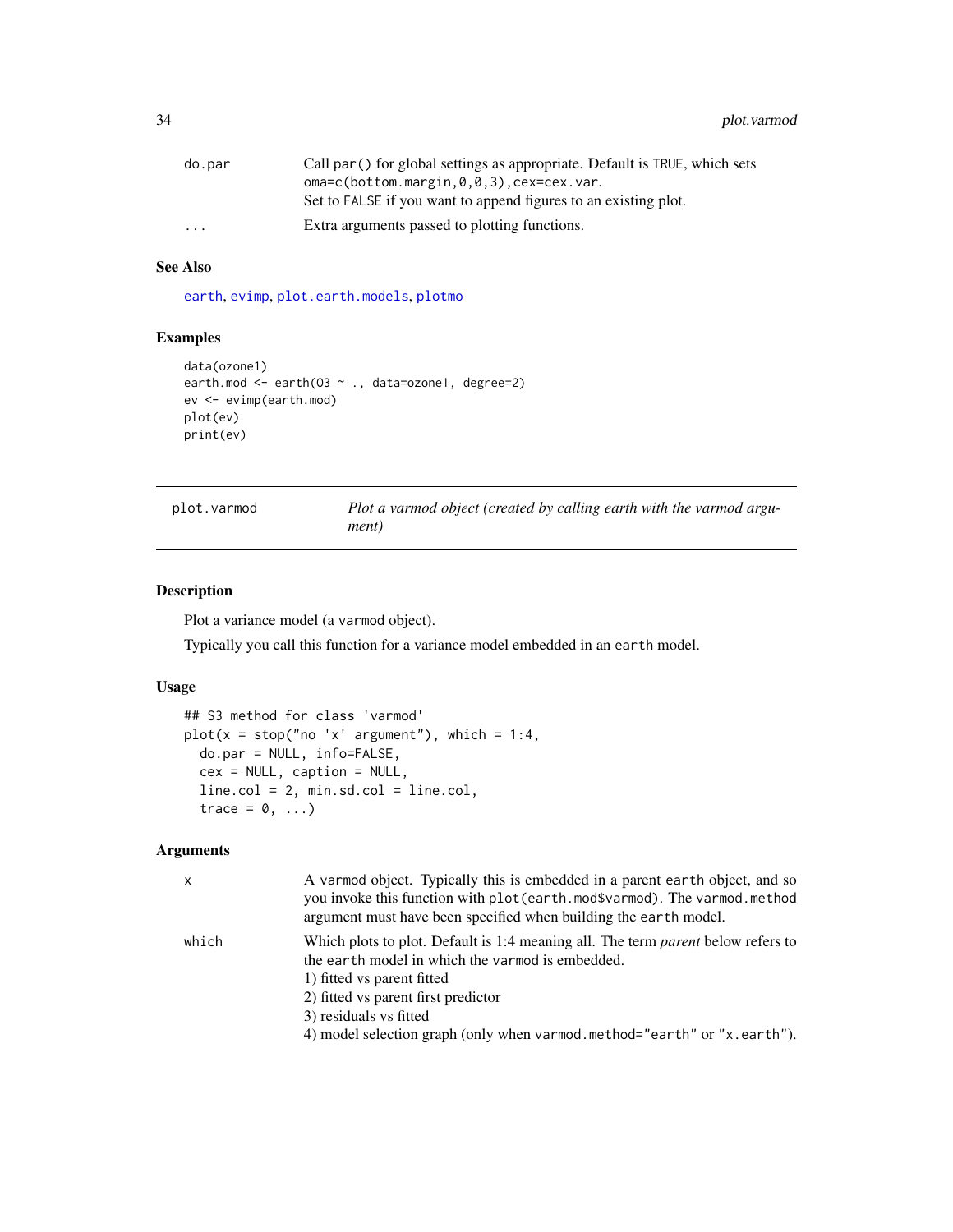### <span id="page-34-0"></span>plotd 35

| do.par          | Please see plotres                                                                                 |
|-----------------|----------------------------------------------------------------------------------------------------|
| info            | Plot some additional information, including lowess fits in the first two plots.                    |
| cex             | Character expansion.                                                                               |
| caption         | Default is NULL, meaning automatically generate an overall caption.                                |
| line.col        | Color of lines in the plots. Default is red.                                                       |
| min.sd.col      | Color of the min, sd dotted horizontal line. Default is line, col. Use 0 to not<br>plot this line. |
| $trace, \ldots$ | Similar to plotres                                                                                 |

### Note

The horizontal red dotted line in the first two plots shows the value of min.sd. See [earth](#page-2-1)'s varmod.clamp argument.

### See Also

[varmod](#page-47-1)

# Examples

data(ozone1)

set.seed(1) # optional, for cross validation reproducibility

# note: should really use ncross=30 below but for a quick demo we don't

earth.mod <- earth(03~temp, data=ozone1, nfold=10, ncross=3, varmod.method="lm")

plot(earth.mod\$varmod) # plot the embedded variance model (this calls plot.varmod)

<span id="page-34-1"></span>plotd *Plot the distribution of predictions for each class*

# Description

Plot the distribution of the predicted values for each class. Can be used for [earth](#page-2-1) models, but also for models built by [lm](#page-0-0), [glm](#page-0-0), [lda](#page-0-0), etc.

### Usage

```
plotd(object, hist = FALSE, type = NULL, nresponse = NULL, dichot = FALSE,
     trace = FALSE, xlim = NULL, ylim = NULL, jitter = FALSE, main=NULL,
     xlab = "Predicted Value", ylab = if(hist) "Count" else "Density",
     lty = 1, col = c("gray70", 1, "lightblue", "brown", "pink", 2, 3, 4),
     fill = if(hist) col[1] else 0,
     breaks = "Sturges", labels = FALSE,
```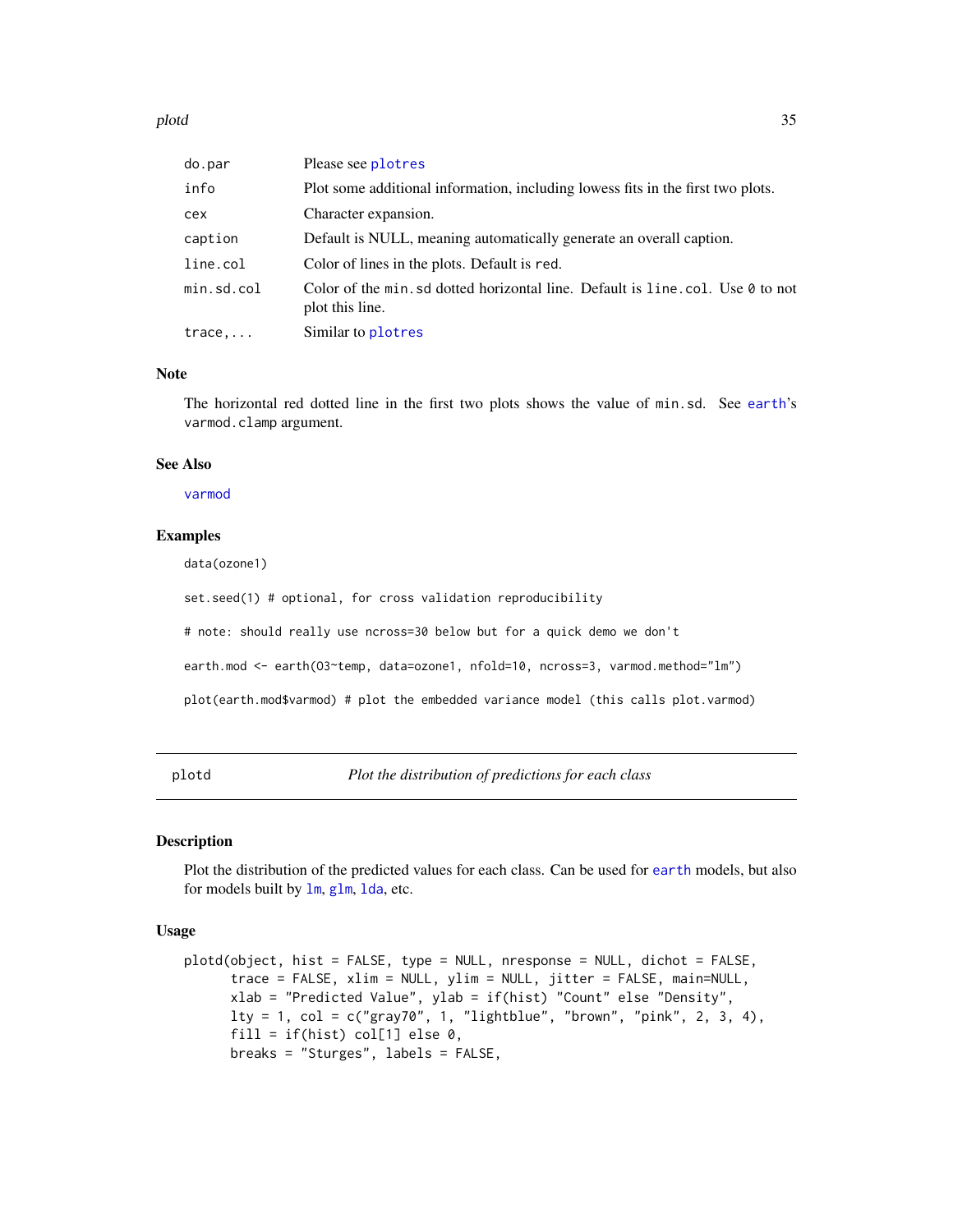```
kernel = "gaussian", adjust = 1, zero.line = FALSE,
legend = TRUE, legend.names = NULL, legend.pos = NULL,
cex.legend = .8, legend.bg = "white", legend.extra = FALSE,
vline.col = 0, vline.thresh = .5, vline.lty = 1, vline.lwd = 1,
err.thresh = vline.thresh, err.col = 0, err.border = 0, err.lwd = 1,
xaxt = "s", yaxt = "s", xaxis.cex = 1, sd.thresh = 0.01, ...)
```
# Arguments

|           | To start off, look at the arguments object, hist, type.<br>For predict methods with multiple column responses, see the nresponse argu-<br>ment.<br>For factor responses with more than two levels, see the dichot argument.                                                                                                                                                                                       |
|-----------|-------------------------------------------------------------------------------------------------------------------------------------------------------------------------------------------------------------------------------------------------------------------------------------------------------------------------------------------------------------------------------------------------------------------|
|           | Model object. Typically a model which predicts a class or a class discriminant.                                                                                                                                                                                                                                                                                                                                   |
| bbject    | FALSE (default) to call density internally.<br>TRUE to call hist internally.                                                                                                                                                                                                                                                                                                                                      |
| type      | Type parameter passed to predict. For allowed values see the predict method<br>for your object (such as predict.earth). By default, plotd tries to automat-<br>ically select a suitable value for the model in question. (This is "response" for<br>all objects except rpart models, where "vector" is used. The choices will of-<br>ten be inappropriate.) Typically you would set hist=TRUE when type="class".  |
| nresponse | Which column to use when predict returns multiple columns. This can be a<br>column index or column name (which may be abbreviated, partial matching is<br>used). The default is NULL, meaning use all columns of the predicted response.                                                                                                                                                                          |
| dichot    | Dichotimise the predicted response. This argument is ignored except for models<br>where the observed response is a factor with more than two levels and the pre-<br>dicted response is a numeric vector. The default FALSE separates the response<br>into a group for each factor. With dichot=TRUE the response is separated into<br>just two groups: the first level of the factor versus the remaining levels. |
| trace     | Default FALSE. Use TRUE or 1 to trace plotd - useful to see how plotd parti-<br>tions the predicted response into classes. Use 2 for more details.                                                                                                                                                                                                                                                                |
| xlim      | Limits of the x axis. The default NULL means determine these limits automati-<br>cally, else specify c(xmin, xmax).                                                                                                                                                                                                                                                                                               |
| ylim      | Limits of the y axis. The default NULL means determine these limits automati-<br>cally, else specify c(ymin, ymax).                                                                                                                                                                                                                                                                                               |
| jitter    | Jitter the histograms or densities horizontally to minimize overplotting. Default<br>FALSE. Specify TRUE to automatically calculate the jitter, else specify a numeric<br>jitter value.                                                                                                                                                                                                                           |
| main      | Main title. Values:<br>"string" string<br>"" no title<br>NULL (default) generate a title from the call.                                                                                                                                                                                                                                                                                                           |
| xlab      | x axis label. Default is "Predicted Value".                                                                                                                                                                                                                                                                                                                                                                       |
| ylab      | y axis label. Default is if (hist) "Count" else "Density".                                                                                                                                                                                                                                                                                                                                                        |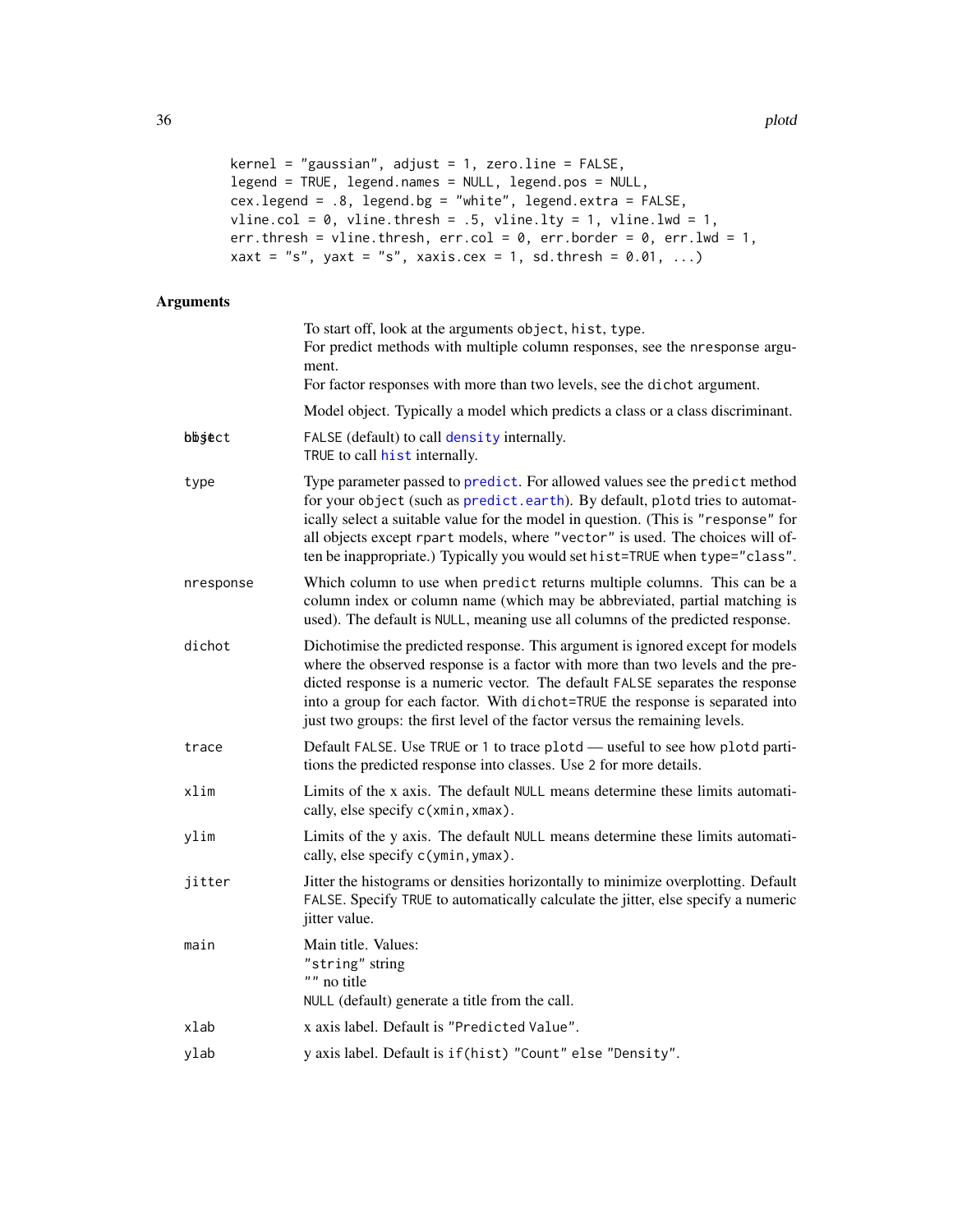<span id="page-36-0"></span>

| lty          | Per class line types for the plotted lines. Default is 1 (which gets recycled for all<br>lines).                                                                                                                                                                                                                                                                   |
|--------------|--------------------------------------------------------------------------------------------------------------------------------------------------------------------------------------------------------------------------------------------------------------------------------------------------------------------------------------------------------------------|
| col          | Per class line colors. The first few colors of the default are intended to be easily<br>distinguishable on both color displays and monochrome printers.                                                                                                                                                                                                            |
| fill         | Fill color for the plot for the first class. For hist=FALSE, the default is 0, i.e., no<br>fill. For hist=TRUE, the default is the first element in the col argument.                                                                                                                                                                                              |
| breaks       | Passed to hist. Only used if hist=TRUE. Default is "Sturges". When type="class",<br>setting breaks to a low number can be used to widen the histogram bars                                                                                                                                                                                                         |
| labels       | TRUE to draw counts on the hist plot. Only used if hist=TRUE. Default is FALSE.                                                                                                                                                                                                                                                                                    |
| kernel       | Passed to density. Only used if hist=FALSE. Default is "gaussian".                                                                                                                                                                                                                                                                                                 |
| adjust       | Passed to density. Only used if hist=FALSE. Default is 1.                                                                                                                                                                                                                                                                                                          |
| zero.line    | Passed to plot. density. Only used if hist=FALSE. Default is FALSE.                                                                                                                                                                                                                                                                                                |
| legend       | TRUE (default) to draw a legend, else FALSE.                                                                                                                                                                                                                                                                                                                       |
| legend.names | Class names in legend. The default NULL means determine these automatically.                                                                                                                                                                                                                                                                                       |
| legend.pos   | Position of the legend. The default NULL means position the legend automati-<br>cally, else specify $c(x, y)$ .                                                                                                                                                                                                                                                    |
| cex.legend   | cex for legend. Default is .8.                                                                                                                                                                                                                                                                                                                                     |
| legend.bg    | bg color for legend. Default is "white".                                                                                                                                                                                                                                                                                                                           |
| legend.extra | Show (in the legend) the number of occurrences of each class. Default is FALSE.                                                                                                                                                                                                                                                                                    |
| vline.thresh | Horizontal position of optional vertical line. Default is $0.5$ . The vertical line<br>is intended to indicate class separation. If you use this, don't forget to set<br>vline.col.                                                                                                                                                                                |
| vline.col    | Color of vertical line. Default is 0, meaning no vertical line.                                                                                                                                                                                                                                                                                                    |
| vline.lty    | Line type of vertical line. Default is 1.                                                                                                                                                                                                                                                                                                                          |
| vline.       | Line width of vertical line. Default is 1.                                                                                                                                                                                                                                                                                                                         |
| err.thresh   | x axis value specifying the error shading threshold. See err.col. Default is<br>vline.thresh.                                                                                                                                                                                                                                                                      |
| err.col      | Specify up to three colors to shade the "error areas" of the density plot. The de-<br>fault is 0, meaning no error shading. This argument is ignored unless hist=FALSE.<br>If there are more than two classes, err.col uses only the first two. This argu-<br>ment is best explained by running an example:                                                        |
|              | data(etitanic)<br>earth.mod $\leq$ earth(survived $\sim$ ., data=etitanic)<br>$plotd(earth.mod, vline.col=1, err.col=c(2,3,4))$                                                                                                                                                                                                                                    |
|              | The three areas are (i) the error area to the left of the threshold, (ii) the error area<br>to the right of the threshold, and, (iii) the reducible error area. If less than three<br>values are specified, plotd re-uses values in a sensible manner. Use values of 0<br>to skip areas. Disjoint regions are not handled well by the current implementa-<br>tion. |
| err.border   | Borders around the error shading. Default is 0, meaning no borders, else specify<br>up to three colors.                                                                                                                                                                                                                                                            |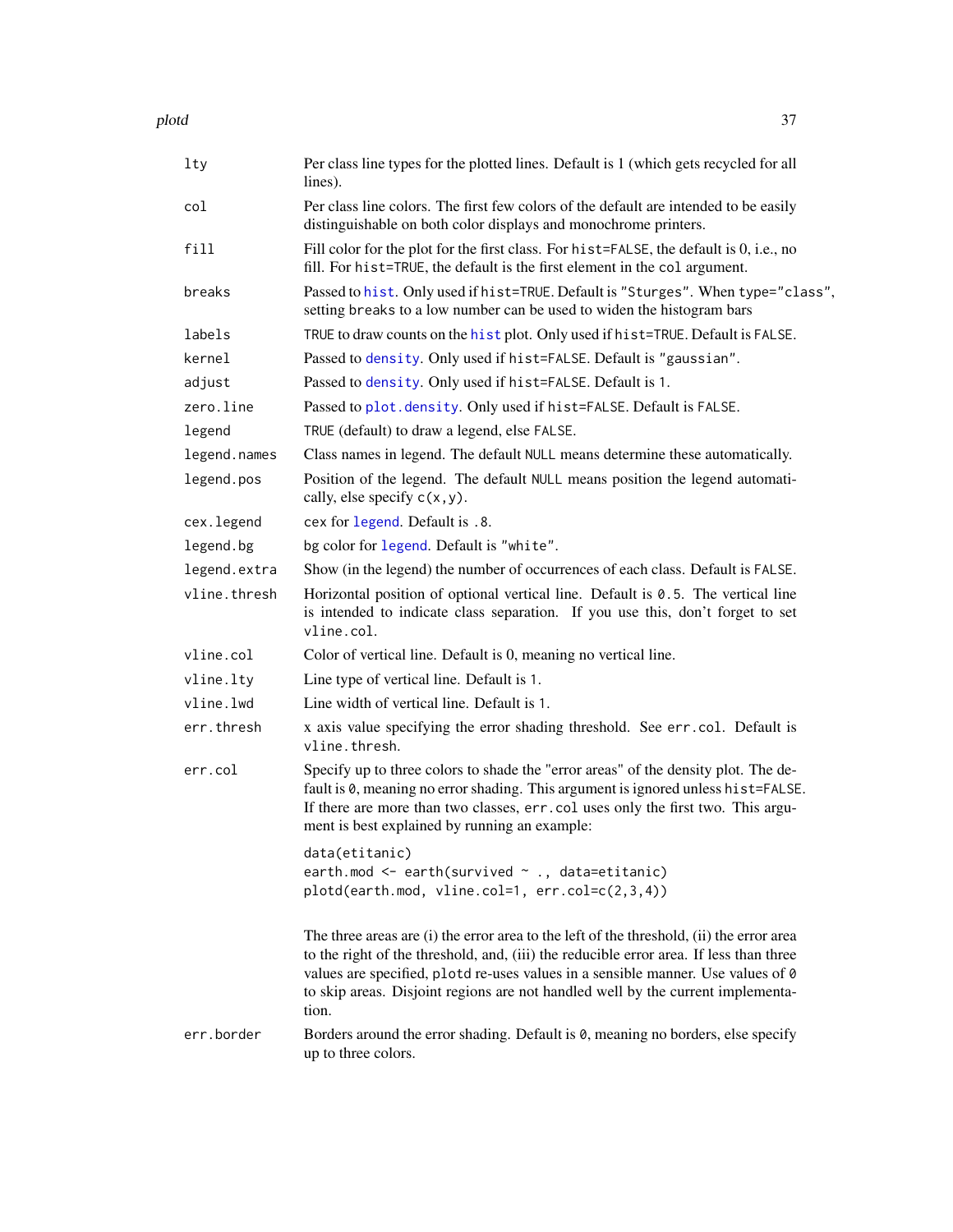<span id="page-37-0"></span>

| err.lwd   | Line widths of borders of the error shading. Default is 1, else specify up to three<br>line widths.                                                                                                                        |
|-----------|----------------------------------------------------------------------------------------------------------------------------------------------------------------------------------------------------------------------------|
| xaxt      | Default is "s". Use $x$ axt="n" for no x axis.                                                                                                                                                                             |
| yaxt      | Default is "s". Use yaxt=" $n$ " for no y axis.                                                                                                                                                                            |
| xaxis.cex | Only used if hist=TRUE and type="class". Specify size of class labels drawn<br>on the x axis. Default is 1.                                                                                                                |
| sd.thresh | Minimum acceptable standard deviation for a density. Default is 0.01. Densities<br>with a standard deviation less than sd. thresh will not be plotted (a warning will<br>be issued and the legend will say "not plotted"). |
| $\ddotsc$ | Extra arguments passed to the predict method for the object.                                                                                                                                                               |

### **Note**

This function calls [predict](#page-0-0) with the data originally used to build the model, and with the type specified above. It then separates the predicted values into classes, where the class for each predicted value is determined by the class of the observed response. Finally, it calls [density](#page-0-0) (or [hist](#page-0-0) if hist=TRUE) for each class-specific set of values, and plots the results.

This function estimates distributions with the [density](#page-0-0) and [hist](#page-0-0) functions, and also calls plot. density and [plot.histogram](#page-0-0). For an overview see Venables and Ripley MASS section 5.6.

# Partitioning the response into classes

Considerable effort is made to partition the predicted response into classes in a sensible way. This is not always possible for multiple column responses and the nresponse argument should be used where necessary. The partitioning details depend on the types and numbers of columns in the observed and predicted responses. These in turn depend on the model object and the type argument.

Use the trace argument to see how plotd partitions the response for your model.

### Degenerate densities

A message such as

Warning: standard deviation of "male" density is 0,density is degenerate? means that the density for that class will not be plotted (the legend will say "not plotted").

Set sd. thresh=0 to get rid of this check, but be aware that histograms (and sometimes x axis labels) for degenerate densities will be misleading.

### Using plotd for various models

This function is included in the [earth](#page-2-1) package but can also be used with other models.

Example with [glm](#page-0-0):

```
library(earth); data(etitanic)
glm.model <- glm(sex ~ ., data=etitanic, family=binomial)
plotd(glm.model)
```
Example with [lm](#page-0-0):

```
library(earth); data(etitanic)
lm.model <- lm(as.numeric(sex) ~ ., data=etitanic)
plotd(lm.model)
```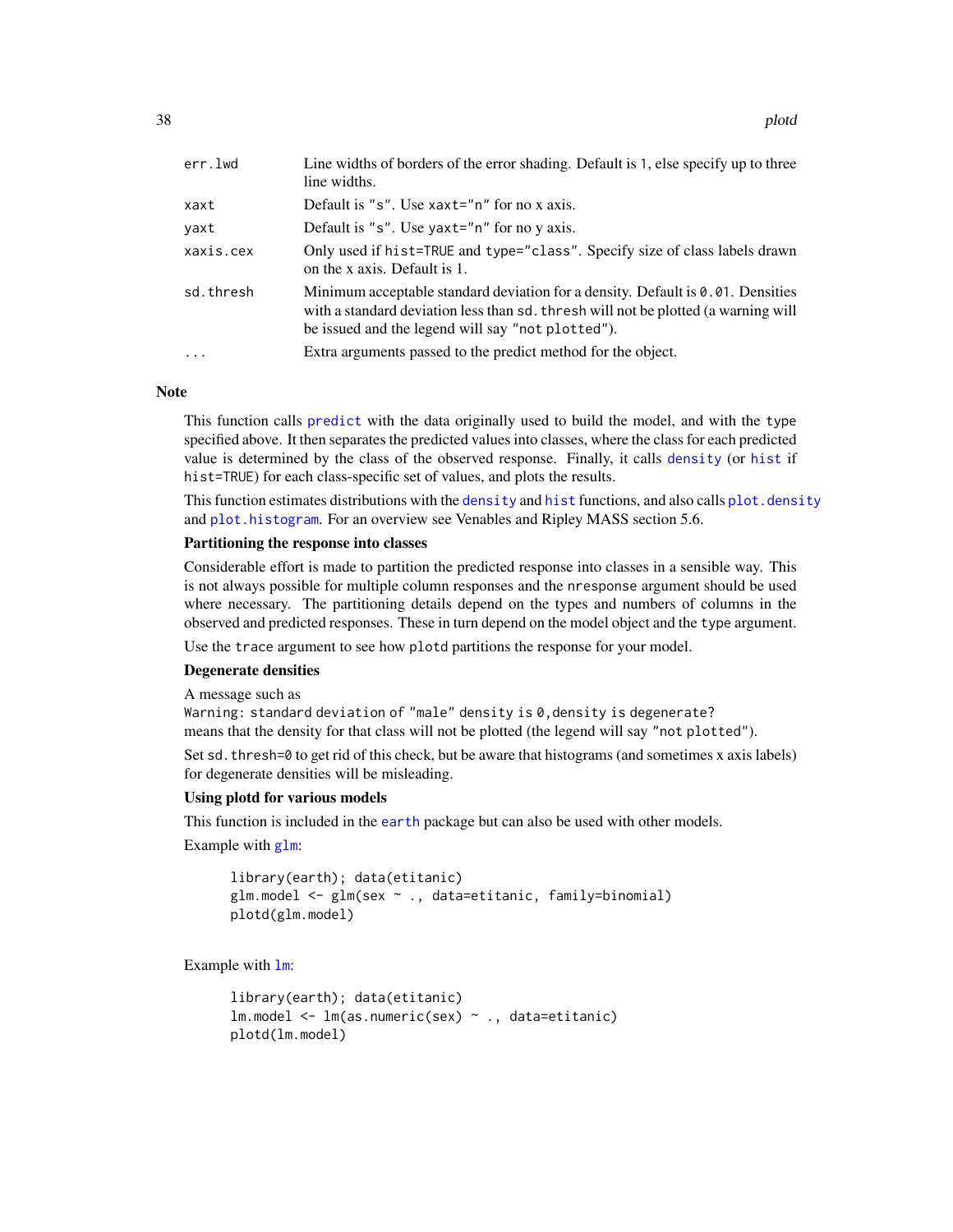<span id="page-38-0"></span>plotd 39

# Using plotd with lda or qda

The plotd function has special handling for [lda](#page-0-0) (and [qda](#page-0-0)) objects. For such objects, the type argument can take one of the following values:

```
"response" (default) linear discriminant
"ld" same as "response"
"class" predicted classes
"posterior" posterior probabilities
```
Example:

```
library(MASS); library(earth); data(etitanic)
lda.model <- lda(sex ~ ., data=etitanic)
plotd(lda.model) # linear discriminant by default
plotd(lda.model, type="class", hist=TRUE, labels=TRUE)
```
This handling of type is handled internally by plotd and type is not passed to predict.lda (type is used merely to select fields in the list returned by predict.lda). The type names can be abbreviated down to a single character.

For objects created with lda.matrix (as opposed to lda.formula), plotd blindly assumes that the grouping argument was the second argument.

plotd does not yet support objects created with lda.data.frame.

For lda responses with more than two factor levels, use the nresponse argument to select a column in the predicted response. Thus with the default type=NULL, (which gets automatically converted by plotd to type="response"), use nresponse=1 to select just the first linear discriminant. The default nresponse=NULL selects all columns, which is typically not what you want for lda models. Example:

```
library(MASS); library(earth);
set.seed(1) # optional, for reproducibility
example(lda) # creates a model called "z"
plot(z, dimen=1) # invokes plot.lda from the MASS package
plotd(z, nresponse=1, hist=1) # equivalent using plotd
                            # nresponse=1 selects first linear discr.
```
The dichot=TRUE argument is also useful for lda responses with more than two factor levels.

# TODO

Handle degenerate densities in a more useful way. Add freq argument for [hist](#page-0-0).

### See Also

```
density, plot.density
hist, plot.histogram
earth, plot.earth
```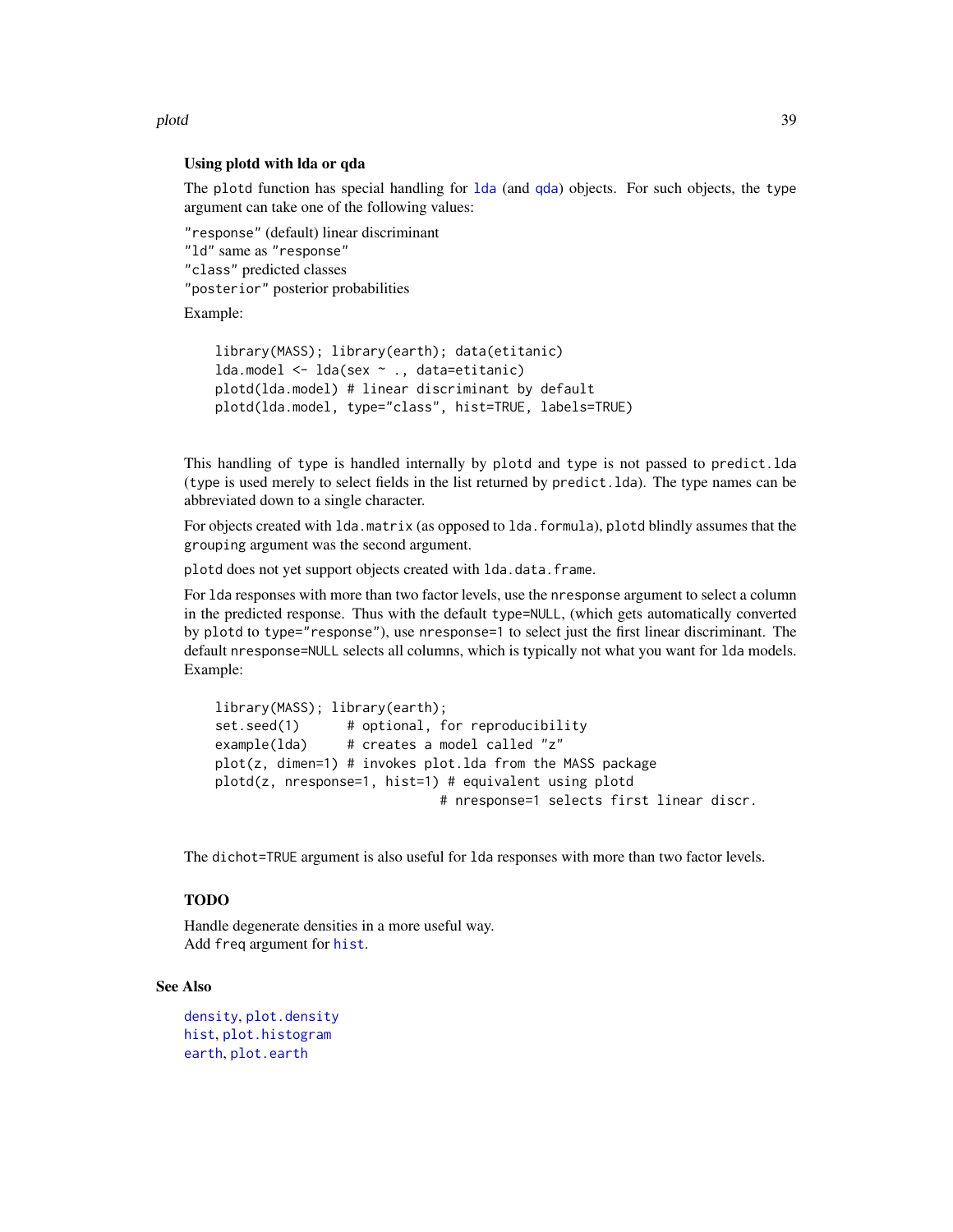# Examples

```
if (require(earth)) {
    old.par <- par(no.readonly=TRUE);
   par(mfrow=c(2,2), mar=c(4, 3, 1.7, 0.5), mgp=c(1.6, 0.6, 0), par(cex = 0.8))data(etitanic)
   mod <- earth(survived ~ ., data=etitanic, degree=2, glm=list(family=binomial))
   plotd(mod)
    plotd(mod, hist=TRUE, legend.pos=c(.25,220))
   plotd(mod, hist=TRUE, type="class", labels=TRUE, xlab="", xaxis.cex=.8)
   par(old.par)
}
```
<span id="page-39-1"></span>predict.earth *Predict with an earth model*

# Description

Predict with an [earth](#page-2-1) model.

### Usage

```
## S3 method for class 'earth'
predict(object = stop("no 'object' argument"), newdata = NULL,
        type = c("link", "response", "earth", "class", "terms"),
        interval = "none", level = .95,thresh = .5, trace = FALSE, ...)
```
### Arguments

| object   | An earth object. This is the only required argument.                                                                                                                                                                                                                                                                                                                                                 |
|----------|------------------------------------------------------------------------------------------------------------------------------------------------------------------------------------------------------------------------------------------------------------------------------------------------------------------------------------------------------------------------------------------------------|
| newdata  | Make predictions using newdata, which can be a data frame, a matrix, or a<br>vector with length equal to a multiple of the number of columns of the original<br>input matrix x.<br>Default is NULL, meaning return values predicted from the training set.<br>NAs are allowed in newdata (and the predicted value will be NA unless the NAs<br>are in variables that are unused in the earth model). |
| type     | Type of prediction. One of "link" (default), "response", "earth", "class",<br>or "terms". See the <b>Note</b> below.                                                                                                                                                                                                                                                                                 |
| interval | Return prediction or confidence levels. Default is "none". Use interval="pint"<br>to get prediction intervals on new data.<br>Requires that the earth model was built with varmod.method.<br>This argument gets passed on as the type argument to predict. varmod. See its<br>help page for details.                                                                                                 |

<span id="page-39-0"></span>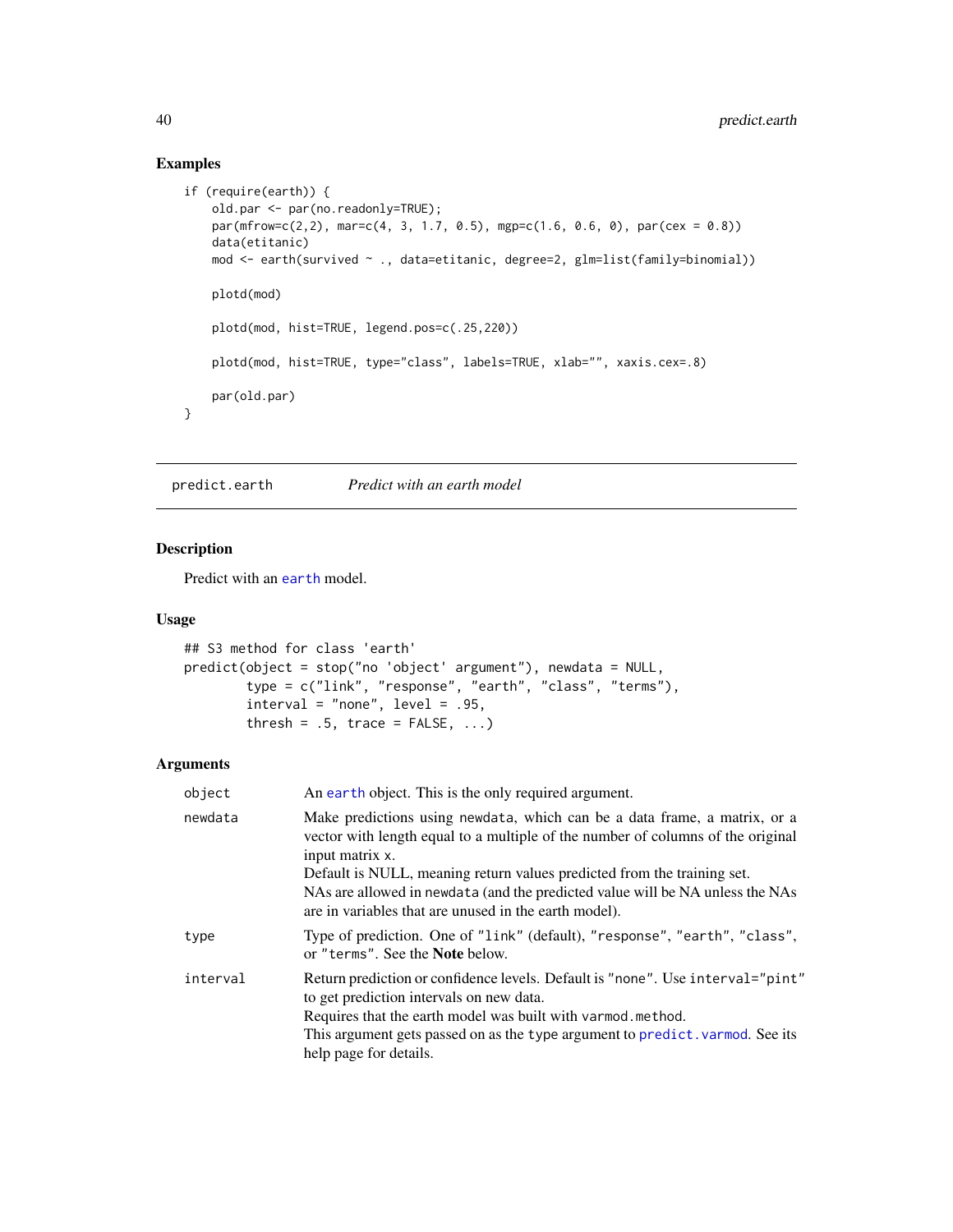# <span id="page-40-0"></span>predict.earth 41

| level    | Confidence level for the interval argument. Default is $0.95$ , meaning con-<br>struct 95% confidence bands (estimate the 2.5% and 97.5% levels).   |
|----------|-----------------------------------------------------------------------------------------------------------------------------------------------------|
| thresh   | Threshold, a value between 0 and 1 when predicting a probability. Only applies<br>when type= $"class"$ . Default is 0.5. See the <b>Note</b> below. |
| trace    | Default FALSE. Set to TRUE to see which data, subset, etc. predict.earth is<br>using.                                                               |
| $\cdots$ | Unused, but provided for generic/method consistency.                                                                                                |

# Value

The predicted values (a matrix for multiple response models).

If type="terms", a matrix with each column showing the contribution of a predictor.

If interval="pint" or "cint", a matrix with three columns:

fit: the predicted values

lwr: the lower confidence or prediction limit

upr: the upper confidence or prediction limit

If interval="se", the standard errors.

# **Note**

### Predicting with standard earth models

Use the default type="link", or possibly type="class".

Actually, the "link", "response", and "earth" choices all return the same value unless the glm argument was used in the original call to [earth](#page-2-1).

# Predicting with earth-GLM models

This section applies to earth models with a GLM component, i.e., when the glm argument was used in the original call to [earth](#page-2-1).

The "link" and "response" options: see [predict.glm](#page-0-0) for a description of these. In brief: for logistic models use type="response" to get probabilities, and type="link" to get log-odds.

Use option "earth" to get the linear fit (this gives the prediction you would get if your original call to earth had no glm argument).

### Predicting with "class"

Use option "class" to get the predicted class. With option "class", this function first makes predictions with type="response" and then assigns the predicted values to classes as follows:

(i) When the response is a *logical*, predict TRUE if the predicted probability is greater than thresh  $(default 0.5)$ .

(ii) When the response is a *numeric*, predict TRUE if the predicted value is greater than thresh. Actually, this is identical to the above case, although thresh here may legitimately be a value outside the 0...1 range.

(iii) When the response is a *two level factor*, predict the second level if its probability is more than thresh. In other words, with the default thresh=0.5 predict the most probable level.

(iv) When the response is a *three or more level factor*, predict the most probable level (and thresh is ignored).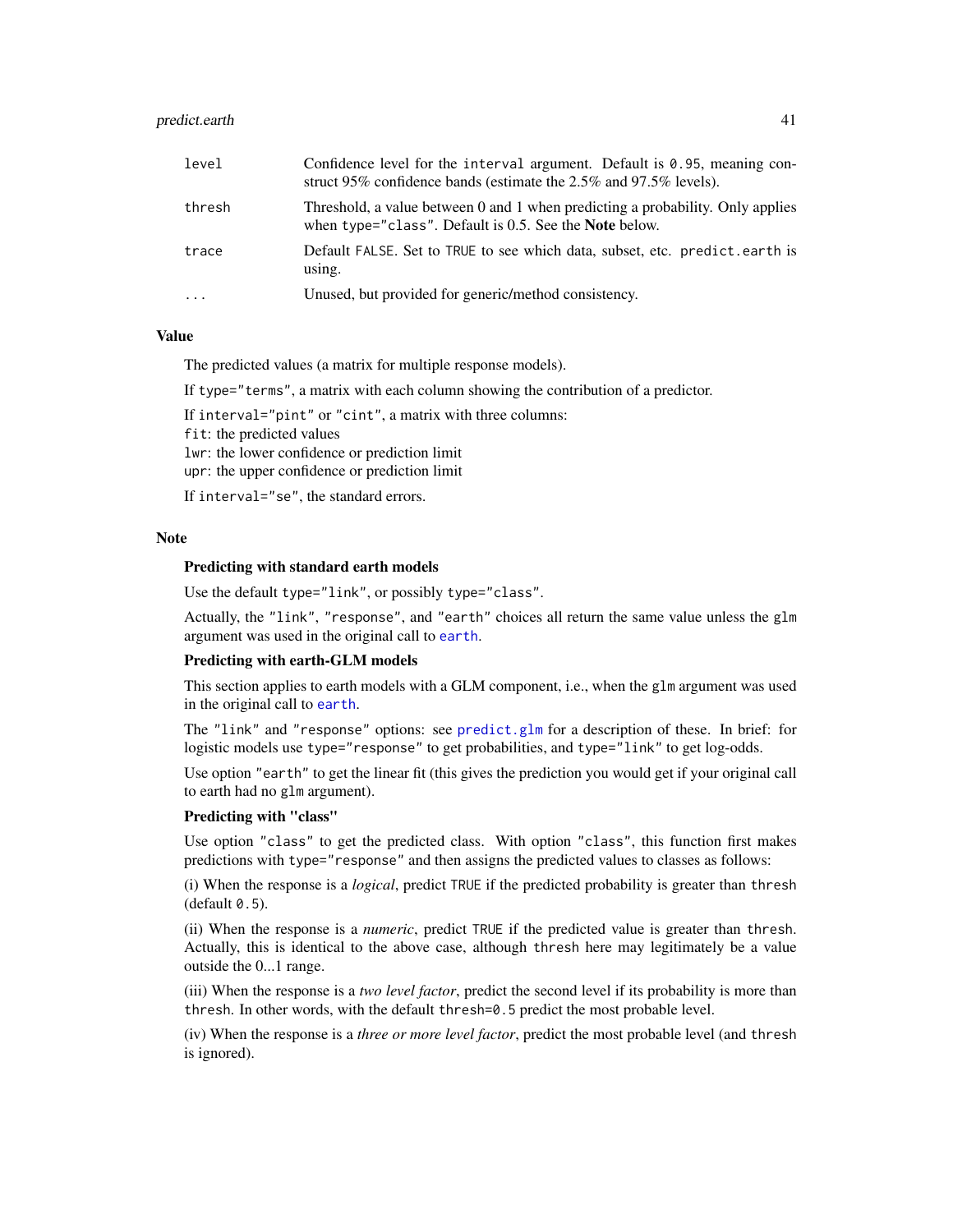# <span id="page-41-0"></span>Predicting with "terms"

The "terms" option returns a "link" response suitable for [termplot](#page-0-0). Only the additive terms and the first response (for multi-response models) are returned. Also, "terms" always returns the earth terms, and ignores the GLM component of the model, if any.

### See Also

[earth](#page-2-1), [predict](#page-0-0)

# Examples

```
data(trees)
earth.mod <- earth(Volume ~ ., data = trees)
predict(earth.mod) # same as earth.mod$fitted.values
predict(earth.mod, data.frame(Girth=10, Height=80)) # yields 17.6
predict(earth.mod, c(10,80)) # equivalent
```
<span id="page-41-1"></span>predict.varmod *Predict with a varmod model*

# Description

You probably won't need to call this function directly. It is called by [predict.earth](#page-39-1) when that function's interval argument is used.

## Usage

```
## S3 method for class 'varmod'
predict(
   object = stop("no 'object' argument"),
   newdata = NULL,type = c("pint", "cint", "se", "abs.residual"),
   level = .95.
   trace = FALSE,...)
```
# Arguments

| object  | A varmod object.                                                                                             |
|---------|--------------------------------------------------------------------------------------------------------------|
| newdata | Make predictions using newdata. Default is NULL, meaning return values pre-<br>dicted from the training set. |
| type    | Type of prediction. This is the interval argument of predict. earth. One of                                  |
|         | "pint" Prediction intervals.                                                                                 |

"cint" Confidence intervals. Cannot be used with newdata.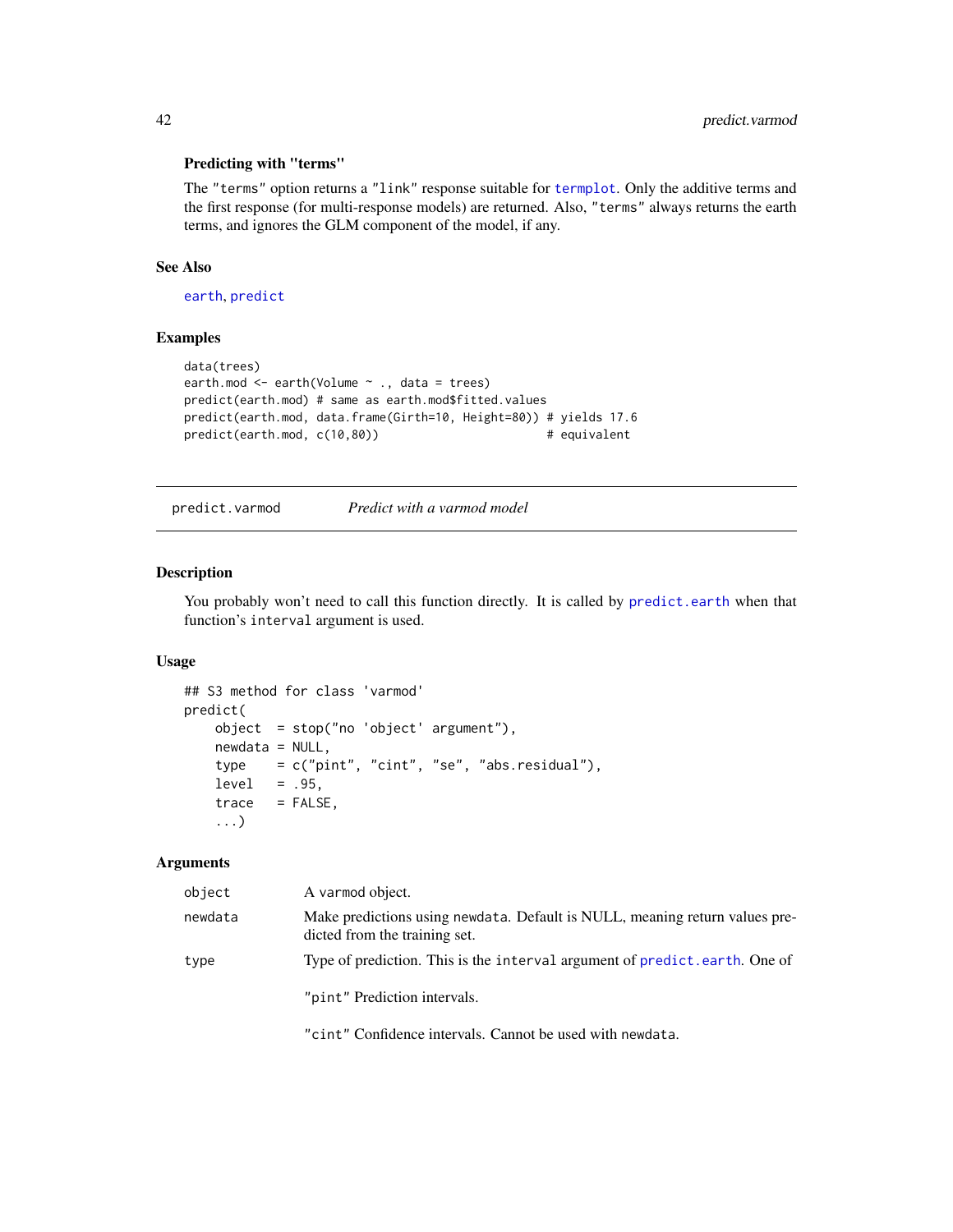# <span id="page-42-0"></span>residuals.earth 43

|          | "se" Standard error of the parent model residuals.                                                                                          |
|----------|---------------------------------------------------------------------------------------------------------------------------------------------|
|          | "abs. residual" The absolute residuals of the parent model on which the resid-<br>ual model regresses.                                      |
| level    | Confidence level for the interval argument. Default is .95, meaning construct<br>95% confidence bands (estimate the 2.5% and 97.5% levels). |
| trace    | Currently unused.                                                                                                                           |
| $\cdots$ | Unused, but provided for generic/method consistency.                                                                                        |

# Note

predict. varmod is called by predict. earth when its interval argument is used.

# See Also

[predict.earth](#page-39-1) [varmod](#page-47-1)

# Examples

data(ozone1)

set.seed(1) # optional, for cross validation reproducibility

# note: should really use ncross=30 below but for a quick demo we don't

earth.mod <- earth(03~temp, data=ozone1, nfold=10, ncross=3, varmod.method="lm")

# call predict.earth, which calls predict.varmod

predict(earth.mod, newdata=ozone1[200:203,], interval="pint", level=.95)

residuals.earth *Residuals for an earth model*

# Description

Residuals of an [earth](#page-2-1) model.

# Usage

```
## S3 method for class 'earth'
residuals(object = stop("no 'object' argument"),
          type = NULL, warn = TRUE, ...)
```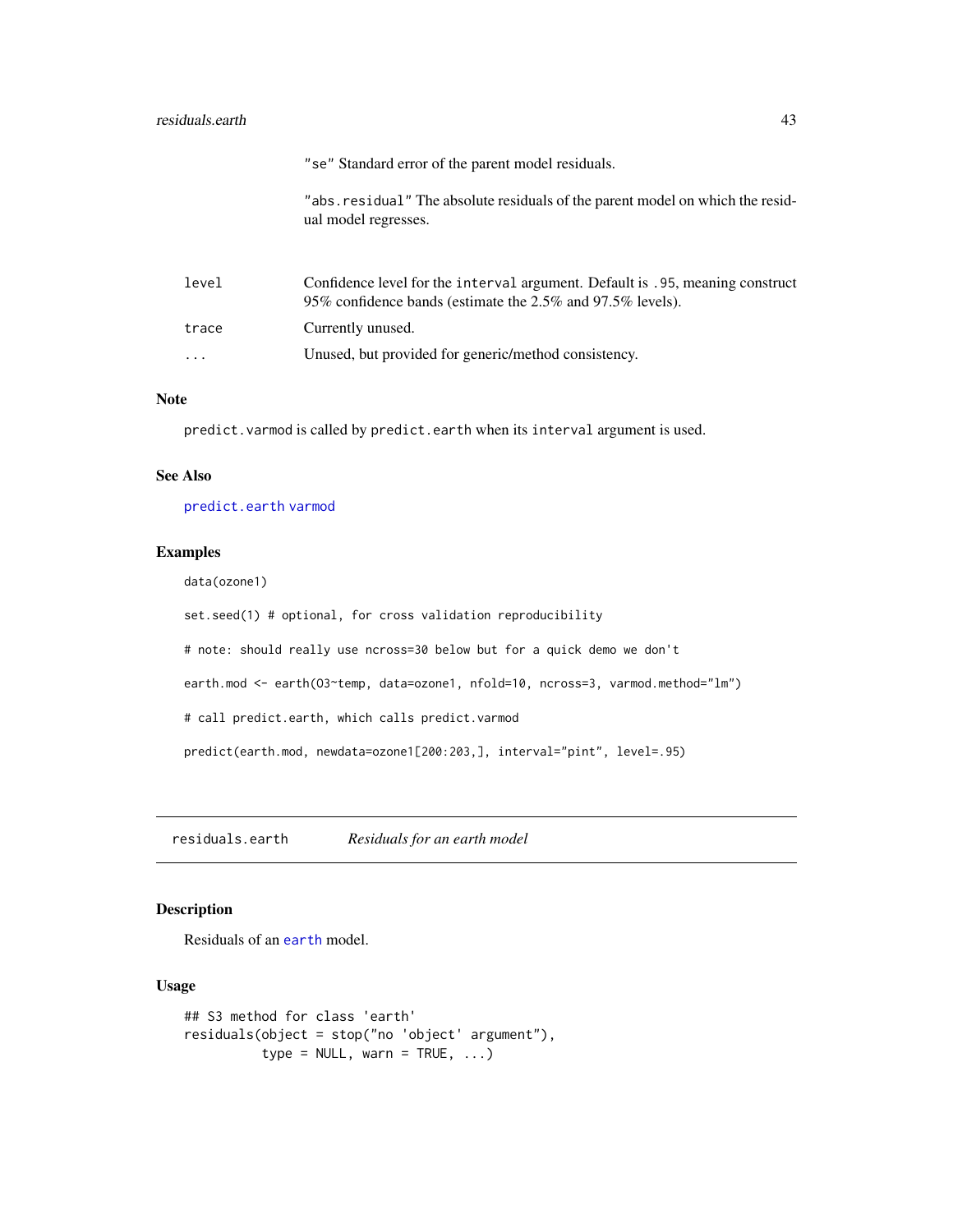# <span id="page-43-0"></span>Arguments

| object<br>type | An earth object. This is the only required argument.<br>One of:                                                                                                                                                                                                                                                                                          |
|----------------|----------------------------------------------------------------------------------------------------------------------------------------------------------------------------------------------------------------------------------------------------------------------------------------------------------------------------------------------------------|
|                | "earth" (default) Residuals from the 1m fit on bx.<br>"response" Residuals as above, but for earth-glm models return the glm re-<br>sponse residuals.<br>"standardize" Residuals divided by se * sqrt(1-h_ii). See the standardize<br>argument of plot.earth.<br>"delever" Residuals divided by sqrt(1-h_ii). See the delever argument of<br>plot.earth. |
|                | The following options are for earth-glm models. They return the GLM resid-<br>uals (from the $g1m$ fit on bx). See residuals. $g1m$ for details:                                                                                                                                                                                                         |
|                | "deviance"<br>"pearson"<br>"working"<br>"partial"                                                                                                                                                                                                                                                                                                        |
|                | The following options for earth-glm models are redundant. They are provided<br>for compatibility with older versions of earth or other functions:                                                                                                                                                                                                        |
|                | "glm.response" same as "response"<br>"glm.deviance" same as "deviance"<br>"glm.pearson" same as "pearson"<br>"glm.working" same as "working"<br>"glm.partial" same as "partial"                                                                                                                                                                          |
| warn           | This function gives warnings when the results are not what you may expect. Use<br>warn=FALSE to turn of just these warnings.                                                                                                                                                                                                                             |
| .              | Unused, but provided for generic/method consistency.                                                                                                                                                                                                                                                                                                     |

# Value

The residual values (will be a matrix for multiple response models).

# See Also

[earth](#page-2-1) [residuals](#page-0-0) [resid](#page-0-0) identical to [residuals](#page-0-0)

# Examples

```
data(etitanic)
earth.mod <- earth(pclass ~ ., data=etitanic, glm=list(family=binomial))
head(resid(earth.mod, warn=FALSE)) # earth residuals, a column for each response
head(resid(earth.mod, type="response")) # GLM response resids, a column for each response
```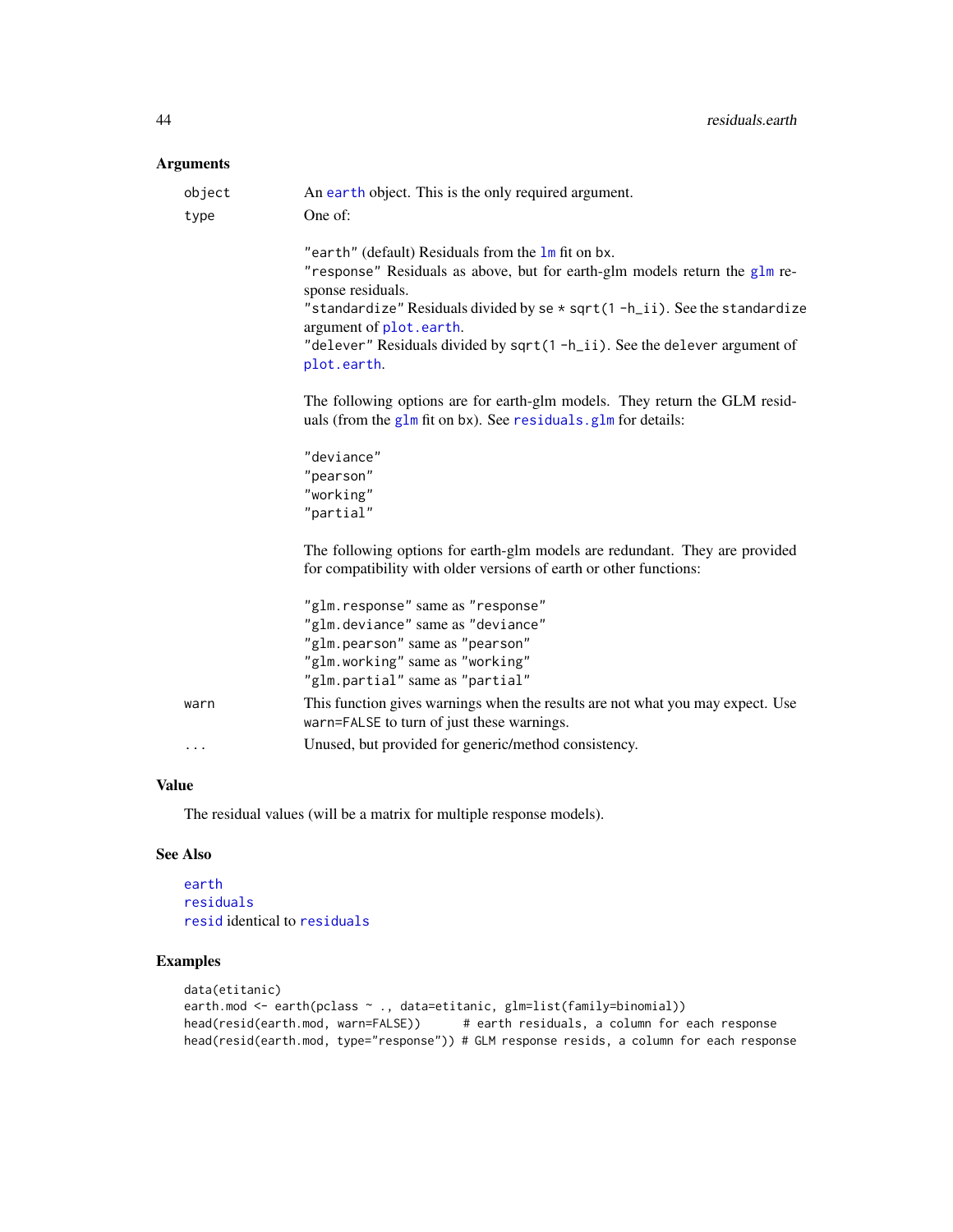<span id="page-44-1"></span><span id="page-44-0"></span>

# Description

Summary method for [earth](#page-2-1) objects.

# Usage

```
## S3 method for class 'earth'
summary(object = stop("no 'object' argument"),
       details = FALSE, style = c("h", "pmax", "max", "C", "bf"),decomp = "anova", digits = getOption("digits"), fixed.point=TRUE,
       newdata = NULL, ...)## S3 method for class 'summary.earth'
print(x = stop("no 'x' argument"),details = x$details,
       decomp = x$decomp, digits = x$digits, fixed.point = x$fixed.point,
       newdata = x$newdata, ...)
```
# Arguments

| An earth object. This is the only required argument for summary.earth.                                                                                                                                                                                                                     |
|--------------------------------------------------------------------------------------------------------------------------------------------------------------------------------------------------------------------------------------------------------------------------------------------|
| A summary earth object. This is the only required argument for print. summary earth.                                                                                                                                                                                                       |
| Default is FALSE. Use TRUE to print more information about earth-glm models.<br>But note that the displayed Standard Errors and statistics for the GLM coeffi-<br>cients are meaningless (because of the amount of preprocessing done by earth<br>to select the regression terms).         |
| Formatting style. One of<br>"h" (default) more compact<br>"pmax" for those who prefer it and for compatibility with old versions of earth<br>"max" is the same as "pmax" but prints max rather than pmax<br>"C" C style expression with zero based indexing<br>"bf" basis function format. |
| Specify how terms are ordered. Default is "anova". Use "none" to order the<br>terms as created by the forward.pass. See format.earth for a full description.                                                                                                                               |
| The number of significant digits.<br>For summary.earth, the default is getOption("digits").<br>For print. summary. earth, the default is the \$digits component of object.                                                                                                                 |
| Method of printing numbers in matrices. Default is TRUE which prints like this<br>(making it easier to compare coefficients):                                                                                                                                                              |
| $(Intercept)$ 15.029<br>h(temp-58) 0.313<br>$h(234 - ibt)$ -0.046<br>$\cdots$                                                                                                                                                                                                              |
|                                                                                                                                                                                                                                                                                            |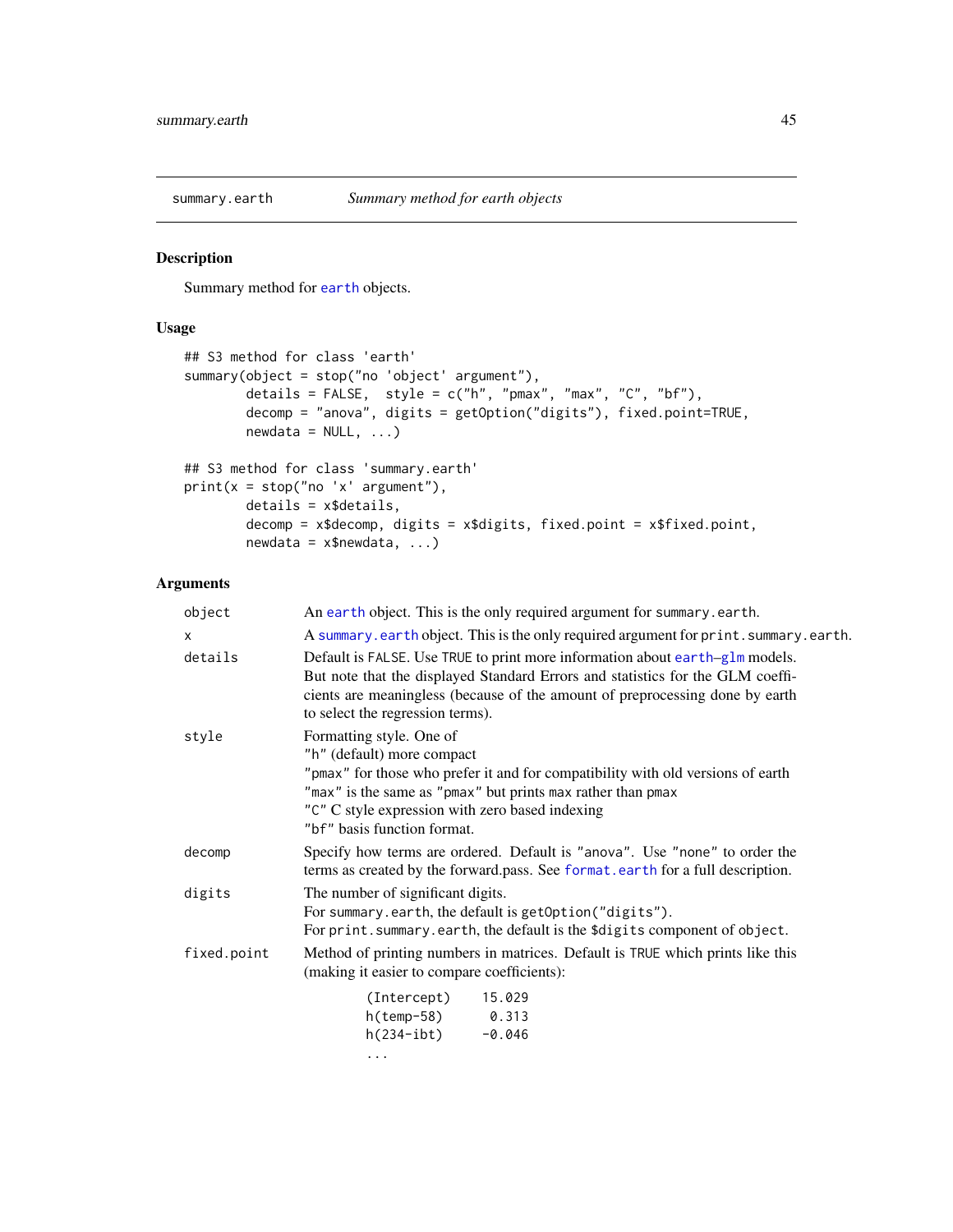<span id="page-45-0"></span>

|         | 1.5e+01<br>(Intercept)                                                             |
|---------|------------------------------------------------------------------------------------|
|         | $h(\text{temp-58})$ 3.1e-01                                                        |
|         | h(234-ibt)<br>$-4.6e-02$                                                           |
|         | .                                                                                  |
|         | Matrices with two or fewer rows are never printed with a fixed point.              |
| newdata | Default NULL.                                                                      |
|         | Else print R-Squared for the new data (and the returned object will have new sq    |
|         | and newdata fields). Additionally, if a variance model is present print the inter- |
|         | val coverage table for the new data.                                               |
|         |                                                                                    |
| .       | Extra arguments are passed to format.earth.                                        |

whereas fixed.point=FALSE prints like this (which is more usual in R):

# Value

The value is the same as that returned by [earth](#page-2-1) but with the following extra components.

| strings     | String(s) created by format earth. For multiple response models, a vector of<br>strings. |
|-------------|------------------------------------------------------------------------------------------|
| newrsg      | Only if newdata was passed to summary.earth.                                             |
| newdata     | Only if newdata was passed to summary.earth.                                             |
| digits      |                                                                                          |
| details     |                                                                                          |
| decomp      |                                                                                          |
| fixed.point | The corresponding arguments, passed on to print. summary. earth.                         |

### Note

The printed Estimated importance uses [evimp](#page-17-1) with the nsubsets criterion. The most important predictor is printed first, and so on.

# See Also

[earth](#page-2-1), [evimp](#page-17-1), [format.earth](#page-21-1)

# Examples

```
earth.mod <- earth(Volume~ ., data = trees)
summary(earth.mod, digits = 2)
```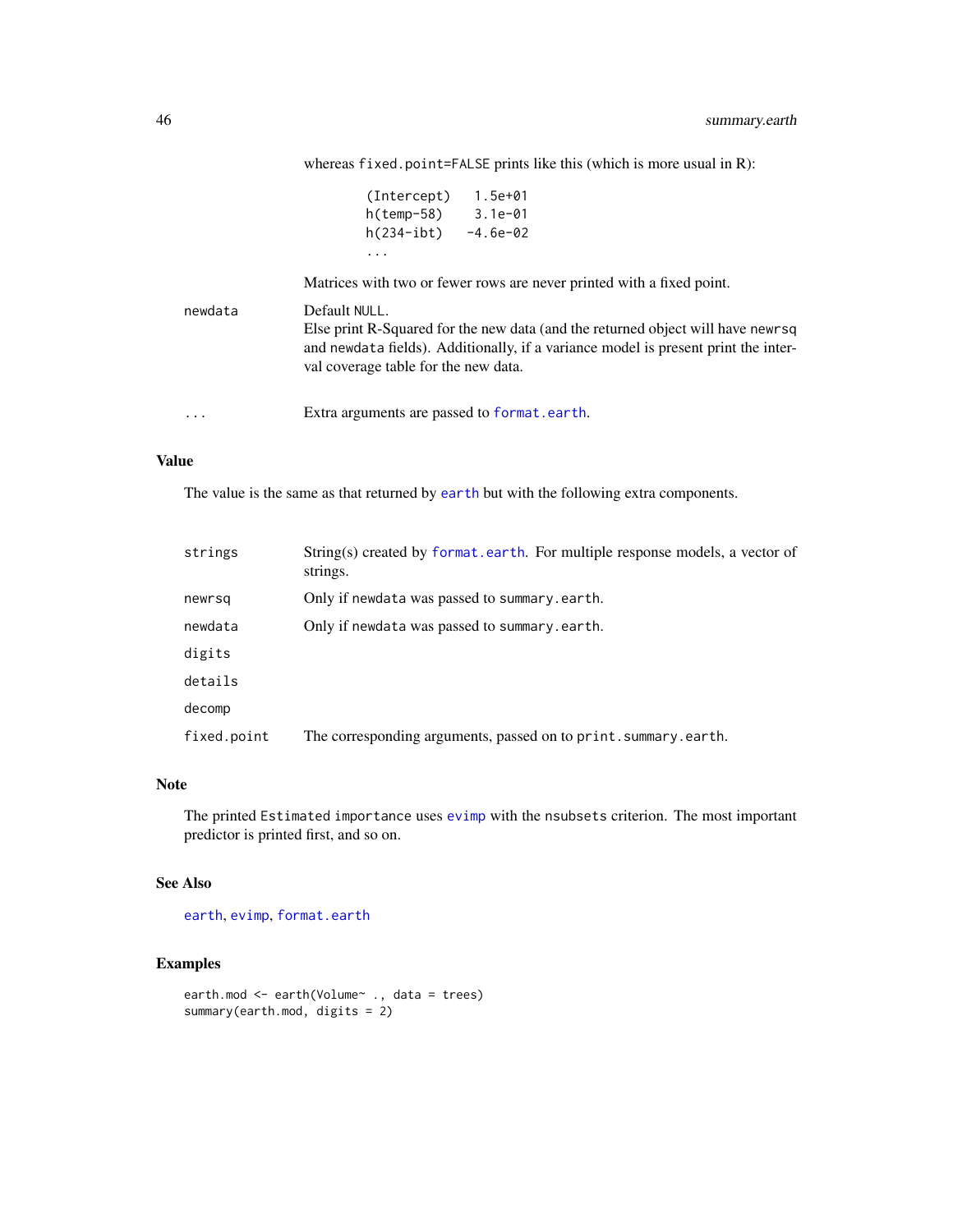<span id="page-46-1"></span><span id="page-46-0"></span>

### Description

Update an [earth](#page-2-1) model.

# Usage

```
## S3 method for class 'earth'
update(object = stop("no 'object' argument"),
       formula. = NULL, ponly = FALSE, ..., evaluate = TRUE)
```
# Arguments

| object   | The earth object                                                                                                                                  |
|----------|---------------------------------------------------------------------------------------------------------------------------------------------------|
| formula. | The formula. argument is treated like earth's formula argument.                                                                                   |
| ponly    | Force pruning only, no forward pass. Default is FALSE, meaning update.earth<br>decides automatically if a forward pass is needed. See note below. |
| $\cdots$ | Arguments passed on to earth.                                                                                                                     |
| evaluate | If TRUE (default) evaluate the new call, else return the call. Mostly for compati-<br>bility with the generic update.                             |

# Details

If only the following arguments are used, a forward pass is unnecessary, and update.earth will perform only the pruning pass. This is usually much faster for large models.

object glm trace nprune pmethod Eval.model.subsets Print.pruning.pass Force.xtx.prune Use.beta.cache Endspan.penalty Get.leverages

This automatic determination to do a forward pass can be overridden with the ponly argument. If ponly=TRUE the forward pass will be skipped and only the pruning pass will be executed. This is useful for doing a pruning pass with new data. (Use earth's data argument to specify the new data.) Typically in this scenario you would also specify penalty=-1. This is because with sufficient new data, independent of the original training data, the RSS not the GCV should be used for evaluating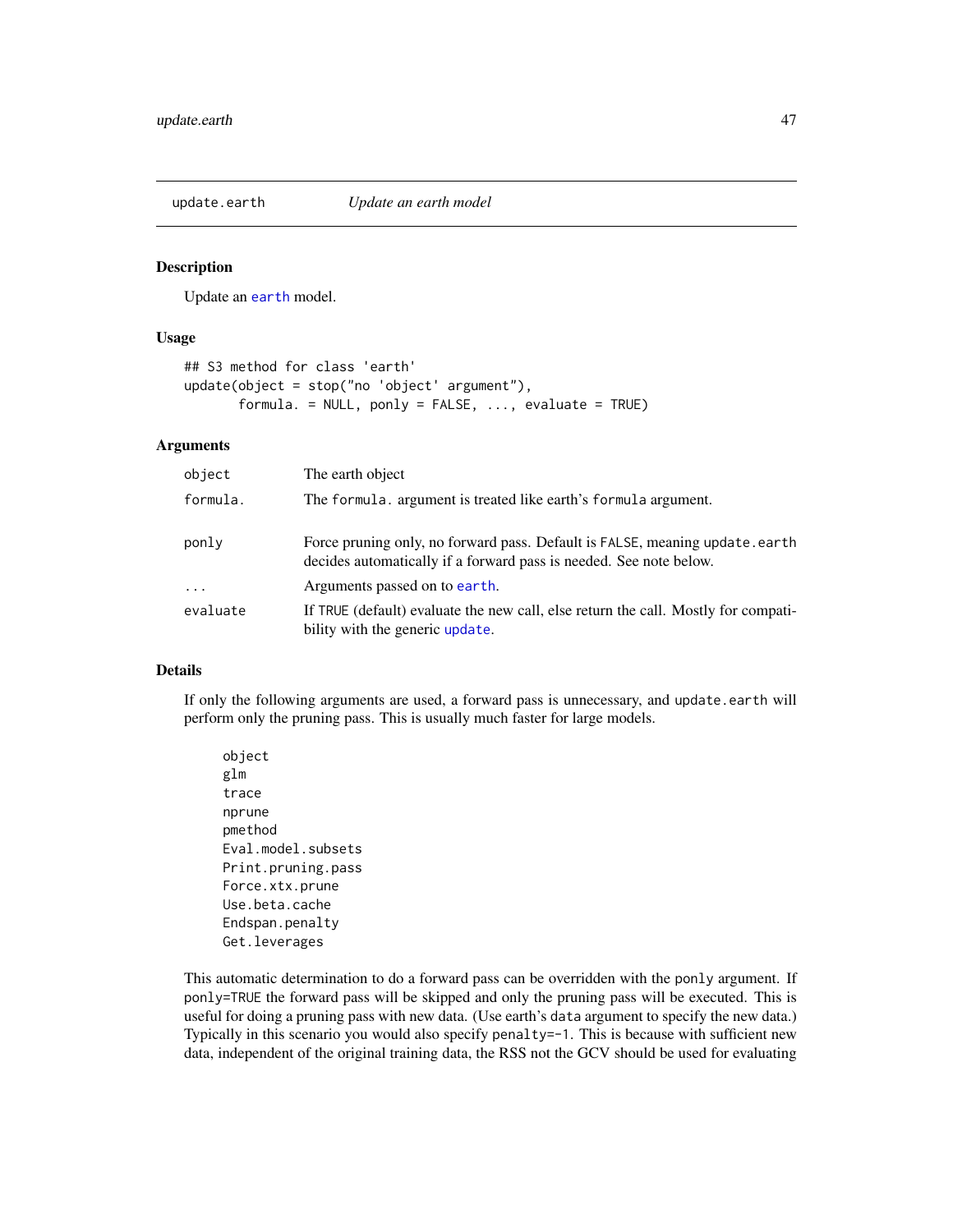<span id="page-47-0"></span>model subsets (The GCV approximates what the RSS would be on new data — but here we actually have new data, so why bother approximating. This "use new data for pruning" approach is useful in situations where you don't trust the GCV approximation for your data.) By making penalty=-1, earth will calculate the RSS, not the GCV. See also the description of penalty on the [earth](#page-2-1) help page.

Another (somewhat esoteric) use of ponly=TRUE is to do subset selection with a different penalty from that used to build the original model.

With trace=1, update.earth will tell you if earth's forward pass was skipped.

If you used keepxy=TRUE in your original call to earth, then update.earth will use the saved values of x, y, etc., unless you specify otherwise by arguments to update.earth. It can be helpful to set trace=1 to see which  $x$  and  $y$  is used by update.earth.

# Value

The value is the same as that returned by [earth](#page-2-1). If object is the only parameter then no changes are made — the returned value will be the same as the original object.

### See Also

[earth](#page-2-1)

### Examples

```
data(ozone1)
(earth.mod \leq earth(03 \leq ., data = ozone1, degree = 2))
update(earth.mod, formula = 03 \sim . - temp) # requires forward pass and pruning
update(earth.mod, nprune = 8) # requires only pruning
update(earth.mod, penalty=1, ponly=TRUE) # pruning pass only with a new penalty
```
<span id="page-47-1"></span>

varmod *Variance models for estimating prediction intervals*

### **Description**

A *variance model* estimates the variance of predicted values. It can be used to estimate prediction intervals. See the interval argument of [predict.earth](#page-39-1).

A variance model is built by earth if earth's varmod.method argument is specified. Results are stored in the \$varmod field of the earth model. See the vignette ["Variance models in earth"](#page-0-0) for details.

You probably won't need to directly call print.varmod or summary.varmod. They get called internally by [summary.earth](#page-44-1).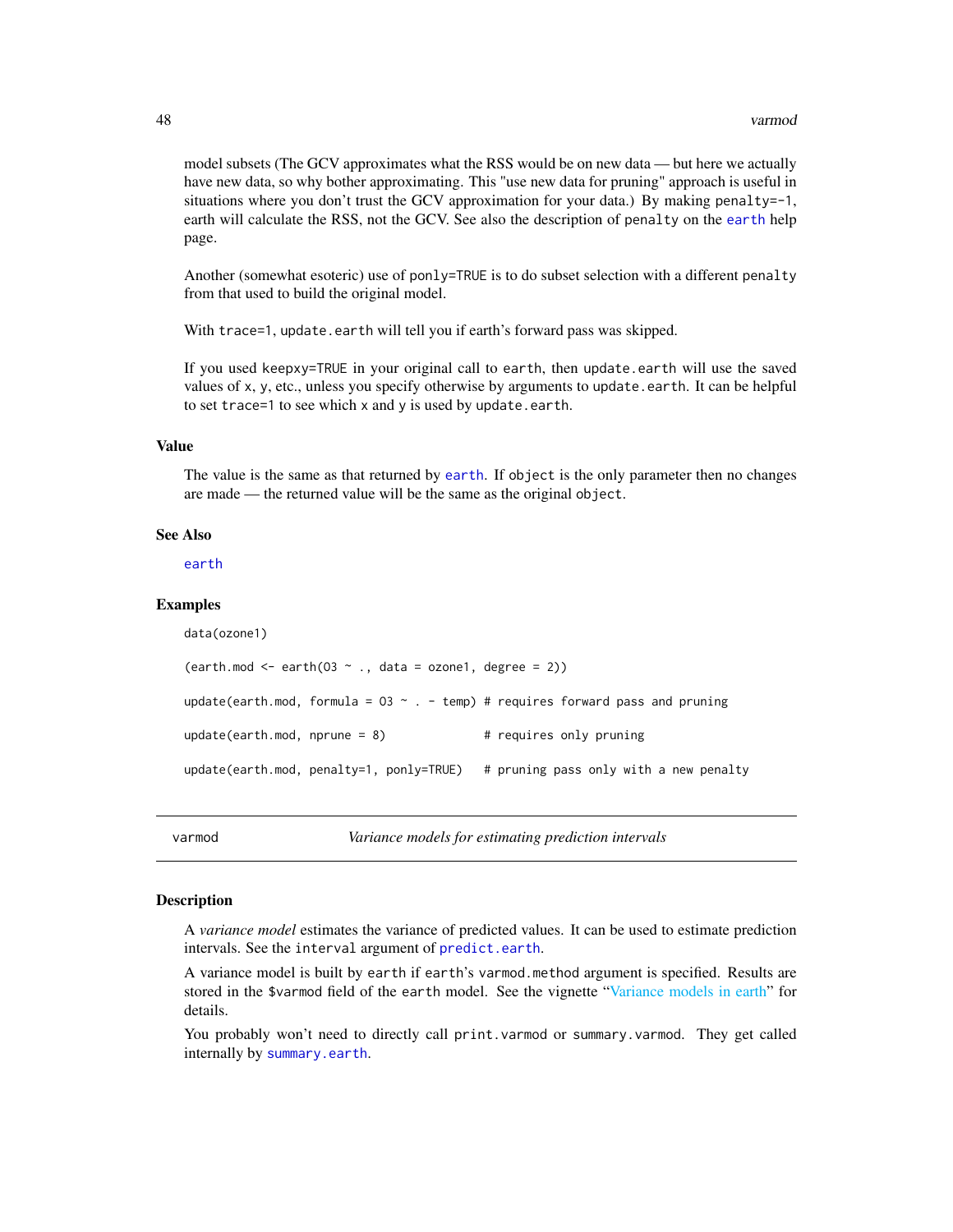### varmod 49

# Usage

```
## S3 method for class 'varmod'
summary(
   object = stop("no 'object' argument"),
   level = .95,style = "standard",
   digits = 2,
   newdata = NULL,
    ...)
```
### Arguments

| object   | A varmod object. This is the only required argument.                                                                                                                                                    |
|----------|---------------------------------------------------------------------------------------------------------------------------------------------------------------------------------------------------------|
| level    | Same as predict.earth's level argument.                                                                                                                                                                 |
| style    | Determines how the coefficients of the varmod are printed by summary. varmod:<br>"standard" (default)<br>"unit" for easy comparison normalize the coefficients by dividing by the first<br>coefficient. |
| digits   | Number of digits to print. Default is 2.                                                                                                                                                                |
| newdata  | Default NULL.<br>Else print the interval coverage table for the new data.                                                                                                                               |
| $\cdots$ | Dots are passed on.                                                                                                                                                                                     |
|          |                                                                                                                                                                                                         |

# Note

A "varmod" object has the following fields:

- call The call used internally in the parent model to build the varmod object.
- parent The parent earth model.
- method Copy of the varmod.method argument to the parent model.
- package NULL, unless method="gam", in which case either "gam" or "mgcv".
- exponent Copy of the varmod.exponent argument to the parent model.
- lambda Currently always 1, meaning use absolute residuals.
- rmethod Currently always "hc2", meaning correct the residuals with  $1/(1-h_ii)$ .
- converged Did the residual submodel IRLS converge?
- iters Number of residual model IRLS iterations (1 to 50).
- residmod The residual submodel. So for example, if varmod.method="lm", this will be an lm object.
- min.sd The predicted residual standard deviation is clamped so it will always be at least this value. This prevents prediction of negative or absurdly small variances. See earth's varmod.clamp argument. Clamping takes place in predict.varmod, which is called by predict.earth when estimating prediction intervals.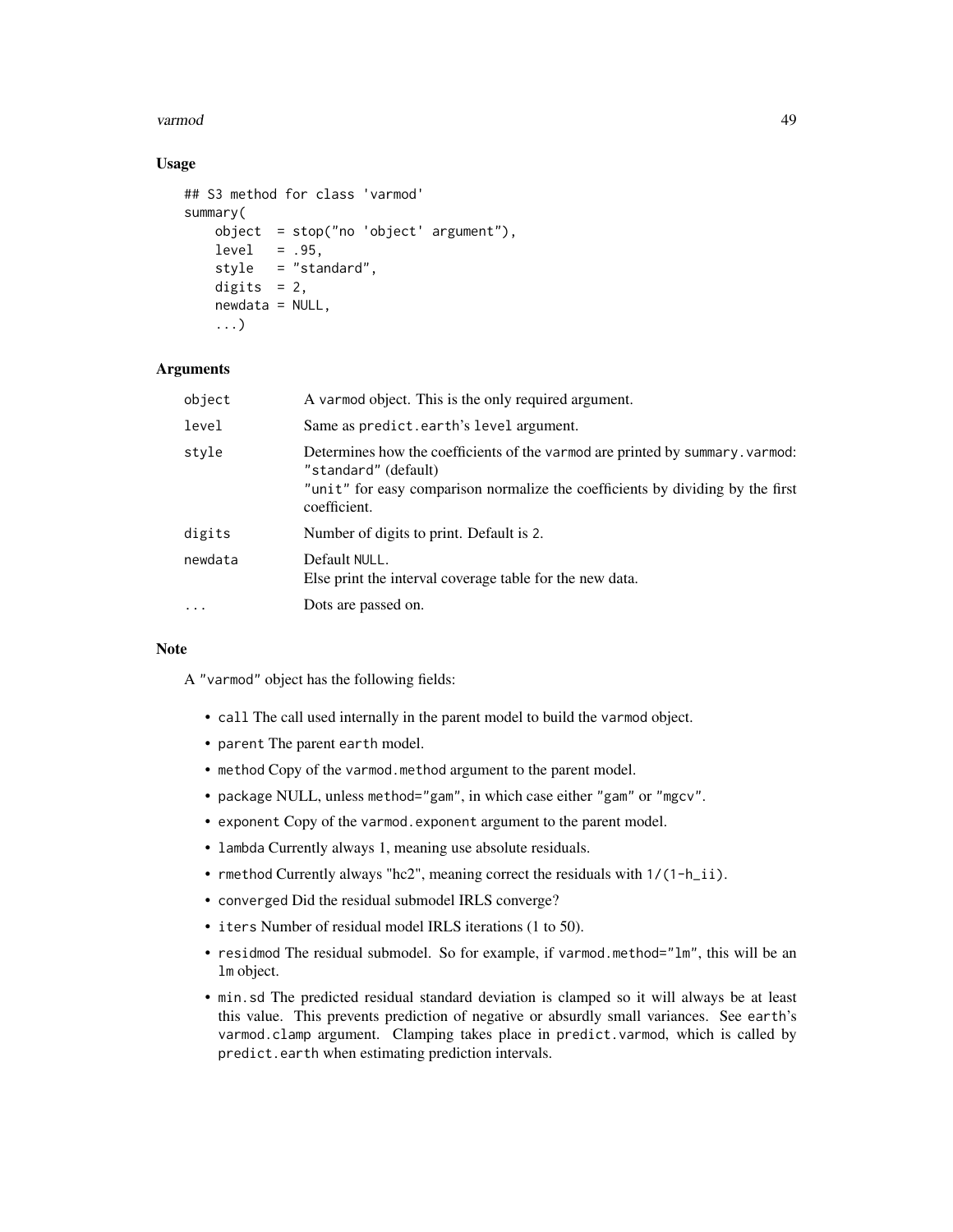- <span id="page-49-0"></span>• model.var An n x 1 matrix. The model.var for an observation is the estimated model variance for that observation over all datasets, and is estimated with repeated cross validation. It is the variance of the mean out-of-fold prediction for that observation over ncross repetitions.
- abs.resids An n x 1 matrix. The absolute residuals used to build the residual model.
- parent.x An n x p matrix. Parent earth model x.
- parent.y An n x 1 matrix. Parent earth model y.
- iter.rsq Weighted R-Squared of residual submodel residmod, after IRLS iteration.
- iter.stderr Standard errors of the coefficients of the residual submodel residmod, after IRLS iteration.

# See Also

[plot.varmod](#page-33-1), [predict.varmod](#page-41-1)

### Examples

data(ozone1)

set.seed(1) # optional, for cross validation reproducibility # note: should really use ncross=30 below but for a quick demo we don't earth.mod <- earth(03~temp, data=ozone1, nfold=10, ncross=3, varmod.method="lm") print(summary(earth.mod)) # note additional info on the variance model old.mfrow <- par(mfrow=c(2,2), mar=c(3, 3, 3, 1), mgp=c(1.5, 0.5, 0)) plotmo(earth.mod, do.par=FALSE, response.col=1, level=.90, main="earth model: O3~temp") plot(earth.mod, which=3, level=.90) # residual plot: note 90% pred and darker conf intervals par(par=old.mfrow)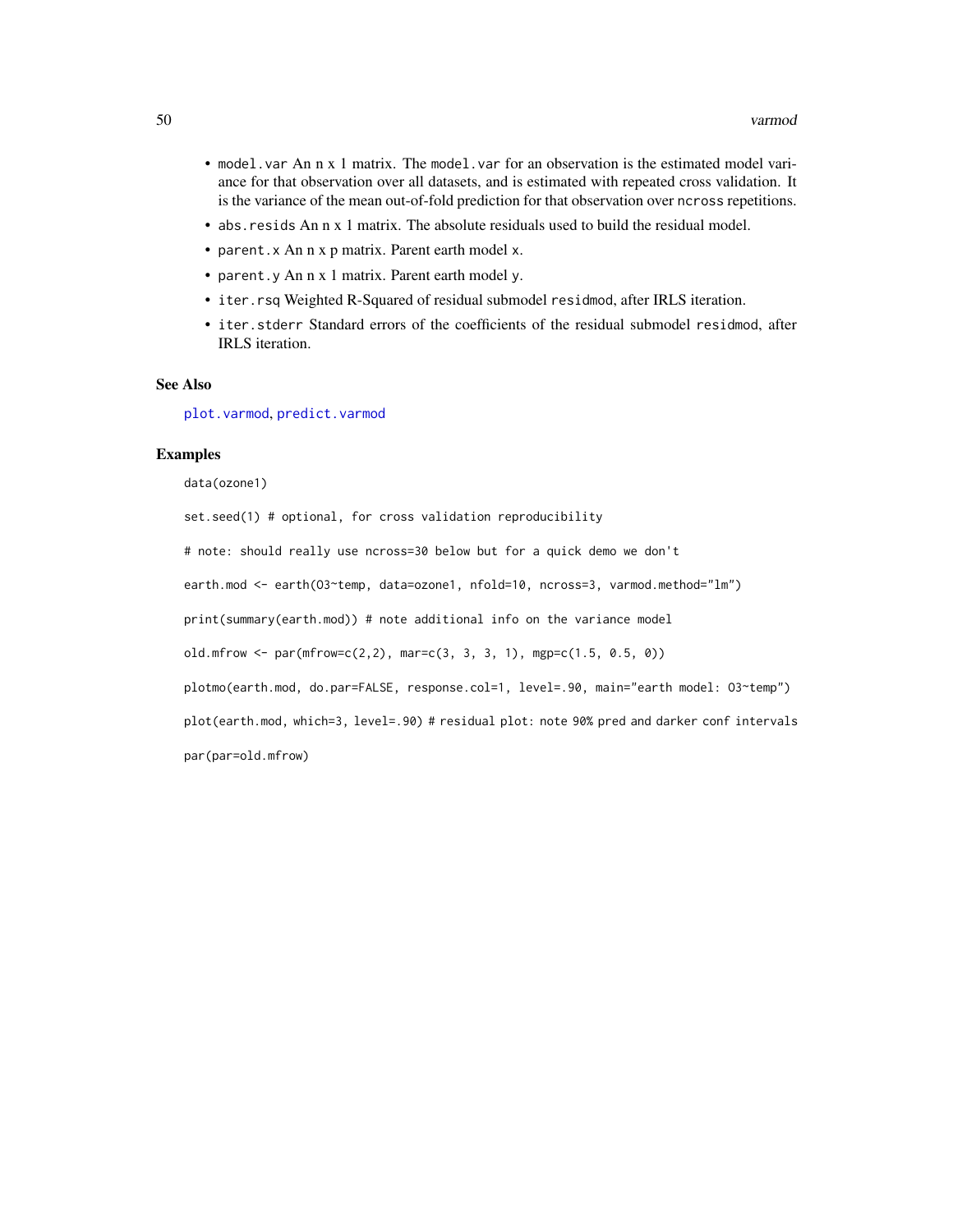# <span id="page-50-0"></span>Index

```
∗ Friedman
    earth, 3
∗ datasets
    etitanic, 17
    ozone1, 27
∗ mars
    earth, 3
∗ models
    contr.earth.response, 2
    earth, 3
    evimp, 18
    format.earth, 22
    mars.to.earth, 24
    model.matrix.earth, 26
    plot.earth, 28
    plot.earth.models, 31
    plot.evimp, 33
    plotd, 35
    predict.earth, 40
    residuals.earth, 43
    summary.earth, 45
    47
∗ regression
    earth, 3
∗ smooth
    earth, 3
airquality, 28
class, 11
contr.earth.response, 2
contrasts, 3
density, 36–39
```
earth, *[2](#page-1-0)*, [3,](#page-2-0) *[8](#page-7-0)*, *[11](#page-10-0)*, *[17](#page-16-0)[–19](#page-18-0)*, *[22](#page-21-0)*, *[24–](#page-23-0)[29](#page-28-0)*, *[31,](#page-30-0) [32](#page-31-0)*, *[34,](#page-33-0) [35](#page-34-0)*, *[38](#page-37-0)[–48](#page-47-0)* earth.object, *[4](#page-3-0)*, *[10](#page-9-0)*, [11,](#page-10-0) *[26](#page-25-0)* earth\_plotmodsel *(*plot.earth*)*, [28](#page-27-0) etitanic, [17](#page-16-0)

evimp, *[10,](#page-9-0) [11](#page-10-0)*, [18,](#page-17-0) *[33,](#page-32-0) [34](#page-33-0)*, *[46](#page-45-0)* expand.bpairs, [20](#page-19-0) factor, *[14](#page-13-0)* factors, *[4](#page-3-0)* format.earth, *[11](#page-10-0)*, [22,](#page-21-0) *[45,](#page-44-0) [46](#page-45-0)* gam, *[8](#page-7-0)* glm, *[5](#page-4-0)*, *[15](#page-14-0)*, *[26](#page-25-0)*, *[35](#page-34-0)*, *[38](#page-37-0)*, *[44,](#page-43-0) [45](#page-44-0)* grep, *[6](#page-5-0)* hist, *[36–](#page-35-0)[39](#page-38-0)* lda, *[35](#page-34-0)*, *[39](#page-38-0)* leaps, *[7](#page-6-0)*, *[9,](#page-8-0) [10](#page-9-0)* legend, *[37](#page-36-0)* lm, *[6](#page-5-0)*, *[8](#page-7-0)*, *[26](#page-25-0)*, *[35](#page-34-0)*, *[38](#page-37-0)*, *[44](#page-43-0)* lm.fit, *[26](#page-25-0)* logical, *[14](#page-13-0)* mars, *[10](#page-9-0)*, *[24,](#page-23-0) [25](#page-24-0)* mars.to.earth, [24](#page-23-0) model.matrix.earth, *[12](#page-11-0)*, [26](#page-25-0) nls, *[8](#page-7-0)* ozone, *[10](#page-9-0)* ozone1, [27](#page-26-0) plot, *[29](#page-28-0)*, *[32](#page-31-0)* plot.density, *[37](#page-36-0)[–39](#page-38-0)* plot.earth, *[11](#page-10-0)*, [28,](#page-27-0) *[32](#page-31-0)*, *[39](#page-38-0)*, *[44](#page-43-0)* plot.earth.models, *[31](#page-30-0)*, [31,](#page-30-0) *[32](#page-31-0)*, *[34](#page-33-0)* plot.evimp, *[19](#page-18-0)*, [33](#page-32-0) plot.histogram, *[38,](#page-37-0) [39](#page-38-0)* plot.varmod, [34,](#page-33-0) *[50](#page-49-0)* plotd, *[31,](#page-30-0) [32](#page-31-0)*, [35](#page-34-0) plotmo, *[6](#page-5-0)*, *[11](#page-10-0)*, *[31,](#page-30-0) [32](#page-31-0)*, *[34](#page-33-0)* plotres, *[28,](#page-27-0) [29](#page-28-0)*, *[31,](#page-30-0) [32](#page-31-0)*, *[35](#page-34-0)* pmax, *[24](#page-23-0)* predict, *[36](#page-35-0)*, *[38](#page-37-0)*, *[42](#page-41-0)*